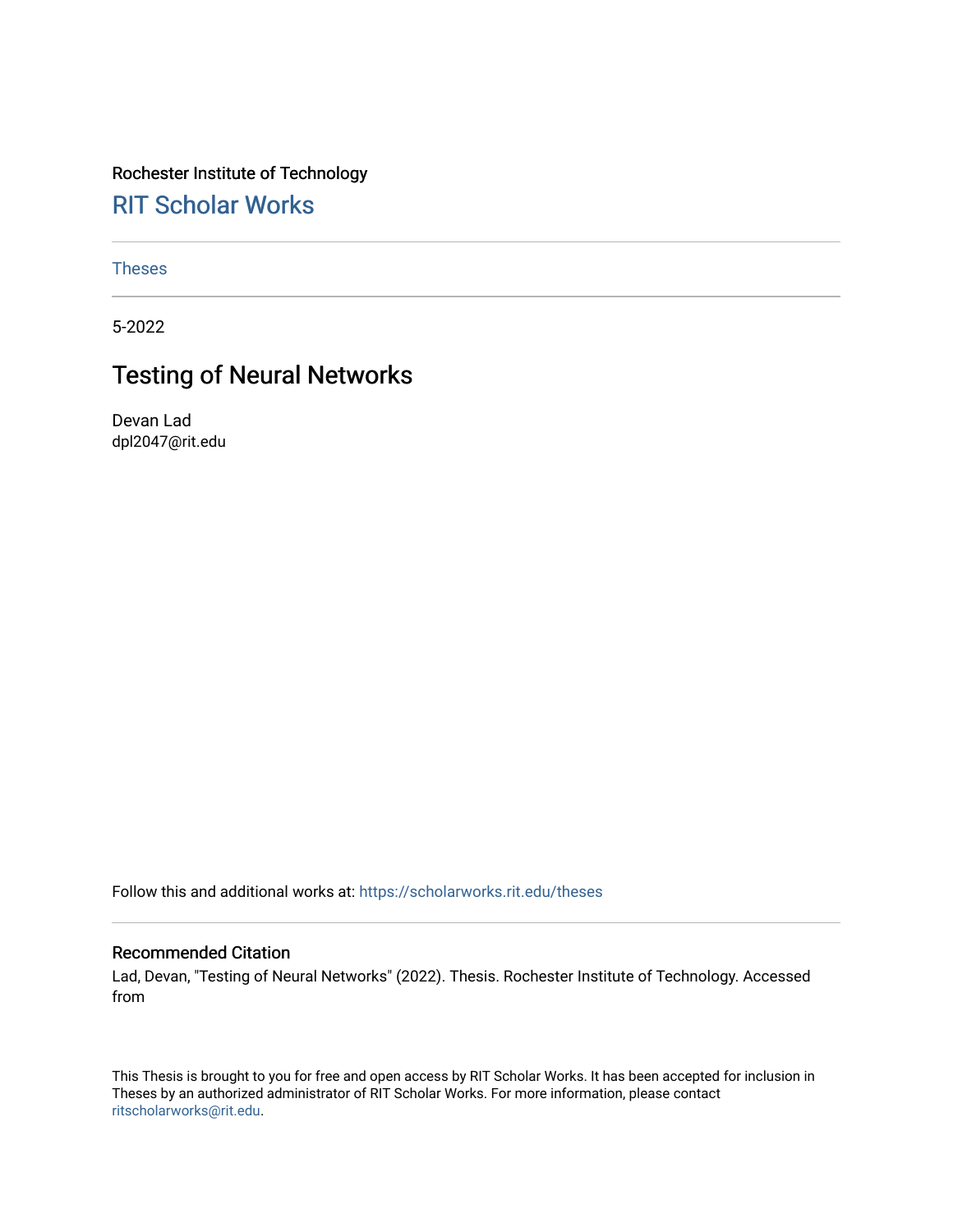### Testing of Neural Networks

by

Devan Lad

A Thesis Submitted in Partial Fulfillment of the Requirements for the Degree of Master of Science in Software Engineering

> Supervised By Dr. Mohamed Wiem Mkaouer

Department of Software Engineering B. Thomas Golisano College of Computing and Information Sciences Rochester Institute of Technology Rochester, NY

May 2022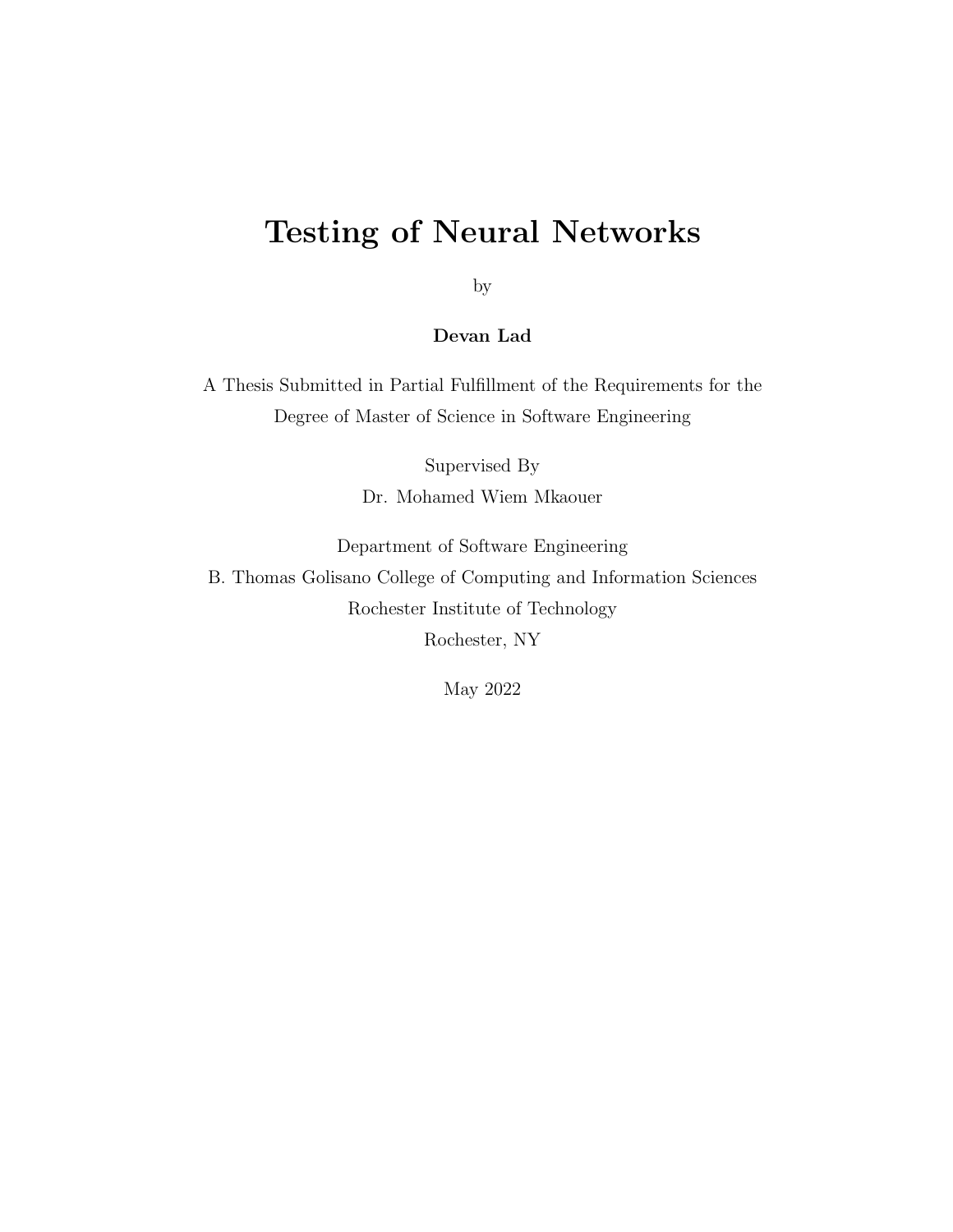### **Committee Approval:**

Dr. J Scott Hawker Date SE Graduate Program Director

Dr. AbdelRahman Essaied Date Assistant Professor (Advisor)

Dr. Mohamed Wiem Mkaouer Date Assistant Professor (Advisor)

 $\mathcal{L}_\text{max} = \frac{1}{2} \sum_{i=1}^n \mathcal{L}_\text{max}(\mathbf{z}_i - \mathbf{z}_i)$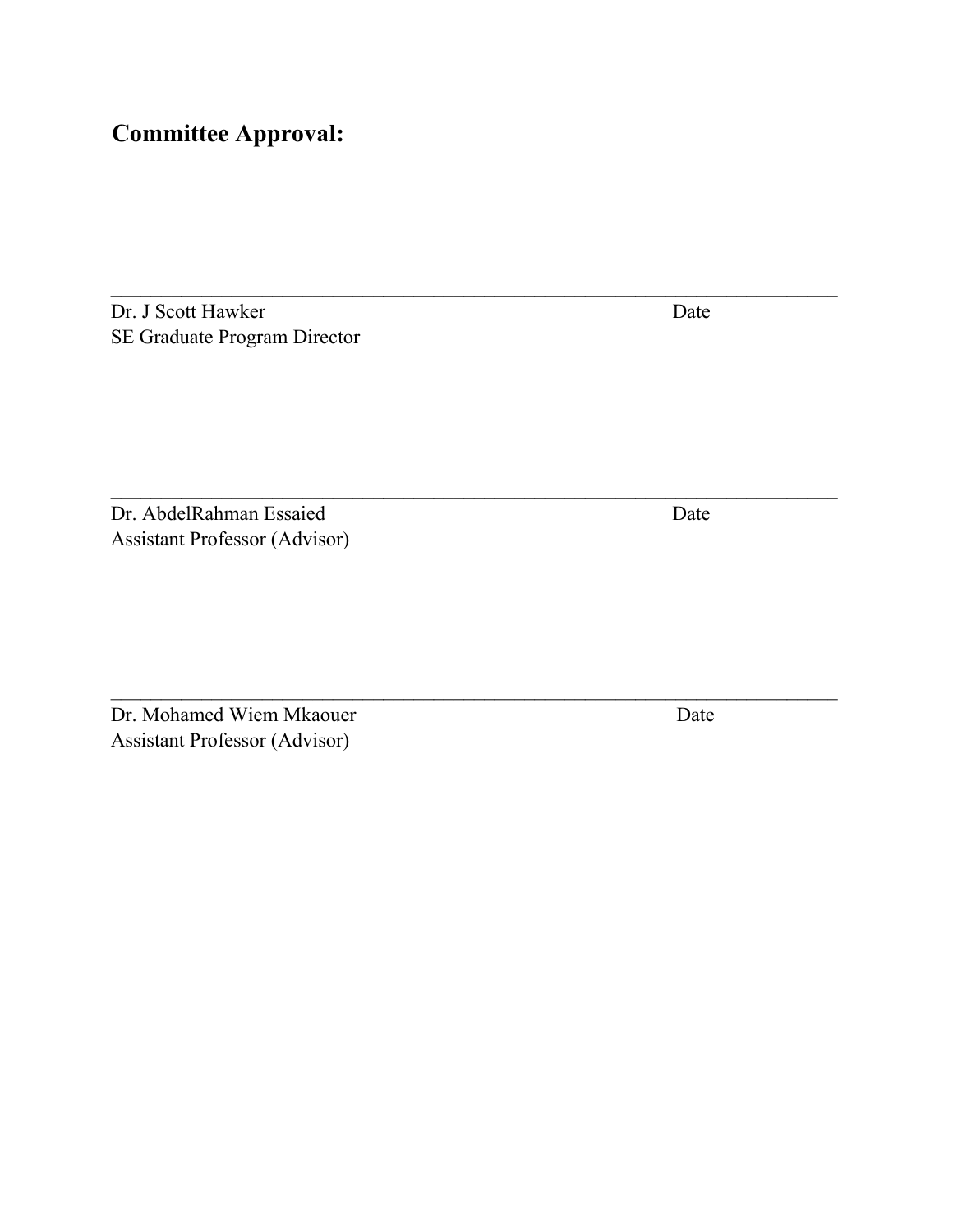To my family and friends, for their continued support and encouragement.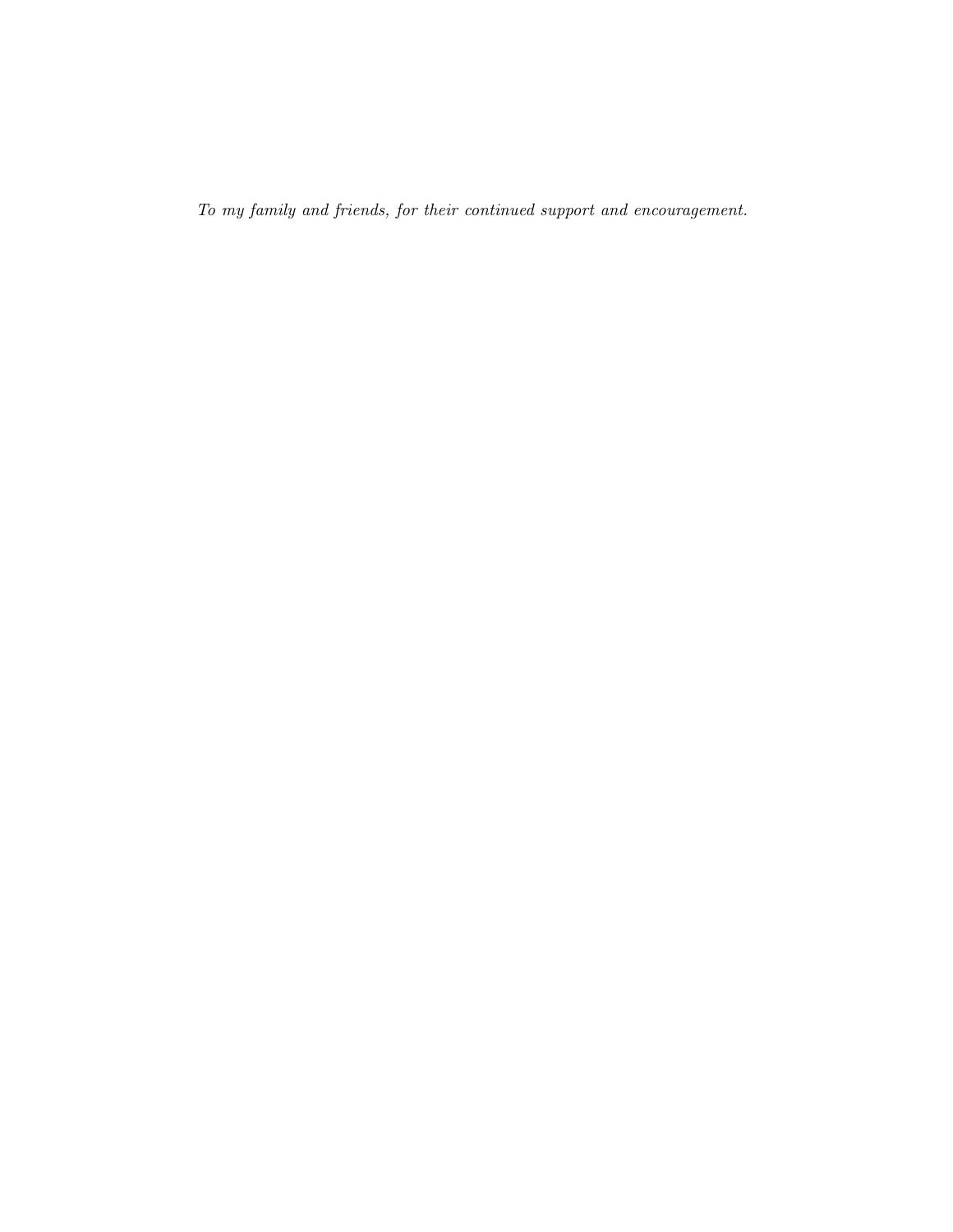#### Acknowledgments

Accomplishing this work would not have been possible single-handedly. I am grateful to the many individuals who supported, advised, and encouraged me throughout this process.

My thanks to my advisor, Dr. Mohamed Wiem Mkaouer and Ahmed Ahmed Elsaid, for their dedication and guidance with this research. This work would not have been possible without their knowledge and experience.

Thank you to all the friends and colleagues who provided me with encouragement and support throughout my Maser's program. Many thanks also to my family for their continued support and encouragement in pursuing my Maser of Science in Software Engineering.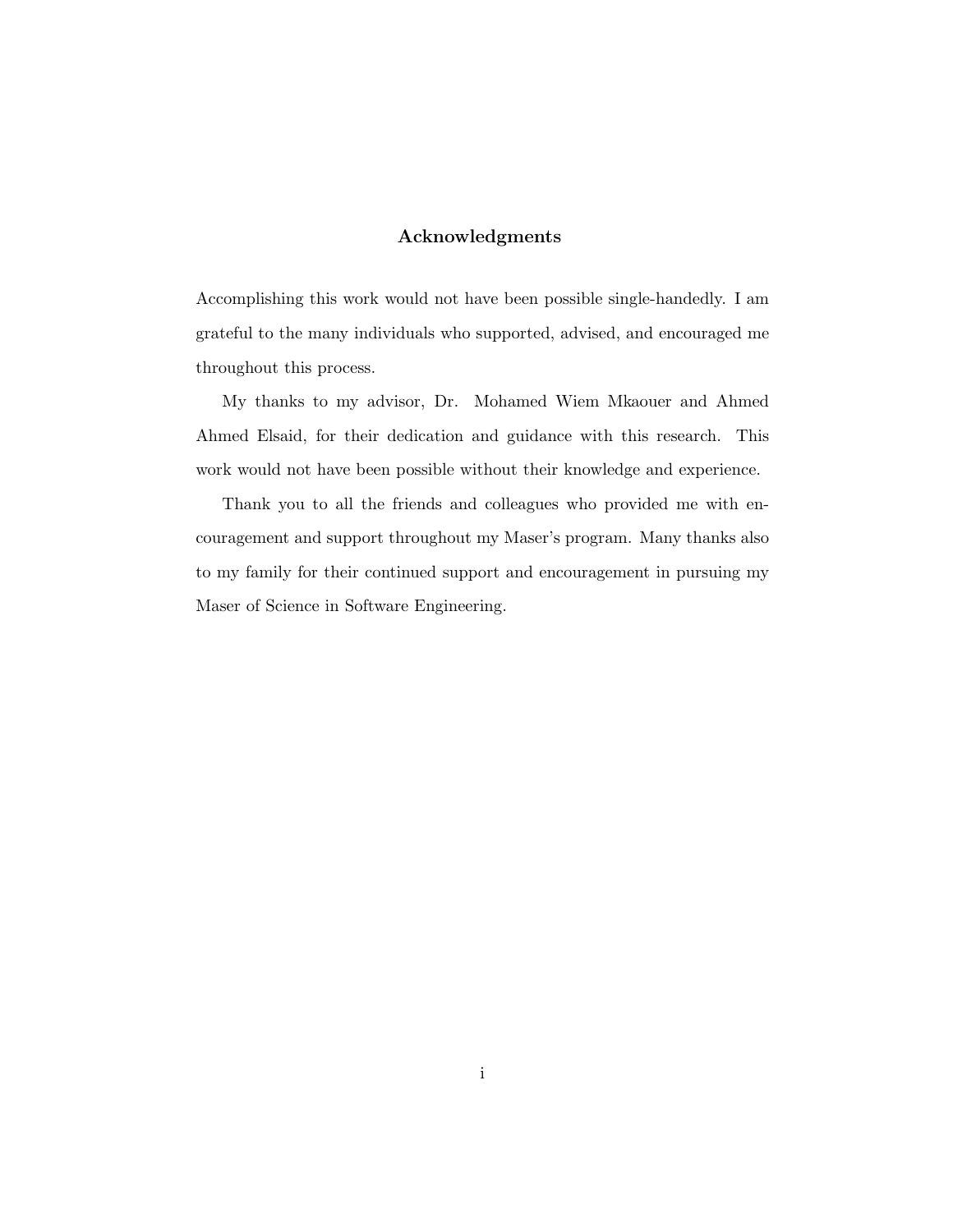#### Abstract

Research in Neural Networks is becoming more popular each year. Research has introduced different ways to utilize Neural Networks, but an important aspect is missing: Testing. There are only 16 papers that strictly address Testing Neural Networks with a majority of them focusing on Deep Neural Networks and a small part on Recurrent Neural Networks. Testing Recurrent neural networks is just as important as testing Deep Neural Networks as they are used in products like Autonomous Vehicles. So there is a need to ensure that the recurrent neural networks are of high quality, reliable, and have the correct behavior. For the few existing research papers on the testing of recur- rent neural networks, they only focused on LSTM or GRU recurrent neural network architectures, but more recurrent neural network architectures exist such as MGU, UGRNN, and Delta-RNN. This means we need to see if ex- isting test metrics works for these architectures or do we need to introduce new testing metrics. For this paper we have two objectives. First, we will do a comparative analysis of the 16 papers with research in Testing Neural Networks. We define the testing metrics and analyze the features such as code availability, programming languages, related testing software concepts, etc. We then perform a case study with the Neuron Coverage Test Metric. We will conduct an experiment using unoptimized RNN models trained by a tool within EXAMM, a RNN Framework and optimized RNN Models trained and optimized using ANTS. We compared the Neuron Coverage Outputs with the assumption that the Optimized Models will perform better.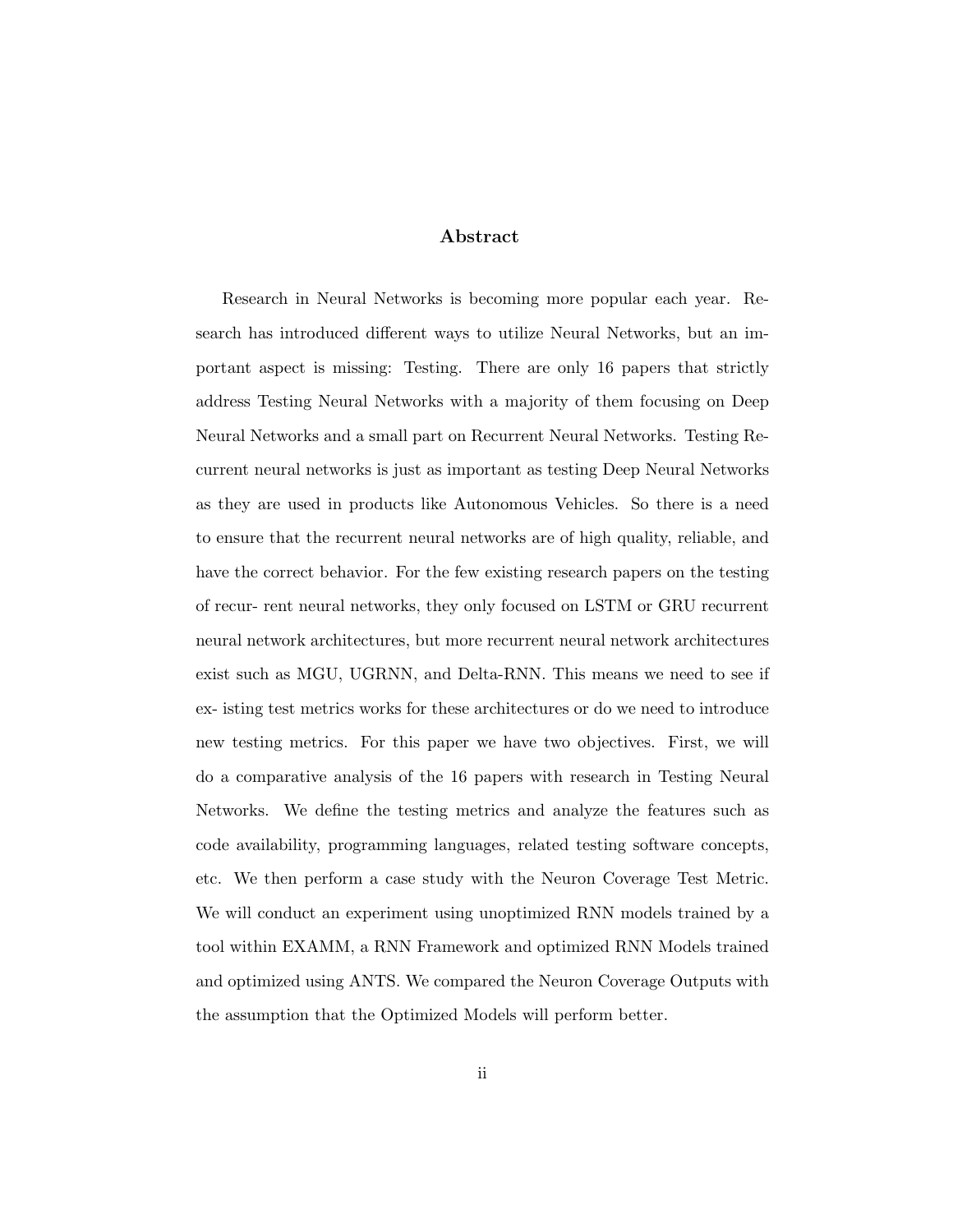## **Contents**

| 1              |     | Introduction                                                                 | 1                                            |
|----------------|-----|------------------------------------------------------------------------------|----------------------------------------------|
| $\bf{2}$       |     | <b>Background</b><br>2.0.1<br>2.0.2                                          | $\bf{4}$<br>$\overline{4}$<br>$\overline{5}$ |
| 3              |     | <b>Research Objective</b>                                                    | $\bf{6}$                                     |
|                | 3.1 | Motivation                                                                   | $6\phantom{.}6$                              |
|                | 3.2 |                                                                              | $\,6\,$                                      |
|                | 3.3 |                                                                              | $\,6\,$                                      |
| $\overline{4}$ |     | <b>Research Findings</b>                                                     | 8                                            |
|                | 4.1 | RQ1: What Neural Network testing tools/approaches are avail-                 |                                              |
|                |     | able to the community and what types of neural networks are                  |                                              |
|                |     | testing(DNN, RNN, CNN, etc)? $\ldots \ldots \ldots \ldots \ldots$            | $8\,$                                        |
|                |     | DNN Related Testing tools/approaches $\ldots \ldots \ldots$<br>4.1.1         | 8                                            |
|                |     | RNN Related Testing tools/approaches $\ldots \ldots \ldots$<br>4.1.2         | 11                                           |
|                |     | Programming Languages<br>4.1.3                                               | 13                                           |
|                | 4.2 | RQ2: What are the Software testing-related concepts used (Coverage           |                                              |
|                |     | testing, Mutation testing, etc)? $\ldots \ldots \ldots \ldots \ldots \ldots$ | 14                                           |
|                |     | 4.2.1                                                                        | 14                                           |
|                |     | 4.2.2                                                                        | 17                                           |
|                | 4.3 | RQ3: What data sets are used to train the neural network?                    | 18                                           |
|                |     | Modal and Data sets Used<br>4.3.1                                            | 18                                           |
|                | 4.4 |                                                                              | 19                                           |
| 5              |     | Case Study                                                                   | 20                                           |
|                | 5.1 |                                                                              | 20                                           |
|                | 5.2 |                                                                              | 21                                           |
|                | 5.3 | Data Set and Experiment Design                                               | 24                                           |
|                | 5.4 |                                                                              | 24                                           |
|                |     | RQ1: Does the optimized RNNs perform better then the<br>5.4.1                |                                              |
|                |     |                                                                              | 25                                           |
|                |     | RQ2: Is coverage-based testing appropriated for $\Delta$ -RNN,<br>5.4.2      |                                              |
|                |     | GRU, MGU, and UGRNN recurrent neural network ar-                             |                                              |
|                |     | chitectures? Do we need to design new coverage metrics                       |                                              |
|                |     | for the non-LSTM recurrent neural networks?                                  | 26                                           |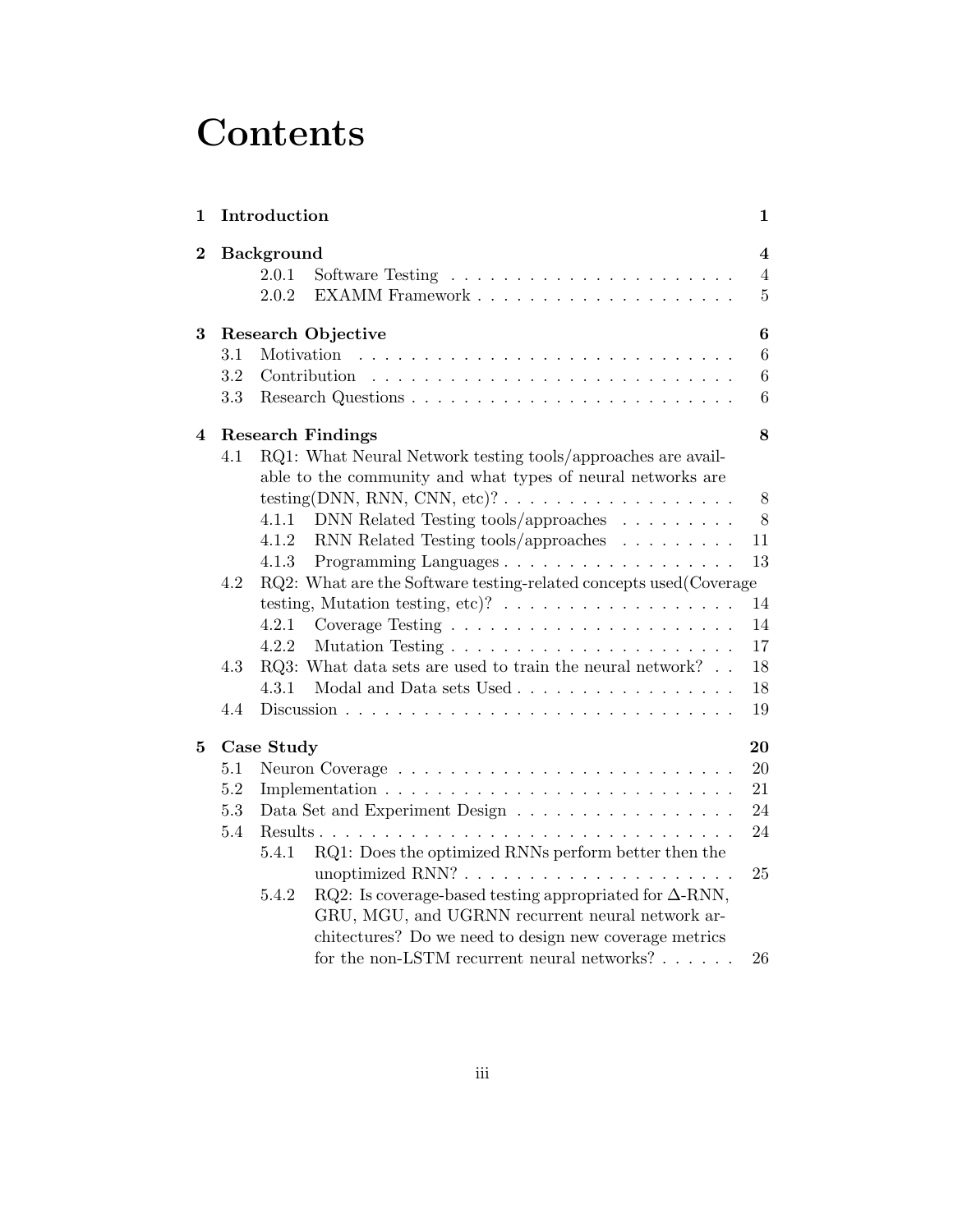| 6 Threats to Validity      | 28 |
|----------------------------|----|
|                            |    |
|                            |    |
| 7 Conclusion & Future Work |    |

iv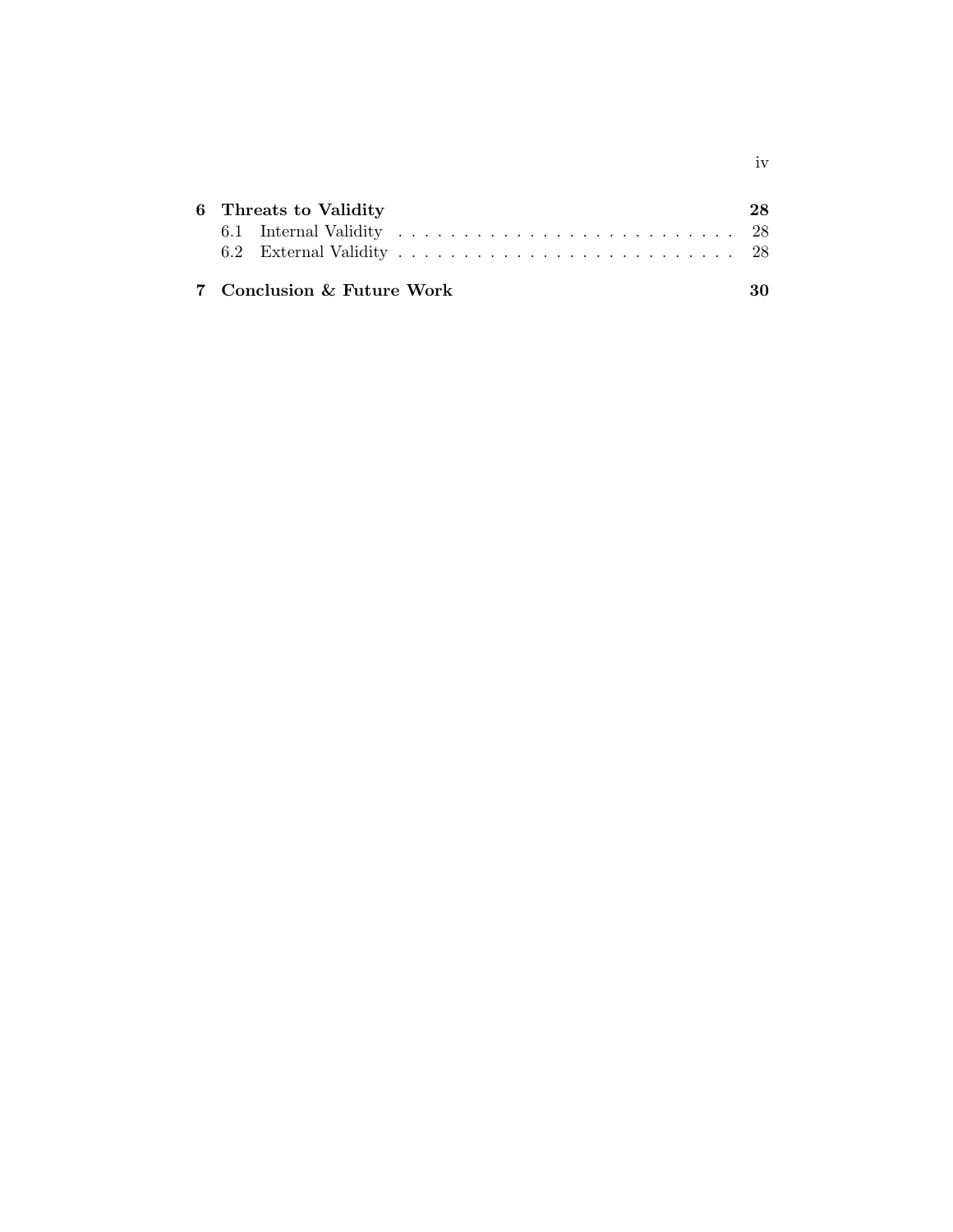# List of Figures

| 5.3 Code for determining coverage and calculating Neuron Coverage 23<br>5.4 Unoptimized and Optimized Neuron Coverage results 24 |
|----------------------------------------------------------------------------------------------------------------------------------|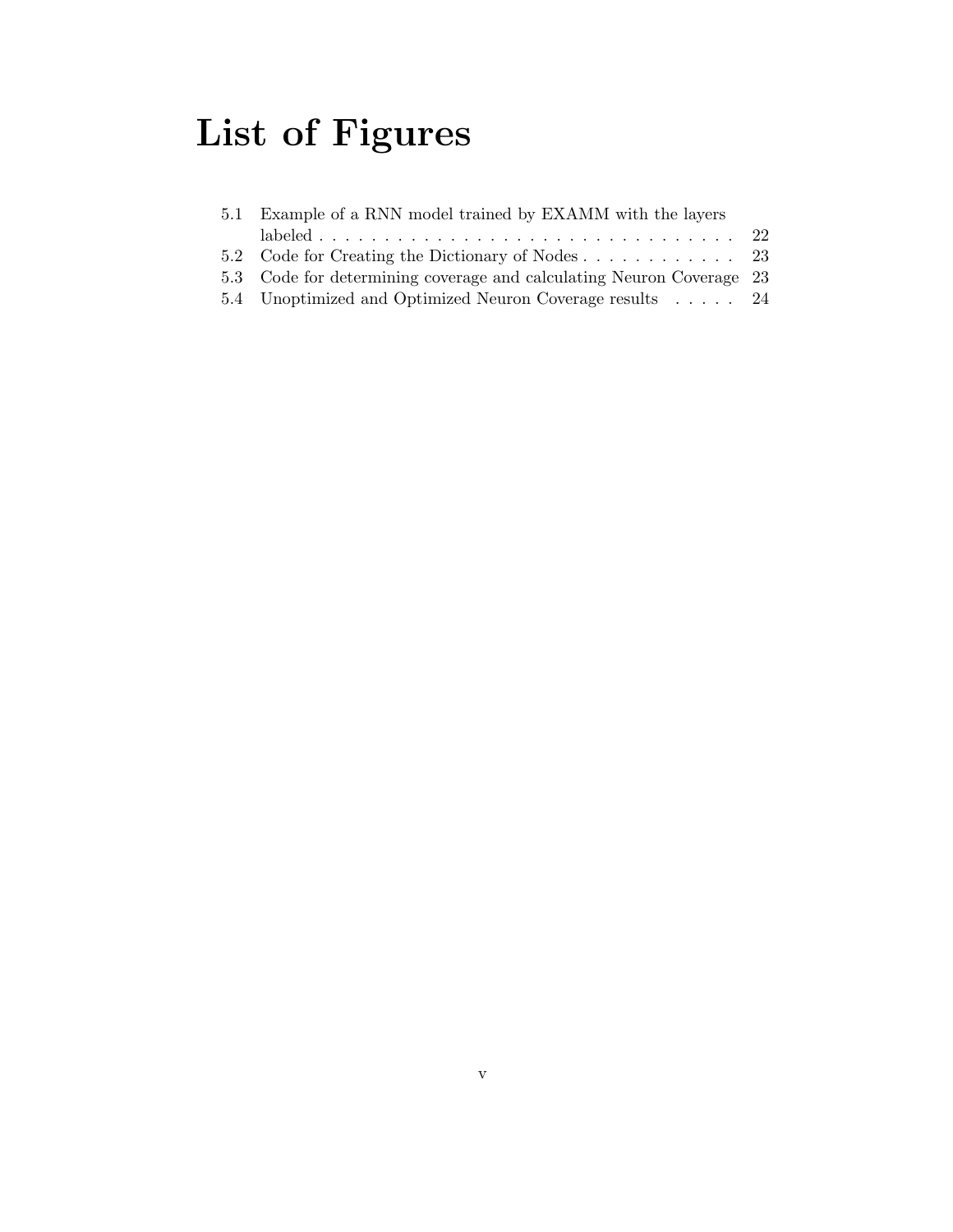## List of Tables

[4.1 Corpus of Papers related to Testing Neural Networks](#page-24-0) . . . . . . 15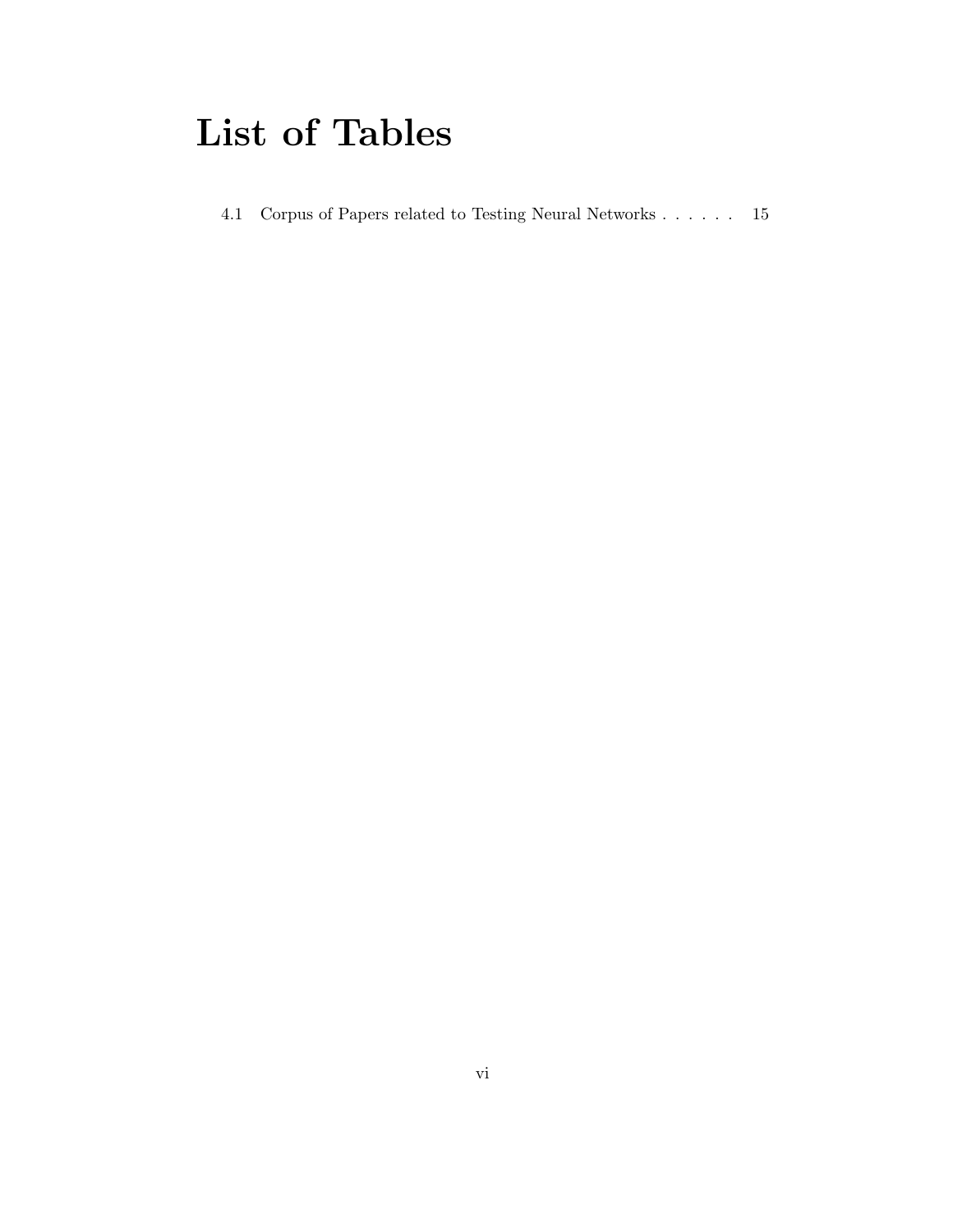## <span id="page-10-0"></span>Introduction

Nowadays deep neural networks(DNN) are prevalent in many areas such as autonomous driving [\[1\]](#page-41-0), medical diagnosis [\[2\]](#page-41-1), computer vision [\[3\]](#page-41-2), and automatic speech recognition [\[4\]](#page-41-3). The applications have deep neural networks as important components, meaning there is a need to ensure that neural networks behave as intended. Similar to traditional software systems, deep neural network systems have to deal with erroneous behavior. Neural network systems have bugs or vulnerabilities that occur, leading to problems such as unexpected crashes. These bugs can be the DNN performing incorrect/unexpected behavior. This problem becomes bigger, especially when you have gone deep into training thousands of neural networks, and it crashes unexpectedly. Traditional and Neural Network testing behave differently due to different programming paradigms and development processes, which means traditional software testing practices are hard to use for Neural Network testing. As a result, research in testing deep neural networks has become popular in recent years as approaches are introduced to test and identify defects  $[11]$ –  $[19]$ . These approaches help ensure the correctness and quality of the neural networks. These approaches can be seen as part of software quality assurance in general, where there are plenty of studies targeting the improvement and refactoring of existing software systems [\[5–](#page-41-4)[84\]](#page-51-0).

Despite the growing popularity of testing approaches for Neural networks specifically DNN, this area of research is still in its infant stage. There are only a few papers in this research area compared to the general research area of Neural Networks. Most existing approaches are not designed to be applied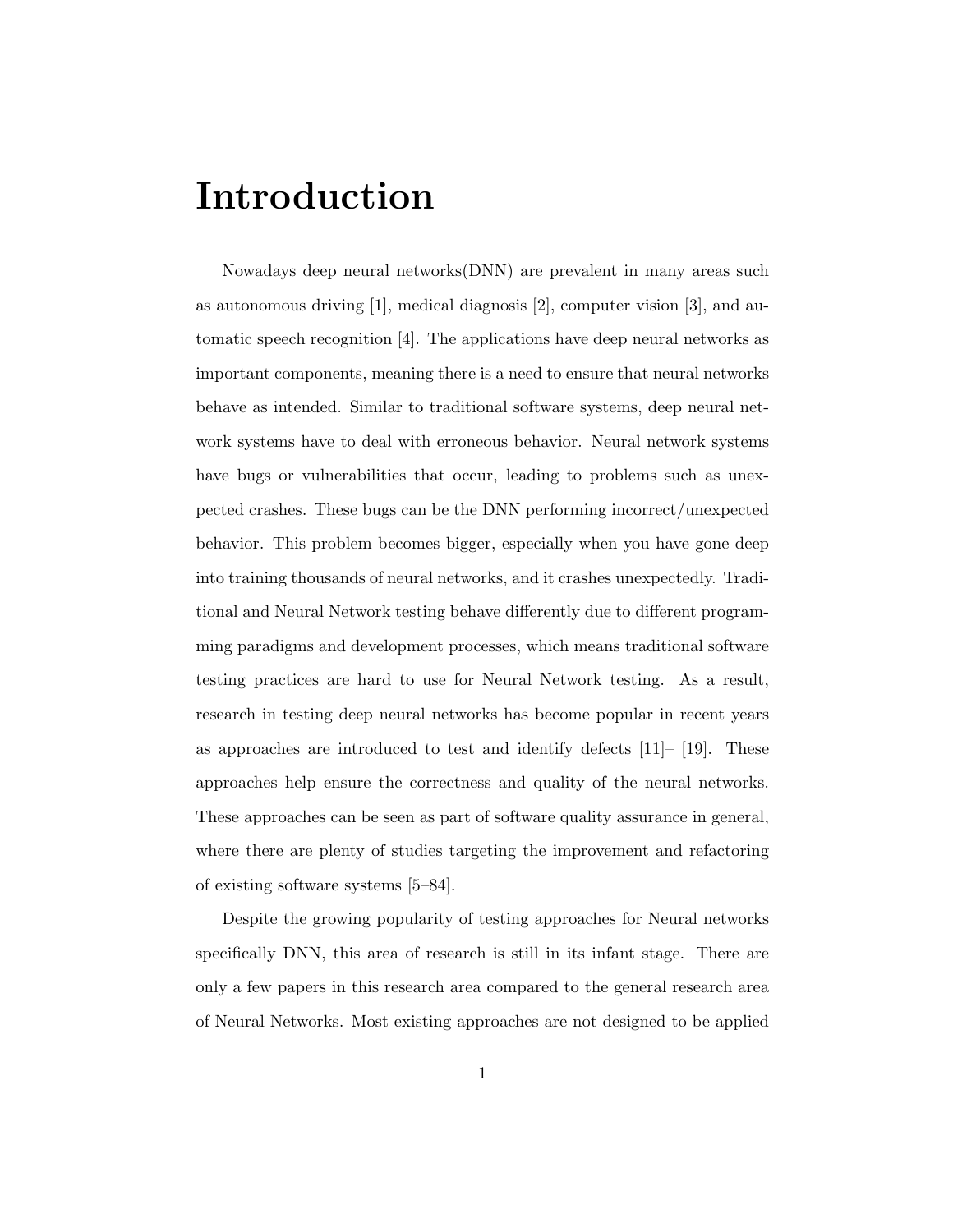to other Neural Networks, such as Recurrent Neural Networks(RNN) which is the Neural Network we will be focusing on in this paper. Similar to DNN, Recurrent neural networks have to deal with bugs, so testing is needed. In addition, recurrent neural networks need to be reliable, high quality, and have the correct behavior. Testing helps ensure this, but recurrent neural networks are much more complex than DNN. This makes designing testing approaches much more difficult. Recurrent neural networks are a network of nodes that are structured into successive iterations [17]. These iterations form temporal behavior, which is an essential behavior of recurrent neural networks. They use sequential data or time-series data when creating neural networks. In a recurrent neural network, the connections between the nodes can go in any direction to another node and can also skip over nodes to other nodes. The output of these nodes has have affect surrounding nodes whereas DNN assumes the input and outputs are independent. The studies introduce several testing approaches adapted from traditional software testing methods like coverage testing and mutation testing. As mentioned before, these approaches focus on DNN, but some approaches do focus on RNN. These approaches have only focused on long-short memory networks(LSTM) [\[85\]](#page-51-1) and gated recurrent unit(GRU) [\[86\]](#page-51-2) which are popular architectures of recurrent neural networks. There has been no literature review for these papers that look at the approaches specifically the testing metrics and what metrics are suitable for a specific type of Neural Network or multiple types. In this paper, we will be doing a literature review on the papers found in testing Neural networks where we will be studying the testing metrics introduced and used in each paper and how they are used to test neural networks. We will be comparing and contrasting multiple parts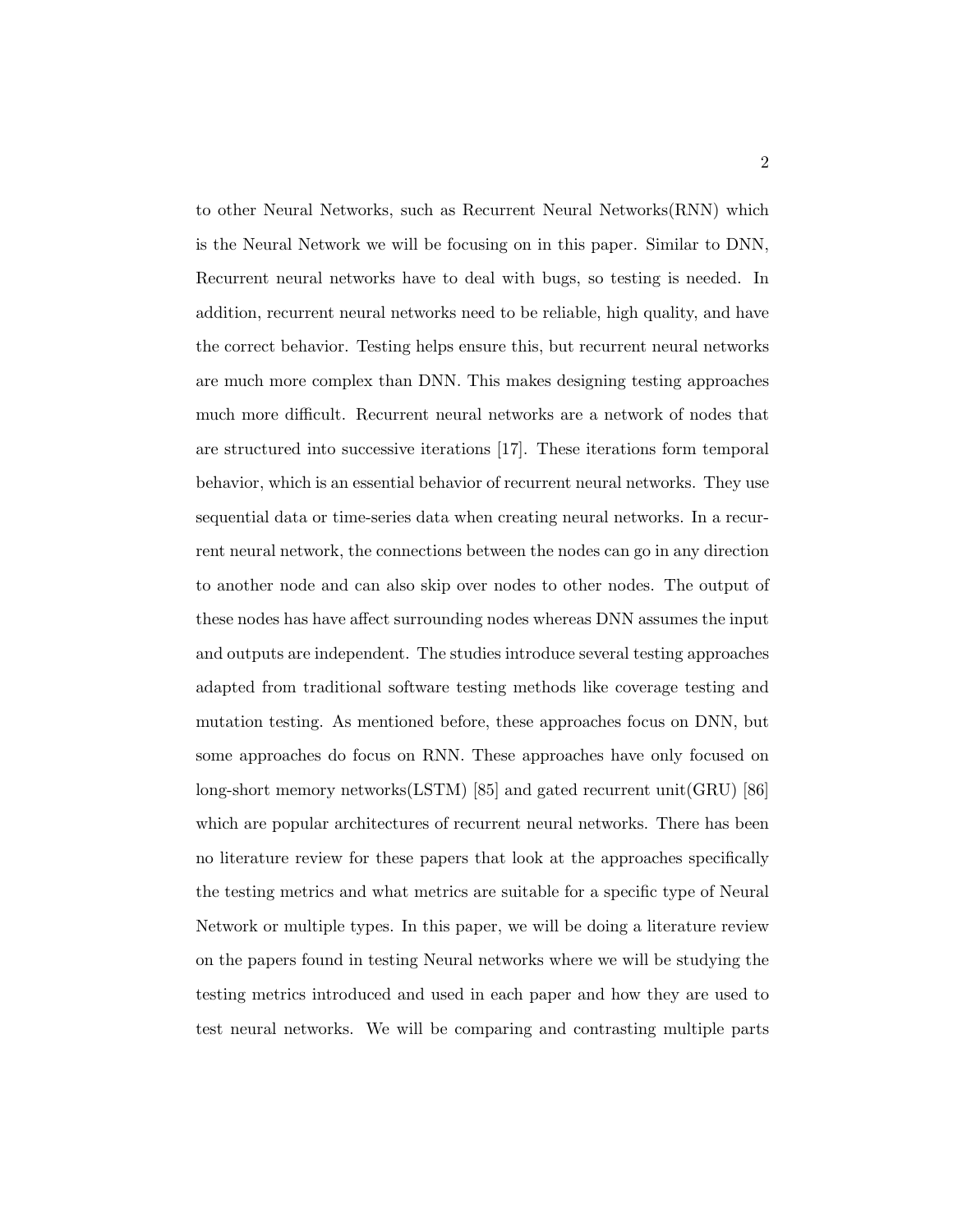of these approaches such as target Neural networks, data set testing, coding availability, testing metrics, etc. Later on in the paper, we will go into the implementation of the Neuron coverage testing metric to see if that metric is adaptable with the EXAMM framework [\[87\]](#page-51-3)zza which is a neuro-evolution Recurrent Neural Neural Network.

Paper Structure Section [2](#page-13-0) provides a background of testing and EXAMM Framework. Section [3](#page-15-0) discusses the research objectives. Section [4](#page-17-0) details the papers and compares and contrasts to answer research questions. Section [5](#page-29-0) goes into detail of a selected testing metric and the reasoning for the choice. The implementation and the results are also discussed here as well. Section [6](#page-37-0) goes over the threats to the paper. The paper is concluded in section [7](#page-39-0) with a summary of the results and a discussion of future work.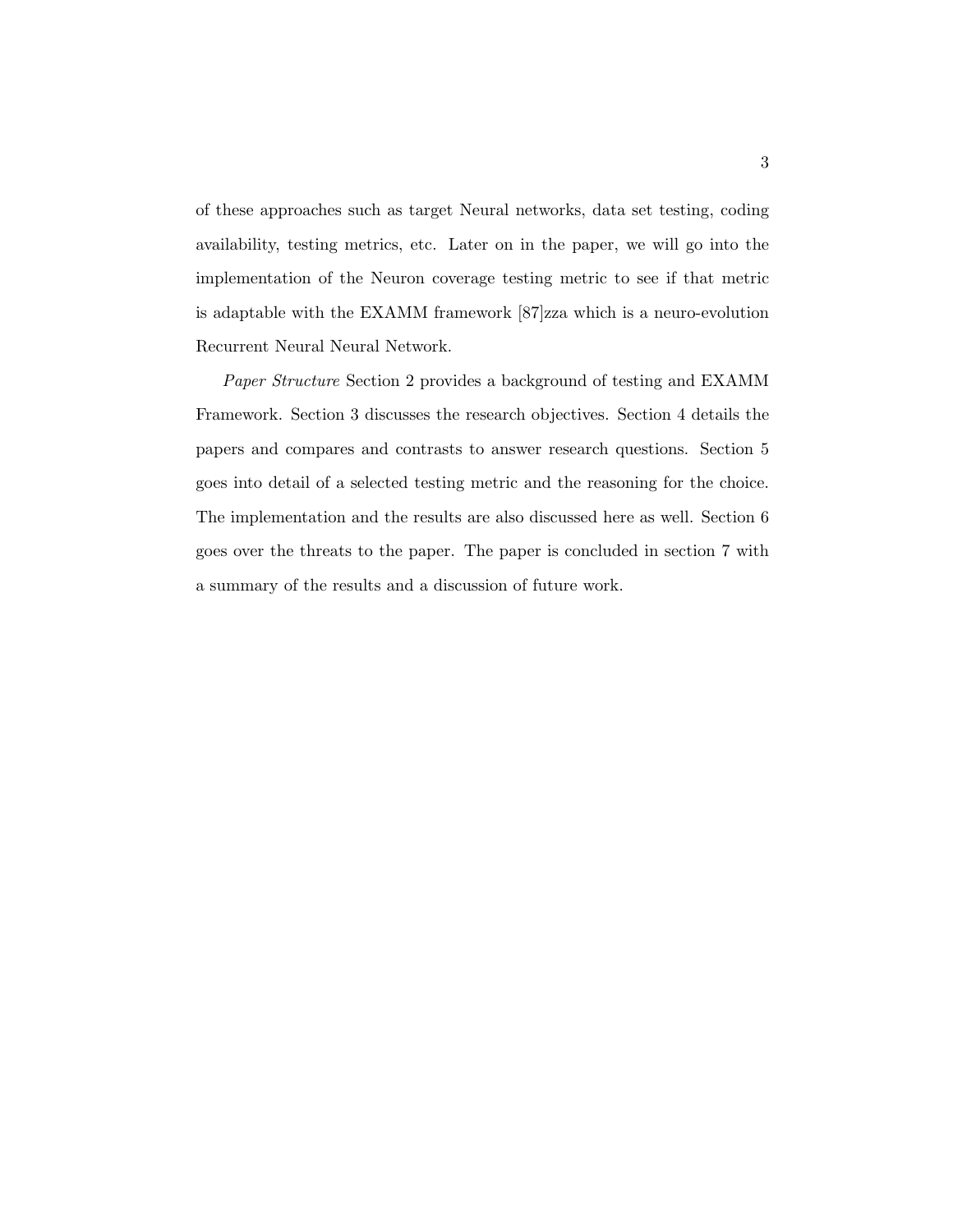### <span id="page-13-0"></span>Background

#### <span id="page-13-1"></span>2.0.1 Software Testing

Testing has always been an integral part of software development. Testing is an activity or group of activities performed to determine the quality of software. This means checking whether the software fulfills the set requirements and finding bugs in the software. 2 types of general testing approaches can be done: white box testing and black-box testing. White box testing focuses on the internal code whereas black block testing focuses on the functionality. From here there are specific testing levels: Unit Testing, Integration Testing, System Testing, and Acceptance Testing. Unit testing checks the basic level of input and outputs and the function's behavior. Integration testing test that different parts of the software function together. System testing tests the entire software, and acceptance testing is customer testing like a beta test. These are the basic level testing, but other testing methods like coverage testing help with making sure the test themselves are of quality. Some of these testing concepts can be adapted easily to Neural Networks and some can't. A big factor is developers build traditional software through logic consisting of control flow statements whereas Neural Network-based software automatically learns its logic with little to no human interaction through weights and activation functions [\[88\]](#page-51-4).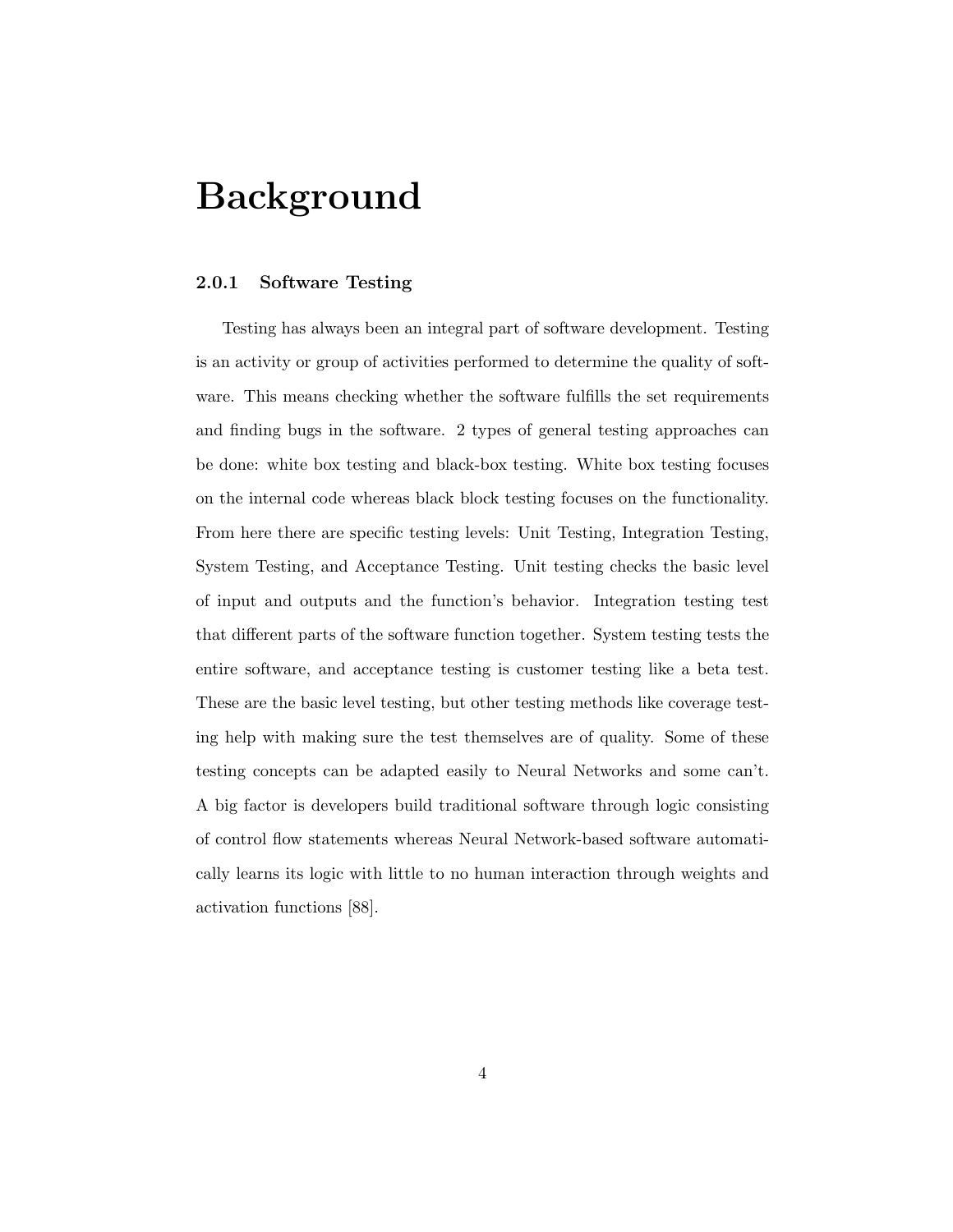#### <span id="page-14-0"></span>2.0.2 EXAMM Framework

For some discussions in the literature review and the subject for testing for the implementation part, we will be using the Evolutionary eXploration of Augmenting Memory Models(EXAMM) framework [\[87\]](#page-51-3). EXAMM evolves Recurrent Neural Networks using memory structures like ∆-RNN, GRU, LSTM, MGU, and UGRNN. The Recurrent Neural network is evolved through mutation and Recombination operations. Examples of these operations are "Disable edge" which disables a random edge, Add Edge which adds an edge to a random set of nodes, Merge Node which combines two random nodes, and many more. These mutations are done randomly as the model is generated. We will be using a tool inside of EXAMM that will train unoptimized RNN models. These unoptimized models are use as comparison vs optimized models.. For optimize RNN models, we use an ANTS(Ant-based Neural Topology Search) algorithm that optimizes recurrent neural networks [\[89\]](#page-51-5) [\[90\]](#page-52-0). This algorithm uses ants to walk a path through a Recurrent Neural Network model and selects the best performing paths to generate a better neural network. Paths are selected based on a pheromone value which is the probability of it getting selected by an ant. This is done with several neural networks where the best performing networks paths are rewarded with a higher pheromone for a higher chance of being selected. The worse performing networks receive a lower pheromone. This is done until a final Recurrent Neural Network is outputted. ANTS trains and optimizes RNNs models.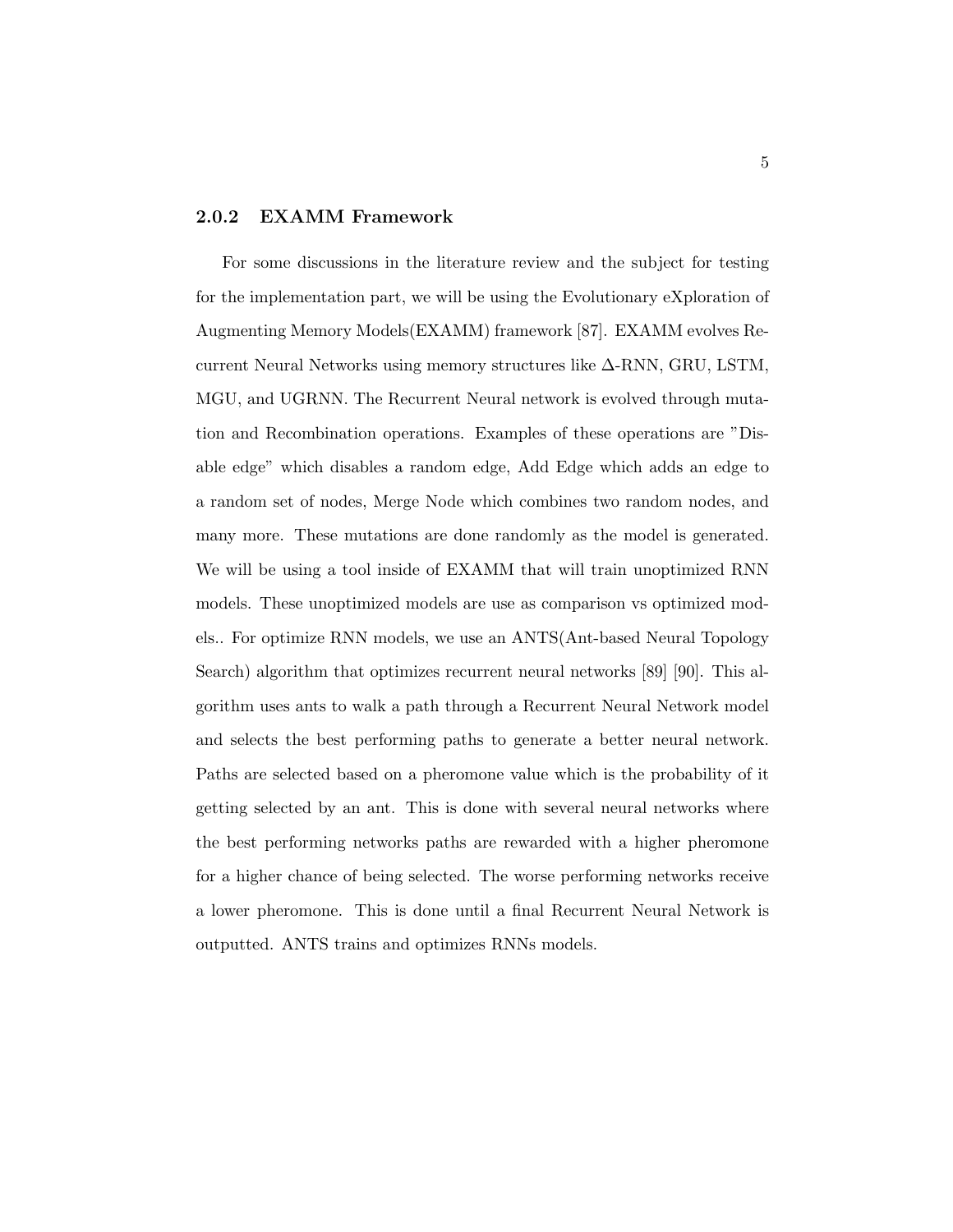## <span id="page-15-0"></span>Research Objective

#### <span id="page-15-1"></span>3.1 Motivation

Testing is an important part of building software as it ensures the software is of quality and working. This means that Neural Network-based software should be tested as well. Because this area of research is still new, there are no literature reviews on the existing testing approaches for Neural Networks. In addition, there are no studies on if the current testing approaches are adaptable to different types of Neural Networks outside of the initial test subject.

#### <span id="page-15-2"></span>3.2 Contribution

The main contribution of this study is the creation of a literature review of the existing testing approaches for Neural Networks. These test approaches are compared and contrasted to help future researchers determine what metrics might work for their research. In addition, we attempt to adapt neuron coverage a testing metric to the EXAMM Framework to study if the metric is useful.

#### <span id="page-15-3"></span>3.3 Research Questions

#### Literature Review Research Question

• RQ1: What Neural Network testing tools/approaches are available to the community and what types of neural networks are testing(DNN,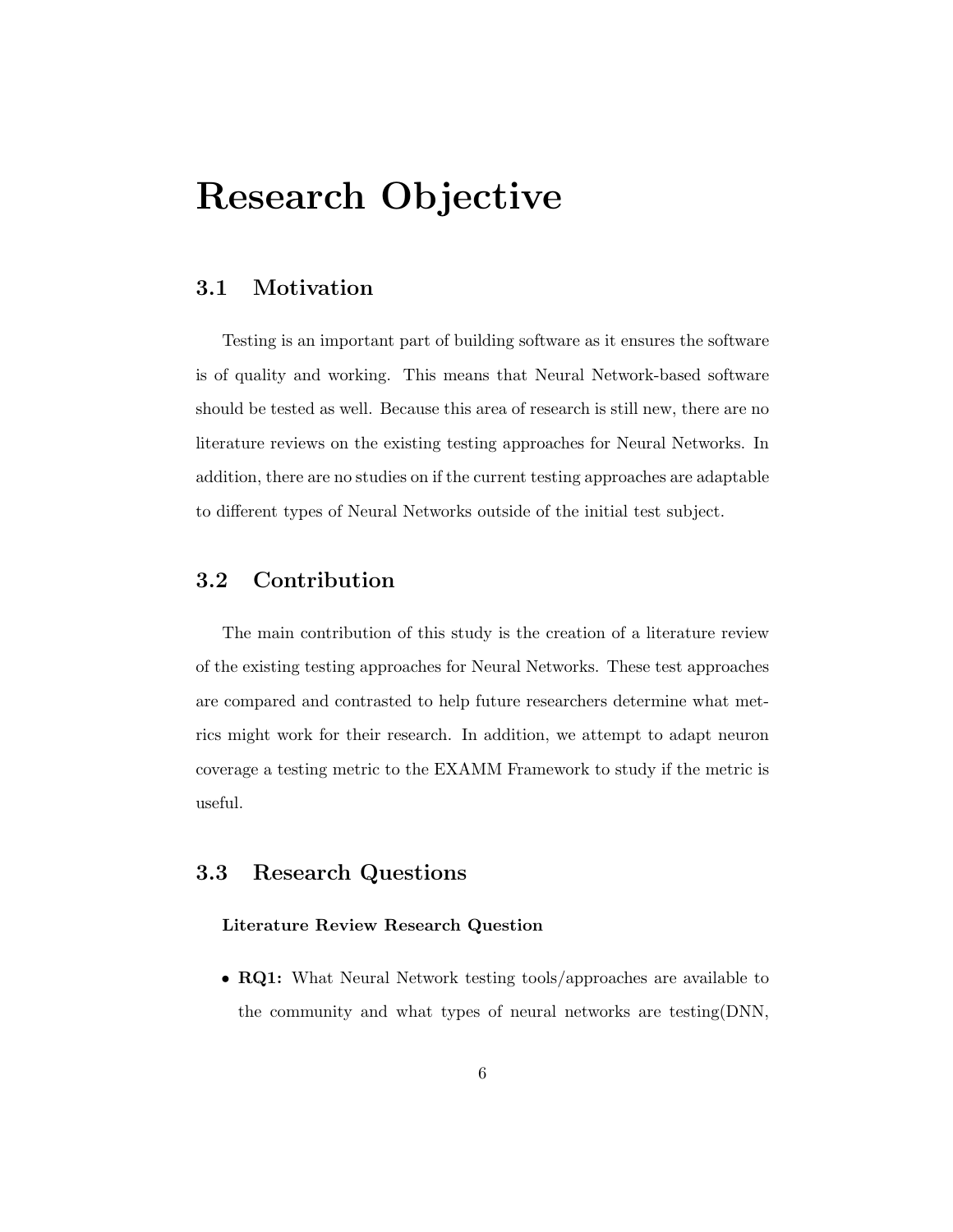RNN, CNN)? Makes note of the available papers that address testing neural networks and what specific neural networks the papers force on.

- RQ2: What are the Software testing-related concepts used(Coverage testing, Mutation testing, etc)? Takes a look at the software testing concepts used in the approaches presented by the papers. This means how the testing is done, whether they looked at edge cases if they tried to copy the concepts or adapt them, etc.
- **RQ3:** What data sets are used to train the neural network? just looks at what data sets are used to train the neural networks, EXAMM mainly focuses on time sets/numbers, but there are different types of data sets like images.

#### Case Study Research Questions

- RQ1: Does the optimized RNNs perform better than the unoptimized RNNs? We also analyze if the optimized RNN models will perform better than the unoptimized RNN models at a given threshold.
- RQ2: Is coverage-based testing appropriated for  $\Delta$ -RNN, GRU, MGU, and UGRNN recurrent neural network architectures? Do we need to design new coverage metrics for the non-LSTM recurrent neural networks? Analyzes the implementation process and/or data to determine whether the coverage base testing is appropriate or not for the  $\Delta$ -RNN, GRU, LSTM, MGU, and UGRNN classes. We are answering whether adapting the test coverage metrics is enough for the recurrent neural networks, or do we need to introduce new test metrics for the different classes.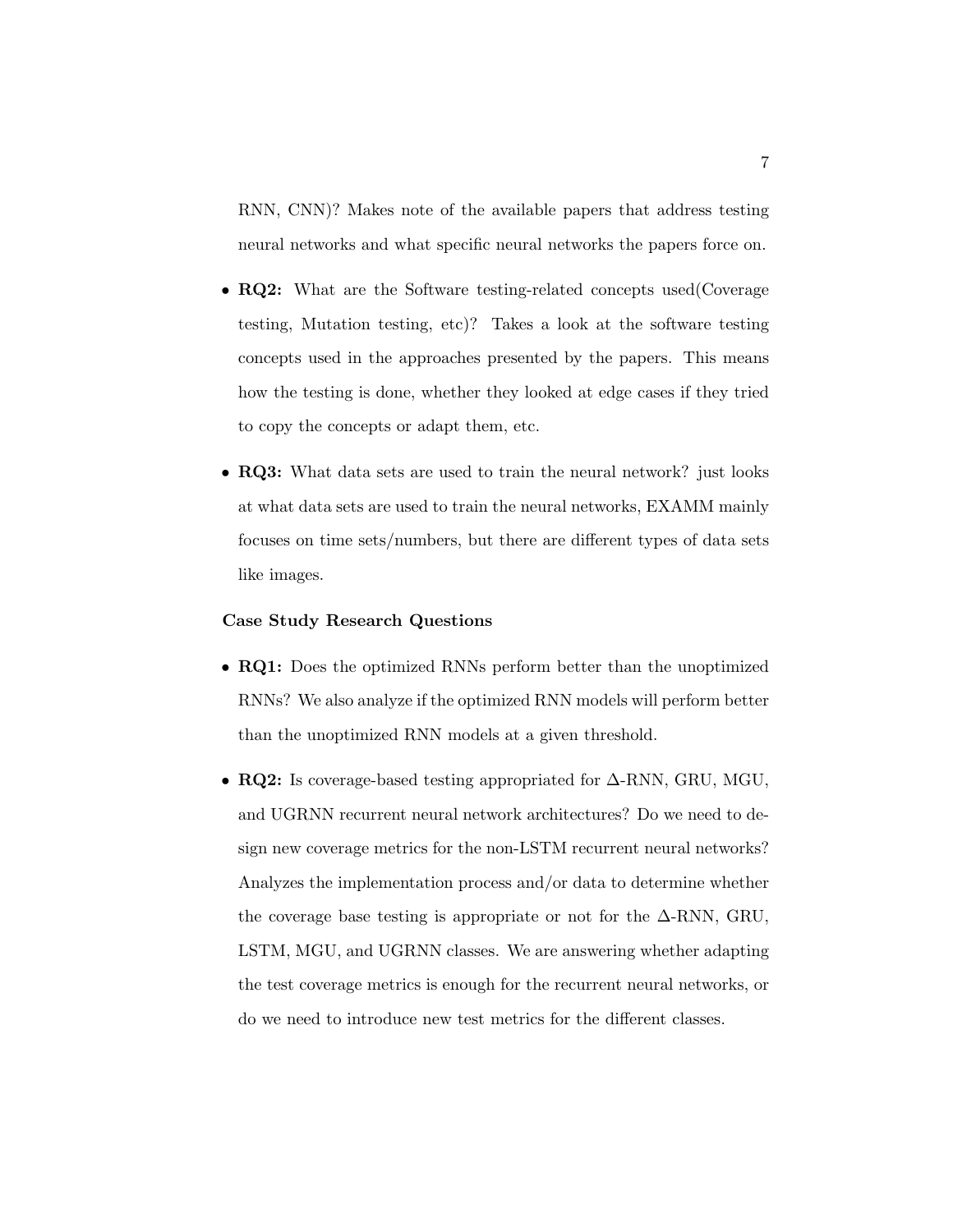### <span id="page-17-0"></span>Research Findings

In this section, we present the findings for the proposed RQs based on a set of 15 Neural Network testing-related publications mixed with publications that introduced testing approaches and publications that adopted testing approaches. The papers were found manually and were found with the restriction of 2018 to current. A crawler was used as well, but we found no relevant papers in regard to our topic.

## <span id="page-17-1"></span>4.1 RQ1: What Neural Network testing tools/approaches are available to the community and what types of neural networks are testing(DNN, RNN, CNN, etc)?

This RQ will consist of three parts. Part one will provide an overview of the DNN related publications and test metric definitions. Part two will provide an overview of the RNN-related publications and test metric definitions. Part three will look at the programming languages used to develop these testing approaches and the code base availability.

#### <span id="page-17-2"></span>4.1.1 DNN Related Testing tools/approaches

This part, we will provide an overview of the publications that tested DNN with their test approach. The publications are shared in no particular order. There is only one paper that tested multiple Neural Networks, but DNN was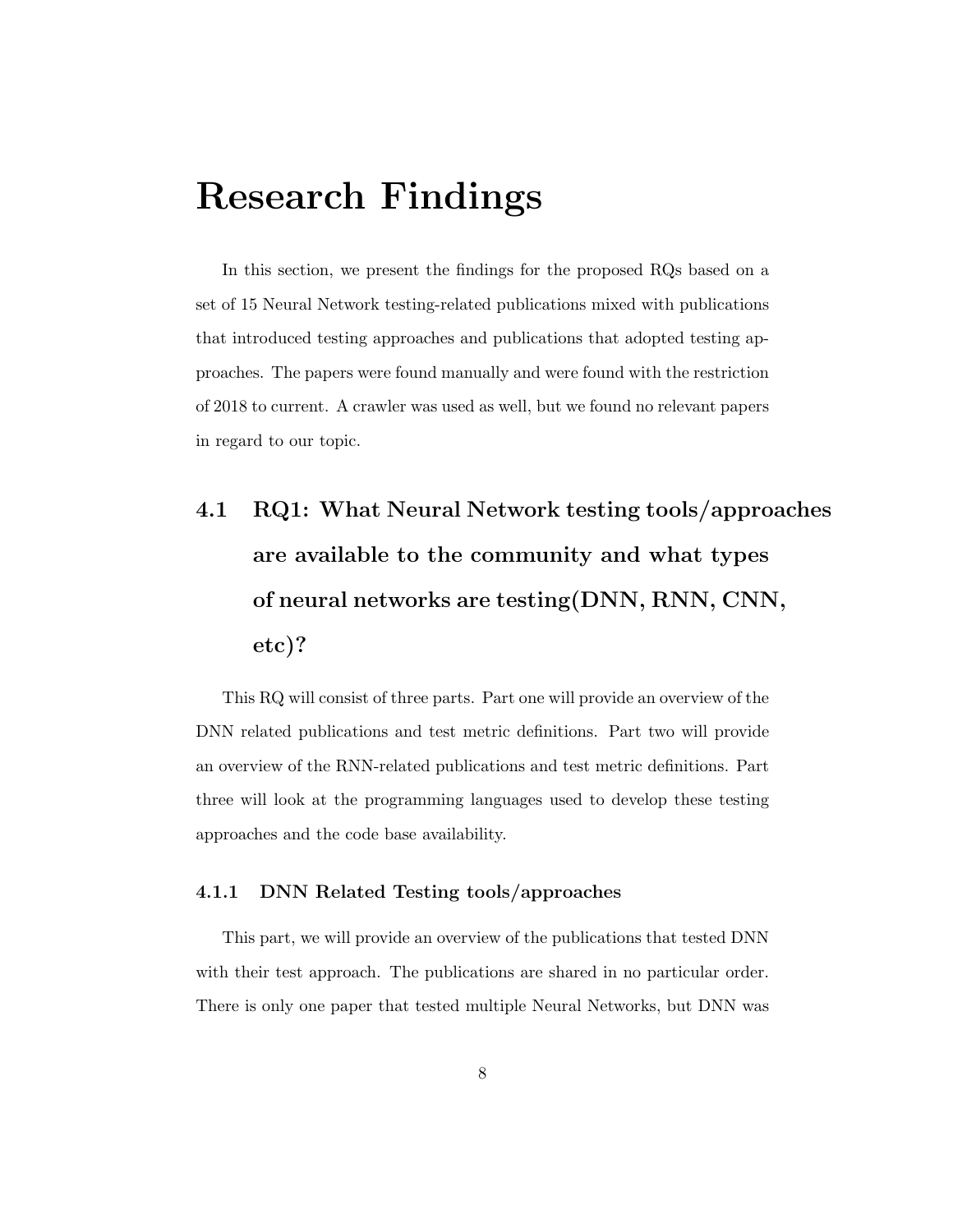the main focus.

One of the starting points for Neural Network testing is DeepXplore [\[91\]](#page-52-1). Here they introduce a white box differential testing algorithm that finds inputs that trigger problems between multiple DNN. They also introduce one of the first coverage metrics for DNN, Neuron Coverage(NC) which is a metric that measures how much of a DNN has been tested. This is done by looking at the ratio of active neurons to all neurons. Active neurons are determined based on a predefined threshold. From here, other approaches have integrated Neuron Coverage or have discovered other metrics for testing Neural Networks. DeepTest [\[88\]](#page-51-4) is a testing tool for detecting erroneous behavior in vehicles that use DNN. Neuron Coverage is used to create test cases to maximize Neuron Coverage. They tested against convolutional neural networks(CNN) and LSTM recurrent neural networks. DeepTest tries to address DNN, CNN, and recurrent neural networks at once.

There are some proposals for new metrics for DNN for test coverage after Neuron Coverage was published. DeepGuage [\[92\]](#page-52-2) built upon Neuron Coverage [\[91\]](#page-52-1). Here they introduce more test coverage criteria: k-Multisection Neuron Coverage(KMNC), Neuron Boundary Coverage(NBC), Strong Neuron Activation Coverage(SNAC), Top-k Neuron Coverage, and Top-k Neuron Patterns. k-multisection Neuron Coverage measures the ratio of all covered sections of all neurons of a DNN. A neuron has a range of values that are split into sections. Input covers a section if the output values fall in the value range. Neuron Boundary Coverage measures the extent corner case regions are covered outside of the main functional range. Strong Neuron Activation Coverage measures how the upper(above maximum value) corner cases are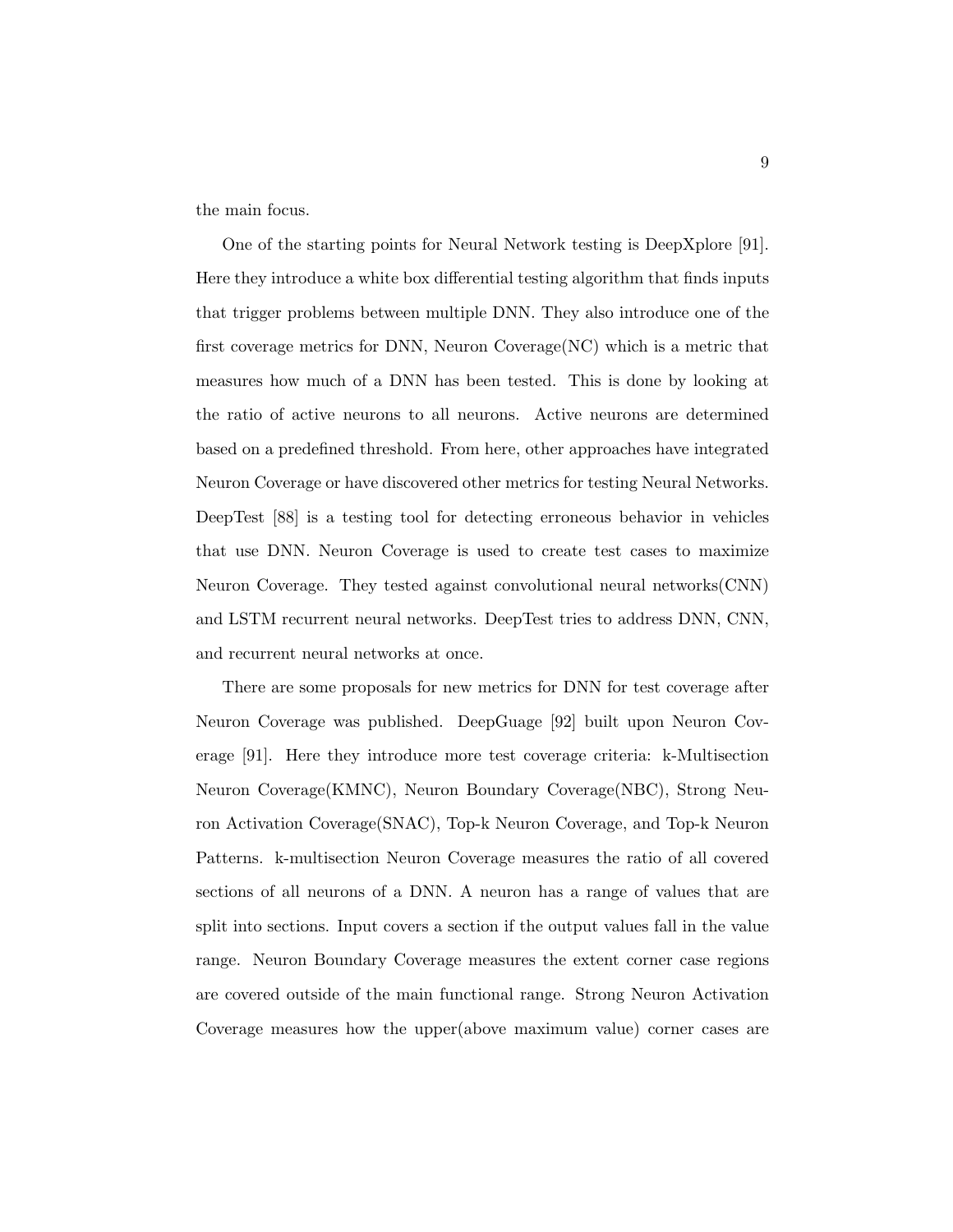covered. Top-k Neuron Coverage measures the ratio of neurons with the most active neurons on each layer given a test set. Top-k Neuron Patterns look at the neuron patterns(different activated scenarios) for the top active neurons of each layer. Their proposed criteria help develop insight on the testing quality of DNN guiding effective testing. [\[93\]](#page-52-3) introduces four test criteria that are inspired by MC/DC test from traditional software testing. These are created specifically for the structures of DNN. The test cases are generated based on the symbolic approach and gradient-based heuristic search. Their approach shows the importance of balancing between finding bugs and the computation cost of generating test cases. This paper's research is done based on the internal structure of DNN, which means we could not consider these metrics or approaches due to recurrent neural network behaviors being different.

DeepHunter [\[94\]](#page-52-4) proposes a coverage-guided fuzz testing framework for DNN where they implement the test criteria mentioned in [\[91,](#page-52-1) [92\]](#page-52-2). The DeepHunter tool implements the test criteria and seed selection strategies. They test how effective the tool is for coverage. A white-box testing approach exist called called ADAPT [\[95\]](#page-52-5) for DNN. This approach uses an adaptive neuron selection strategy instead of a predetermined neuron selection. This allows the tool to be more effective as neuron selection determines the effectiveness of white box testing. This allows the white-box testing to adapt to different neural network models and coverage metrics where in this case they test Neuron Coverage and Top-k Neuron Coverage. DeepMutation [\[96\]](#page-52-6) similarly does mutation testing for DNN. FFor this approach, they specialize in mutation testing to determine test data quality. This is done following the same concepts of traditional mutation testing where faults are injected and effectiveness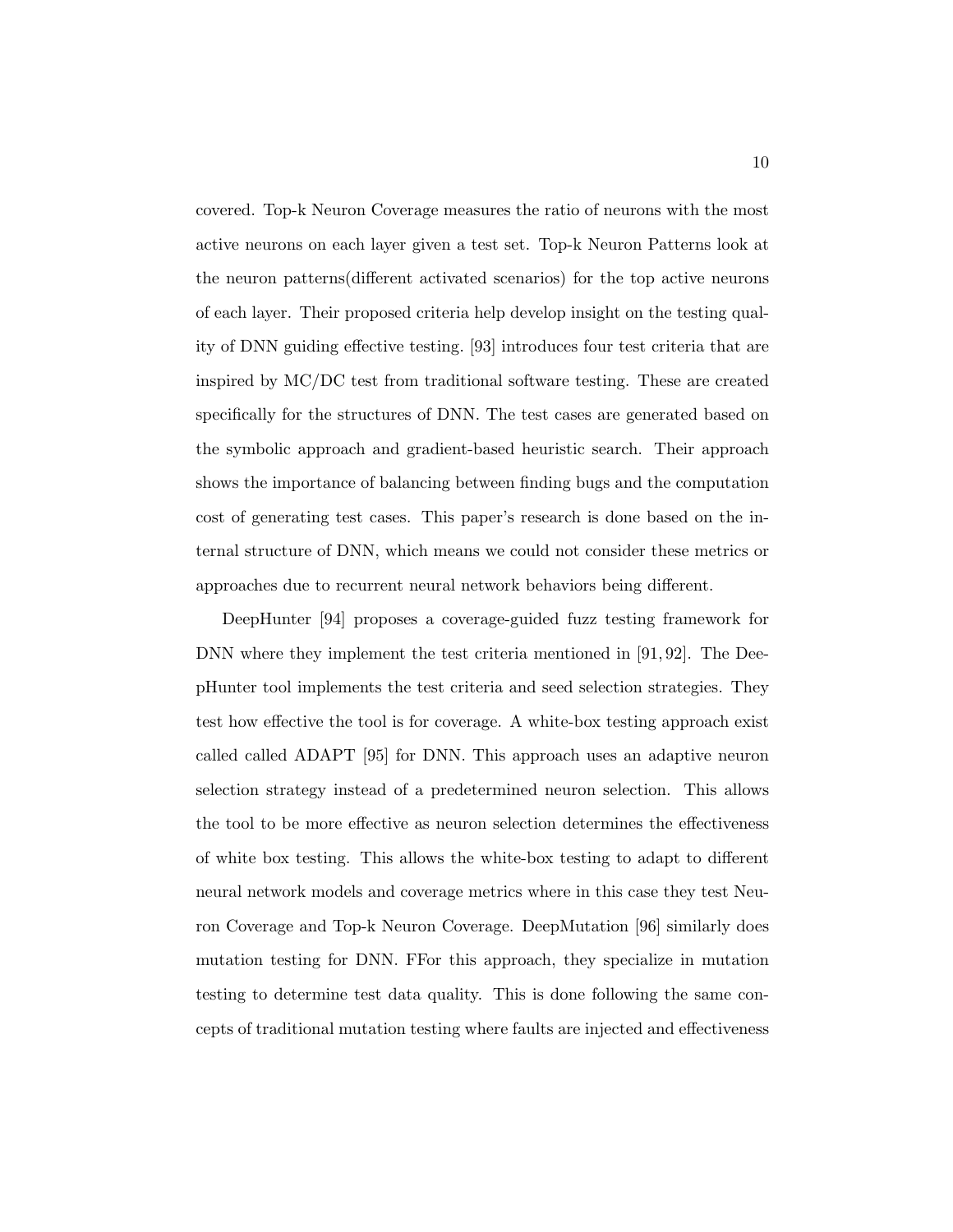is determined by if these faults are detected. There are two metrics introduced in the paper. MutationScore is defined by the set of classes mutant killed by the test data. "Killed" means the test input data used on the mutant causes different behavior from the original. AverageErrorRate measures the overall difference in behavior introduced by the mutation operators.

Another paper that takes a separate path called Concolic Testing to help determine coverage [\[97\]](#page-53-0). They still use previous coverage metrics such as Neuron Coverage, MC/DC coverage, and Neuron Boundary coverage. In this paper the focus in generating a test suite to ensure coverage for a DNN, this is done by analyzing the activation patterns of the DNN and symbolic generation of new inputs. DLFuzzing [\[98\]](#page-53-1) introductions the first differential fuzzing testing framework for DNN. It mutates the input to ensure that Neuron Coverage is maximized and generates adversarial inputs without needing an outside source like a similar DNN system or manual labeling. Another paper uses fuzzing called SENSEI [\[99\]](#page-53-2). They use fuzzing to data augment the training data which means adding some noise to the data to help the neural network become more robust. Tensorfuzzing [\[100\]](#page-53-3) uses coverage guide fuzzing to determine coverage based on Approximate Nearest Neighbor Algorithm(ANN). ANN looks at neighboring inputs to see if they are covered and determines based on that if the current input is covered

#### <span id="page-20-0"></span>4.1.2 RNN Related Testing tools/approaches

Three papers investigate the testing of recurrent neural networks directly. The first paper is TestRNN [\[101\]](#page-53-4). This is a coverage guide testing approach for LSTM class recurrent neural networks. They design LSTM related cover-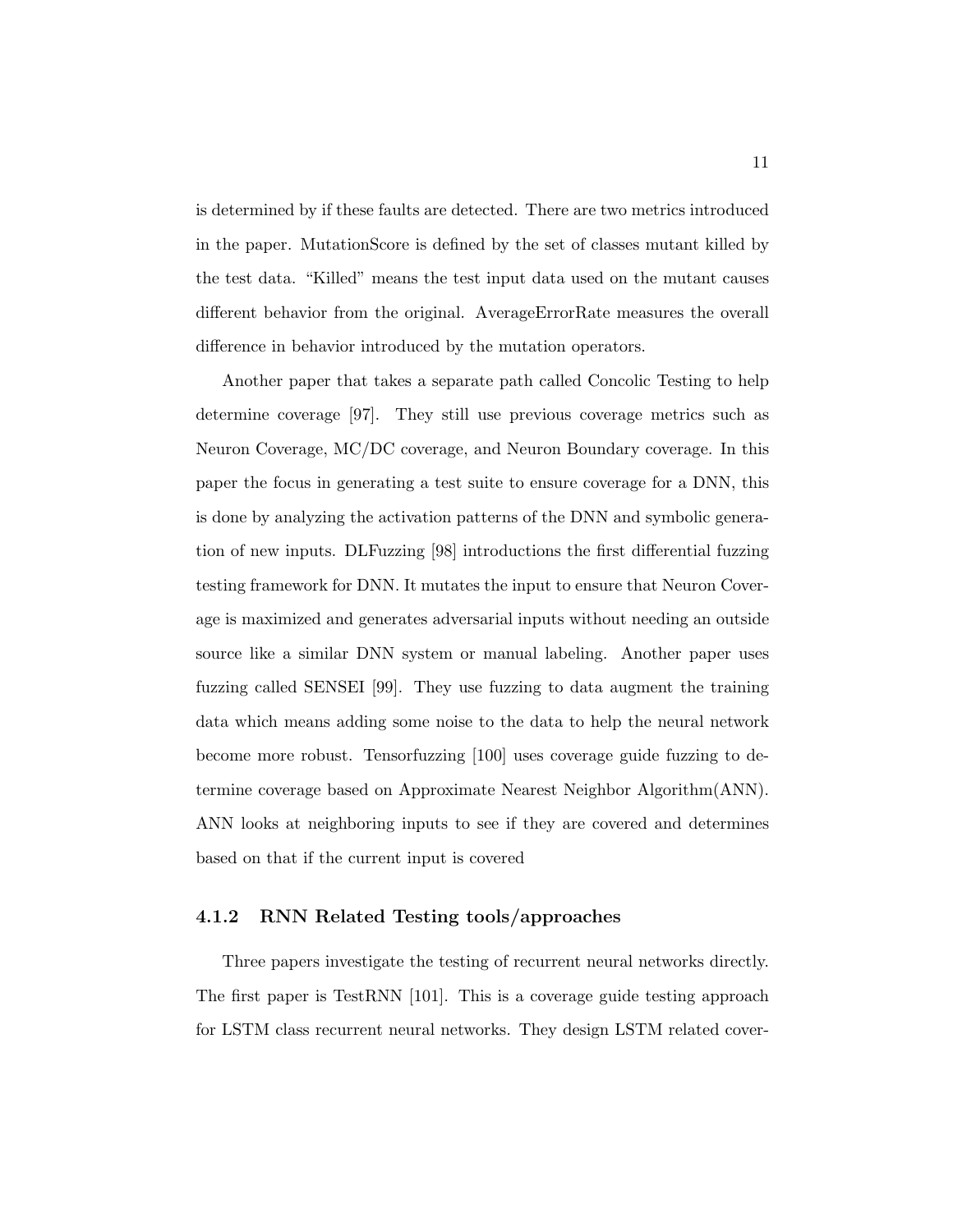age metrics: boundary coverage, step-wise coverage, and temporal coverage. Boundary Coverage covers the boundary values of the LSTM data flow. Stepwise Coverage looks at the temporal changes between connected cells. Finally, temporal Coverage exploits temporal patterns of bounded length. Their paper aims to show that their testing approach is efficient and effective at achieving high coverage and detecting erroneous behavior for LSTM.

DeepStellar [\[102\]](#page-53-5) is a general-purpose quantitative analysis framework for RNN-based systems. They introduce several coverage metrics such as Trace similarity, basic state coverage, and basic transition coverage based on an abstract model created from RNN internal characteristics. DeepStellar detects adversarial samples and does coverage guide testing based on the metrics and test criteria. Here their coverage metrics are based on a state level and transition level where they are looking at how much of the internal states and how thoroughly the recurrent neural network is tested. Trace Similarity Metrics quantify the prediction differences of different inputs at state-based and transition-based levels. For state-level coverage, Based State Coverage measures how thoroughly the test inputs cover the major function region visited while training where it treats every state as equal. Weighted State Coverage is similar to Base State Coverage, but instead, a weight can be assigned to emphasize some states more than others. N-Step State Boundary Coverage measures how well test inputs cover the corner case regions. Basic Transition Coverage compares the transitions exercised during the training and testing for transition-level coverage. Weighted Transition Coverage is similar to Basic Transition Coverage, but weight can be assigned to emphasize some transitions.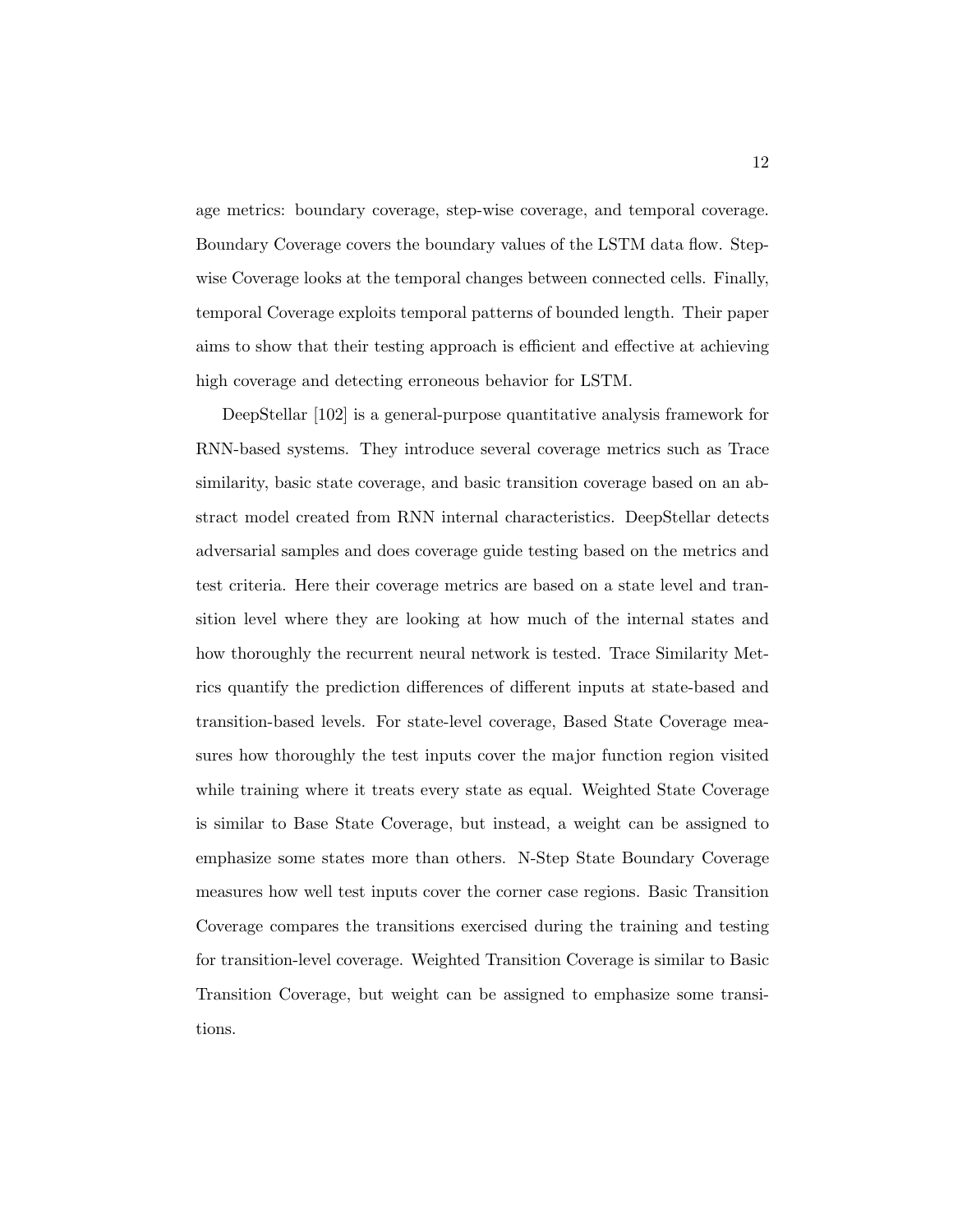Another approach is RNN-Test [\[103\]](#page-53-6) which expands the adversarial testing research area for RNN. They focus on RNN systems with sequential outputs, where the RNN-test focuses on the main sequential structure without any limitations of tasks. They introduce two coverage metrics Hidden state coverage and cell state coverage. Hidden State Coverage captures RNN prediction logic. Cell State Coverage(design for LSTM) looks at more sections to explore more context space. Their evaluation showed that their coverage testing outperformed Neuron Coverage. DeepMutation $++$  [\[104\]](#page-54-0) is written by the same authors as DeepMutation [\[96\]](#page-52-6). Here they focus on mutation testing RNN and Feed-forward Neural networks(FNN). The metrics used here are Kscore1 and Kscore2. Kscore1 calculates the killing score for whole data(DNN). Larger the value of Kscore1 the less robust the model is on the input. Kscore2 calculates the killing score for a segment(RNN model). Indicates the prediction probability divergence on the output. The larger the value of kscore2, the less robust the model is against the segment.

#### <span id="page-22-0"></span>4.1.3 Programming Languages

The programming languages used to develop the testing approaches were consistent when looking at all the papers. The most commonly used language was python as shown in [4.1.](#page-24-0) There is no surprise with this discovery as several python libraries exist for Neural Network development that researchers can use. There are a couple of outliers as the adapt [\[95\]](#page-52-5) paper uses Jupyter Notework to develop the adapt framework. TensorFuzz [\[100\]](#page-53-3) in addition to Python also uses  $C_{++}$ . EXAMM Framework that will be used for generating models later on in the paper is built using C++. This is taken into consideration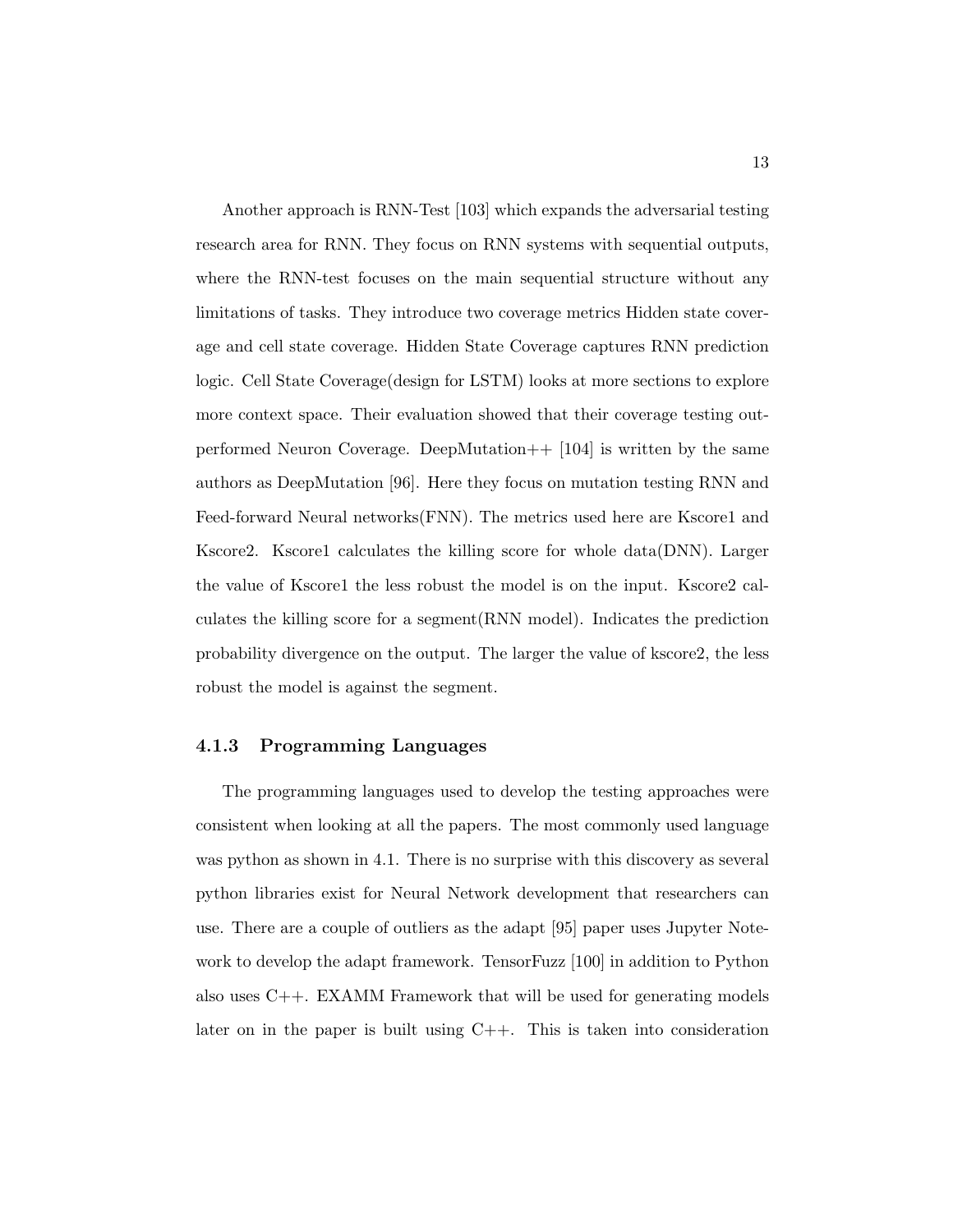when we decide on a testing approach to adapt as we want to make sure we can translate the python code to  $c++$ . Majority of the papers have the code base available except for DeepGuage [\[92\]](#page-52-2), Testing Deep Neural Network [\[93\]](#page-52-3), DeepMutation [\[96\]](#page-52-6), and DeepHunter [\[94\]](#page-52-4).

### <span id="page-23-0"></span>4.2 RQ2: What are the Software testing-related concepts used(Coverage testing, Mutation testing, etc)?

This RQ will have three parts. Part one will discuss the Coverage related concepts. Part two will discuss the mutation-related concepts.

#### <span id="page-23-1"></span>4.2.1 Coverage Testing

In figure [4.1,](#page-24-0) the testing metric column shows all the testing metrics that the papers use. A common word that is used is coverage which is related to coverage testing. Coverage testing in the traditional software setting has two parts: Code Coverage and Test Coverage. Code Coverage ensures that all parts of the code are tested at least once. Test Coverage is making sure each requirement is tested at least once. [4.1](#page-24-0) shows that 13 of 15 papers are coverage related metric. The coverage concept that these papers are adapted are all code coverage related, but they take a different approach than looking at the code coverage. They adapt the idea by looking at the coverage of the Neural Network. This means traversing the neural network looking at something specific in the neurons or edges. In addition to this new concept, there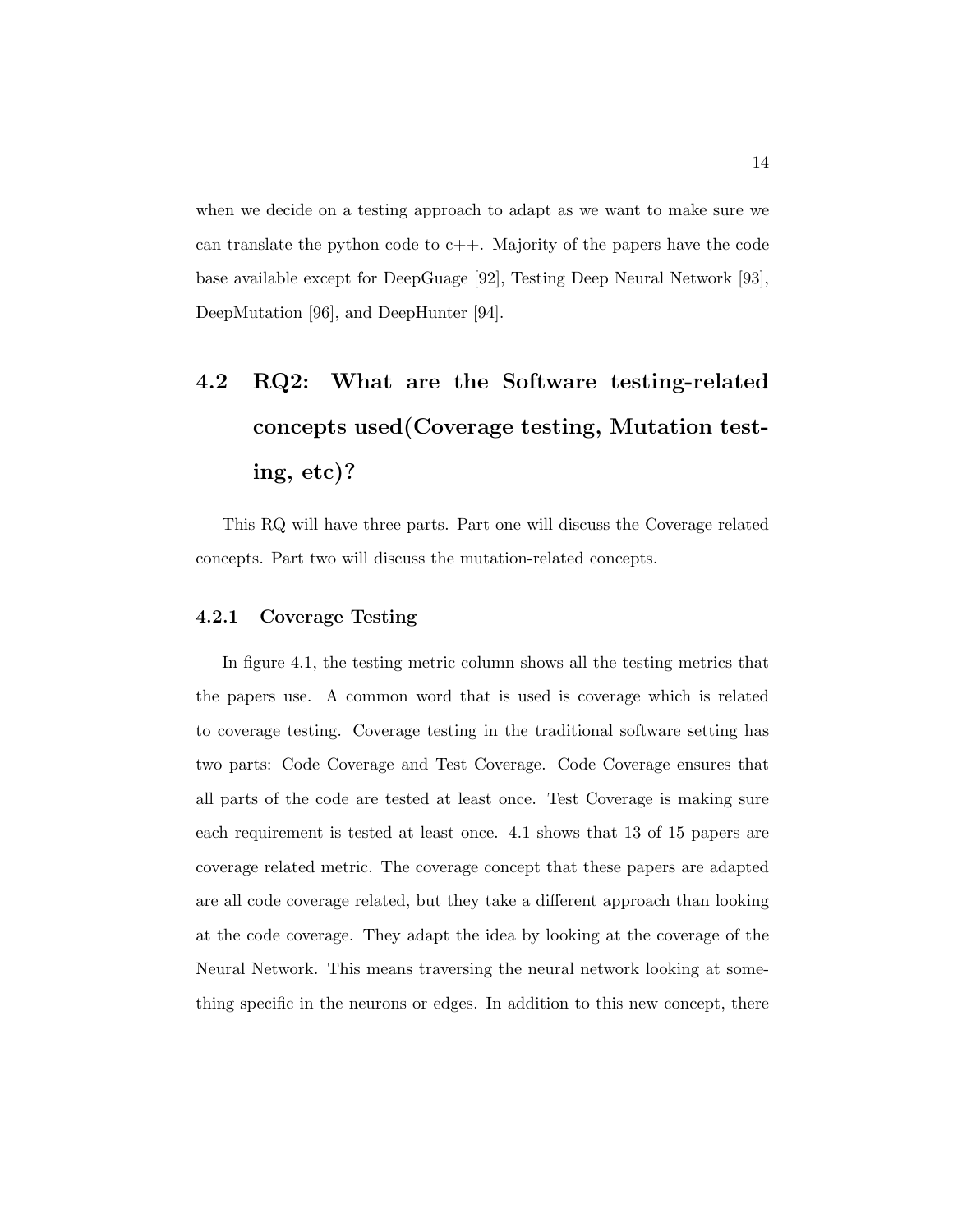|                                                                                                         |               |                             |                                                                                                                                                                                                                                         |                                                               | Table 4.1: Corpus of Papers related to Testing Neural Networks                              |                          |                                                                                                                                                                                                                                                                                           |
|---------------------------------------------------------------------------------------------------------|---------------|-----------------------------|-----------------------------------------------------------------------------------------------------------------------------------------------------------------------------------------------------------------------------------------|---------------------------------------------------------------|---------------------------------------------------------------------------------------------|--------------------------|-------------------------------------------------------------------------------------------------------------------------------------------------------------------------------------------------------------------------------------------------------------------------------------------|
| Study                                                                                                   | Year          | Type<br>of<br>NN tested     | <b>Testing Metrics</b>                                                                                                                                                                                                                  | Tool Availability                                             | Test Data Set                                                                               | $L$ anguage<br>Written   | Target Neural Networks mod-<br>els/data sets                                                                                                                                                                                                                                              |
| DeepXplore:<br>Automated<br>Whitebox Testing of Deep<br>Learning Systems                                | 2017          | General<br><b>DNN</b>       | Neuron Coverage                                                                                                                                                                                                                         | https://github.<br>com/peikexin9/<br>deepxplore               | "MNIST,<br>ImageNet,Driving,<br>Contagio/VirusTotal,<br>and<br>Drebin"                      | Python                   | 'MNIST: LeNet-1,<br>LeNet-<br>$\overline{4}$ .<br>LeNet-5;ImageNet:<br>$VGG-16$ .<br>VGG-19.<br>ResNet50;Driving:<br>DAVE-<br>orig, DAVE-norminit, DAVE-<br>dropout;Contagio/VirusTotal:<br>3;DNN based on 135 static<br>features for PDFrate; Drebin: 3<br>out 36 DNN from Grozze et al" |
| DeepTest: Automated Testing<br>of Deep-Neural-Network-driven<br>Autonomous Cars                         | 2018          | DNN.<br>RNN,<br>CNN"        | Neuron Coverage                                                                                                                                                                                                                         | https://github.<br>com/ARiSE-Lab/<br>deepTest                 | "Rambo, Chauffeur, Epoch"                                                                   | Python                   | Rambo: 3 CNN:Chauffeur:<br>CNN and LSTM; Epoch: CNN<br>CH2_002 dataset                                                                                                                                                                                                                    |
| DeepGauge: Multi-Granularity<br>Testing Criteria for Deep<br>Learning Systems                           | $\sqrt{2018}$ | <b>DNN</b>                  | k-multisection Neuron Cover-<br>age, Neuron Boundary Cover-<br>age, Strong Neuron Activation<br>Coverage, Top-k Neuron Cover-<br>age, Top-k Neuron Patterns"                                                                            | N/A                                                           | "MNIST, ImageNet"                                                                           | N/A                      | "MNIST: LeNet-1, LeNet-4,<br>LeNet-5;ImageNet: VGG-19,<br>ResNet-50"                                                                                                                                                                                                                      |
| Testing Deep Neural Networks                                                                            |               | <b>DNN</b>                  | 'Sign-Sign Coverage/SS Cover-<br>age, Value-Sign Coverage/VS<br>Coverage, Sign-Value Cover-<br>age/SV Coverage, Value-Value<br>Coverage/VV Coverage"                                                                                    | N/A                                                           | "MNIST, CIFAR-10.<br>Ima-<br>geNet"                                                         | N/A                      | ImageNet: VGG16                                                                                                                                                                                                                                                                           |
| DeepMutation: Mutation Test-<br>ing of Deep Learning Systems                                            | 2018          | <b>DNN</b>                  | 'MutationScore,<br>AveError-<br>$Rate(AER)$ "                                                                                                                                                                                           | N/A                                                           | "MNIST, CIFAR-10"                                                                           | Python                   | popular models in previous<br>work                                                                                                                                                                                                                                                        |
| DeepHunter:<br>A Coverage-<br>Guided Fuzz Testing Frame-<br>work for Deep Neural Networks               | 2019          | <b>DNN</b>                  | Neuron<br>Coverage,<br>$\overline{k}$<br>multisection neuron coverage,<br>neuron boundary coverage,<br>strong neuron activation cover-<br>age, top-k neuron coverage"                                                                   | N/A                                                           | "MNIST,<br>CIFAR-10,<br>Ima-<br>geNet"                                                      | Python                   | "MNIST: LeNet-1, LeNet-<br>5;CIFAR-10: ResNet-20, VGG-<br>16;ImageNet: MobileNet"                                                                                                                                                                                                         |
| RNN-Test: Towards Adversar-<br>ial Testing for Recurrent Neural<br>Network Systems                      | 2019          | <b>RNN</b>                  | "Hidden State Coverage, Cell<br>State Coverage'                                                                                                                                                                                         | https://github.<br>com/wxlsummer/<br>RNN-Test                 | "PTB language model, Spell<br>checker model, DeepSpeech<br>ASR model"                       | Python                   | PTB language model: Two<br>$\operatorname{LSTM};\operatorname{Spell}$<br>checker<br>layer<br>model:<br>Two later<br>bi-<br>LSTM;DeepSpeech<br>direction<br>ASR model: One-layer bi-<br>direction LSTM with CNN<br>layers; MNIST-LSTM model:<br>One-layer LSTM                             |
| Coverage Guided Testing for<br>Recurrent Neural Networks                                                | 2019          | <b>RNN</b>                  | "Boundary Coverage, Step-wise<br>Coverage, Temporal Coverage"                                                                                                                                                                           | https://github.<br>com/xiaoweih/<br>testingRNN                | "MNIST, IMDB, Lipophilicity,<br><b>UCF101</b> "                                             | Python                   | 'MNIST: LSTM;Lipophilicity<br>prediction:<br><b>LSTM</b><br>model; IMBD: LSTM; UCF101:<br>VGG16+LSTM, VGG16 is a<br>CNN for imageNet"                                                                                                                                                     |
| Effective White-Box Testing<br>of Deep Neural Networks with<br>Adaptive<br>Neuron-Selection<br>Strategy | 2020          | <b>DNN</b>                  | "Neuron Coverage, Top-k Neu-<br>ron coverage                                                                                                                                                                                            | https://github.<br>com/kupl/adapt                             | "MNIST, ImageNet"                                                                           | Jupyter<br>Note-<br>book | "MNIST: LeNet-4, LeNet-<br>5;ImageNet: VGG-19, ResNet-<br>50"                                                                                                                                                                                                                             |
| DeepStellar:<br>Model-Based<br>Quantitative Analysis of State-<br>ful Deep Learning Systems             | 2019          | <b>RNN</b>                  | Trace<br>Similarity<br>metrics:<br>State and transition based<br>Coverage: Basic State Cover-<br>age, Weighted State Coverage,<br>n-Step State Boundary Cover-<br>age, Basic Transition Coverage,<br>Weighted Transition Cover-<br>age. | https://github.<br>com/xiaoningdu/<br>deepstellar             | "DeepSpeech 0.1.1 Bi-LSTM,<br>DeepSpeech 0.3.0 LSTM,<br>MNIST-LSTM LSTM, MNIST-<br>GRU GRU" | Python                   | "DeepSpeech<br>0.1.1<br>Bi-<br>LSTM;DeepSpeech<br>0.3.0<br>LSTM;MNIST: MNIST-LSTM<br>LSTM, MNIST-GRU GRU"                                                                                                                                                                                 |
| Concolic Testing for Deep Neu-<br>ral Networks                                                          | 2018          | <b>DNN</b>                  | Lipschitz Continuity, Neuron<br>Coverage, Sign-Sign Cover-<br>age/SS Coverage,<br>Neuron<br>Boundary Coverage"                                                                                                                          | https://github.<br>com/TrustAI/<br>DeepConcolic               | "MNIST, CIFAR-10"                                                                           | Python                   | N/A                                                                                                                                                                                                                                                                                       |
| Fuzz Testing based Data Aug-<br>mentation to Improve Robust-<br>ness of Deep Neural Networks            | 2020          | <b>DNN</b>                  | "Classification-based robust-<br>ness. Loss-based robustness'                                                                                                                                                                           | https://github.<br>com/gaoxiang9430/<br>sensei                | "GTSRB. FM.<br>CIFAR-10,<br>IMDB, SVHN"                                                     | Python                   | GTSRB: 4 models; Fashion-<br>MNIST: 3 models;CIFAR-10:<br>WideResnet, 3 ResNet mod-<br>els;SVHN: VGG model and<br>another model from a pa-<br>per;IMDB: VGG16, VGG19"                                                                                                                     |
| DLFuzz: Differential Fuzzing<br>Testing of Deep Learning Sys-<br>tems                                   | $2018\,$      | $\mathop{\rm DNN}\nolimits$ | Neuron Coverage                                                                                                                                                                                                                         | https://github.<br>com/turned2670/<br>DLFuzz                  | "MNIST, ImageNet"                                                                           | Python                   | 'MNIST: LeNet-1,<br>LeNet-4.<br>LeNet-5;ImageNet:<br>$VGG-16$ ,<br>VGG-19, ResNet50"                                                                                                                                                                                                      |
| TensorFuzz: Debugging Neu-<br>ral Networks with Coverage-<br>Guided Fuzzing                             | 2019          | $_{\rm NN}$                 | Approximate<br>nearest<br>neighbr(ANN)<br>to determine<br>coverage                                                                                                                                                                      | https://github.<br>com/tensorflow/<br>tensorflow              | <b>MNIST</b>                                                                                | $C++$<br>and<br>Python   | N/A                                                                                                                                                                                                                                                                                       |
| DeepMutation++: a Muta-<br>tion testing framework for Deep<br>Learning System                           | 2019          | <b>RNN</b><br><b>FNN</b>    | "KScore1, Kscore2"                                                                                                                                                                                                                      | https://sites.<br>google.com/view/<br>deepmutationpp/<br>home | <b>IMDB</b>                                                                                 | Python                   | LeNet-model                                                                                                                                                                                                                                                                               |

<span id="page-24-0"></span>

is a change in terms of unit testing. Unit testing is the usual way to ensure code coverage, but due to the adaption, a new approach is needed, which is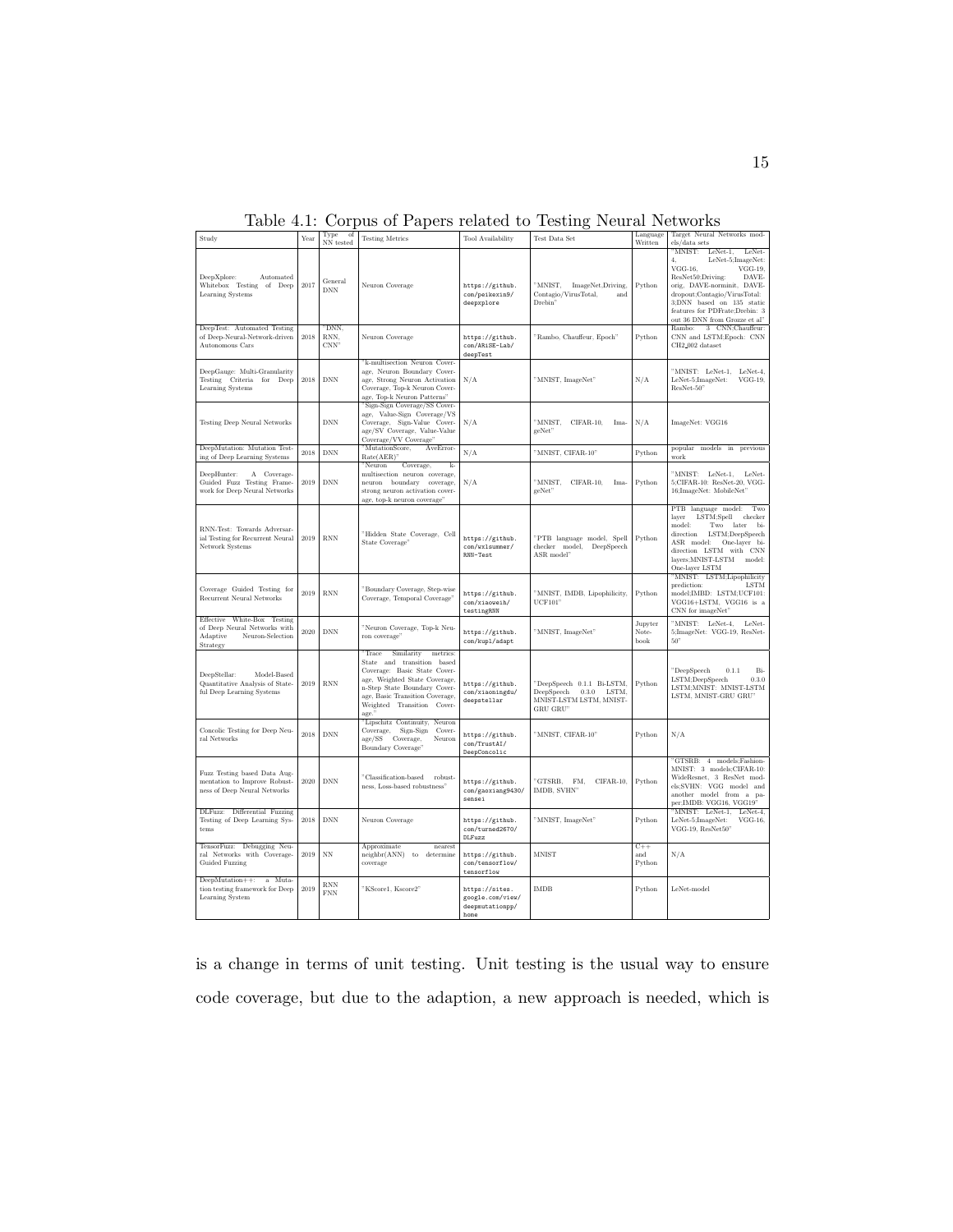where test data comes in. Test data is used to test neural network models, but only the neural network's final output is looked at. Because of the new coverage concept, papers looked at what happens at each node when input is entered into the neural network model. So test data becomes important here as researchers can investigate how a node functions when an adversarial input is entered into the model. An adversarial input is an input that is similar to a working input, but the model generates a different output. The more adversarial inputs one has, the more tested/covered your neural network. Some papers also introduce algorithms to generate test data or adversarial inputs to help increase coverage. For example, Neuron Coverage [\[91\]](#page-52-1) traverses the hidden layers of the neural networks, looks at the node's output, and compared it to a user input threshold to determine whether the node is activated/covered. From here their algorithm looks at the nodes not coverage and tries to generate a test input that would result in the node being covered. Overall Neuron Coverage is a good example of a general coverage metric for a neural network without the algorithm. Other coverage test metrics go into more detail when traversing the Neural network. DeepGuage [\[92\]](#page-52-2) introduces several coverage test metrics that look at more edge cases and patterns. For example Neuron, Boundary Coverage looks at the edge cases outside of the expected outputs and Strong Neuron Activation Coverage looks passed the maximum limit output cases. The coverage test metrics from DeepGuage and DeepXplore(Neuron Coverage) are used as references or adapted into a different framework for most papers found. In addition, most coverage test metrics are only tested on DNN.

As mentioned before there are only four papers that focus on RNN with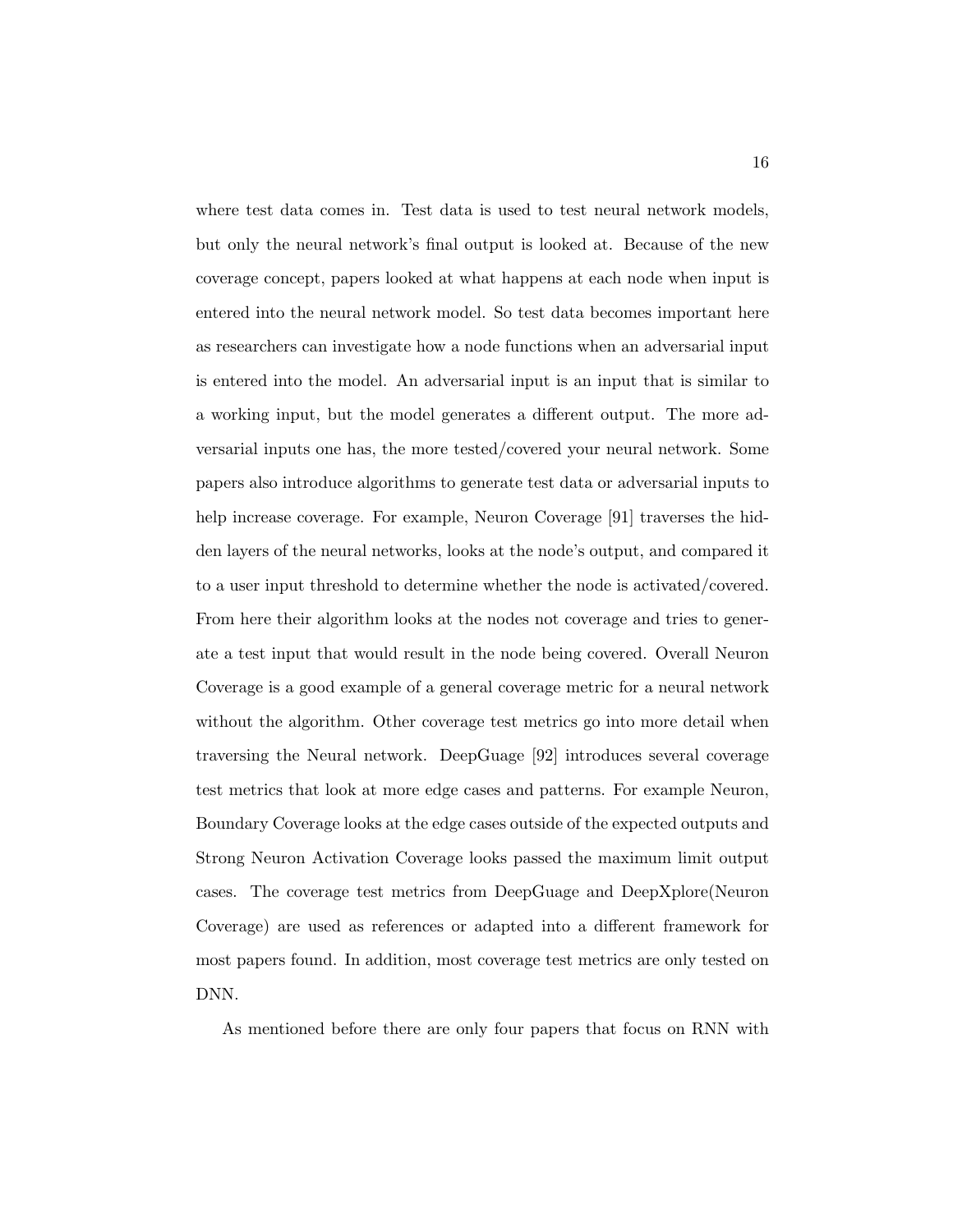one using a different testing concept, this means that the coverage metrics are made with RNN inner workings in mind. RNN-Test [\[103\]](#page-53-6) created their coverage metrics hidden state and cell state coverage with the LSTM RNN in mind. There was also a focus on generating adversarial inputs due to other works having only focused on adversarial inputs for DNN. Their goal was to be able to generate adversarial inputs that were outside of the threshold of the training data whereas TestRNN [\[101\]](#page-53-4) and Deepstellar [\[102\]](#page-53-5) created their adversarial input generation within the thresholds of the training data they used. TestRNN coverage metrics are more temporal focused which is a big part of RNN. DeepStellar coverage metrics are based on the major functional regions and corner case regions. In general, all the test metrics follow similar patterns of introducing a test metric with the support of test cases or adversarial input generations. A common trend was papers reusing coverage test metrics and adding their algorithm to test the coverage.

#### <span id="page-26-0"></span>4.2.2 Mutation Testing

Besides coverage testing, there was only one other type of testing: Muta-tion testing. DeepMutation [\[96\]](#page-52-6) and DeepMutation $++$  [\[104\]](#page-54-0) are both written by the same author and follow the same concept. DeepMutation is focused on DNN whereas DeepMutationn++ is focused on RNN. The traditional Mutation testing definition is creating programs with faults to see if a test can detect those faults. The faults are generated using Mutation Operator. The papers both introduce a neural network adapted mutation testing concept. For the DNN-related mutation testing, The data and training program are mutated using mutant operators and used to generate a mutated model. The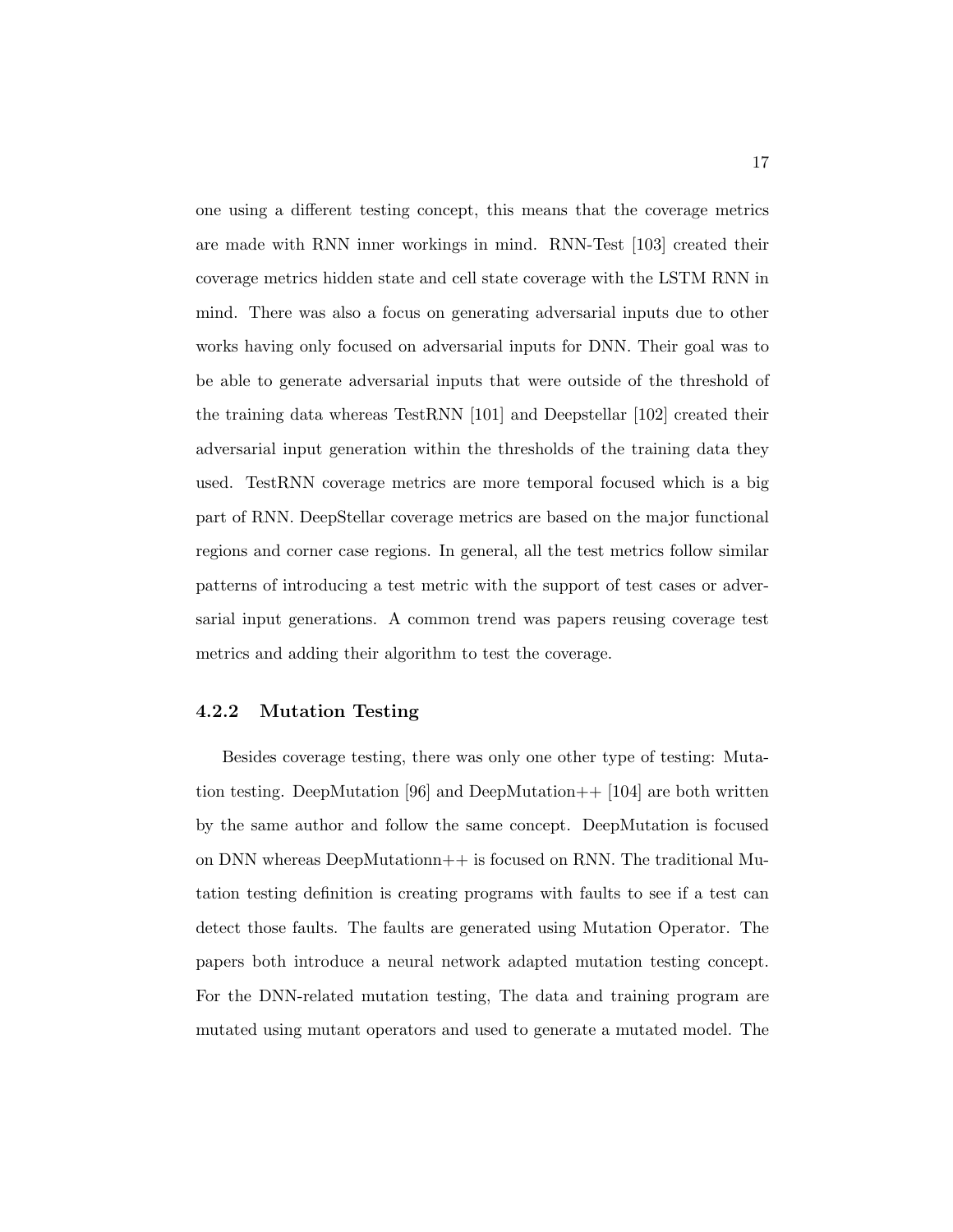model is then tested with a test data set of successful inputs from the original model. The RNN-related mutation testing generates the RNN model and then mutates the model using mutant operators, then similar to the DNN testing, a test data set of successful inputs is used. Both papers have similar test metrics, where they are looking for the metric for how many mutations were caught.

### <span id="page-27-0"></span>4.3 RQ3: What data sets are used to train the neural network?

This RQ will have one part where we briefly discuss the models and data sets used by the papers.

#### <span id="page-27-1"></span>4.3.1 Modal and Data sets Used

For all the papers two consistent names came up when looking at [4.1:](#page-24-0) MNIST and ImageNet. MNIST is a database with handwritten digits as images. ImageNet is a database that consists of millions of pictures for visualbased training. As they are both image-based data sets, some of the code for the paper is specifically image-based such as deepXplore where their adversarial generation is strictly image-based, but their Neuron Coverage code is generalized. In addition, there are some cases where MNIST was used for the testRNN [\[101\]](#page-53-4) paper for testing. Outside of these common datasets, Papers used a variety of data sets such as CIRFAR-10, DeepSpeech, IMDB, etc.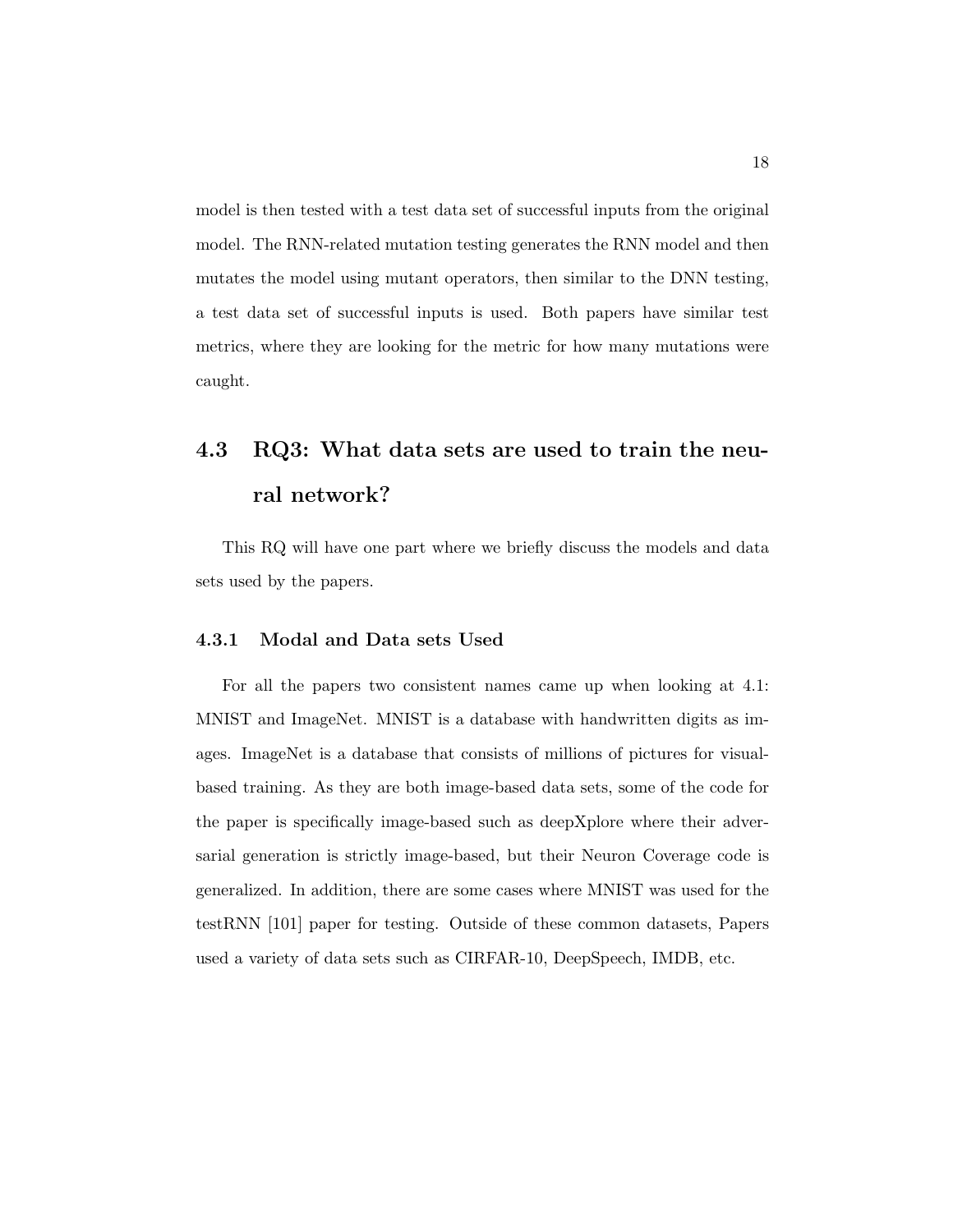#### <span id="page-28-0"></span>4.4 Discussion

Our findings provide an understanding of the basics of all the papers. As shown by the RQ, this area of research is still new and there is still more potential to explore other testing concepts outside of coverage and mutation testing. Exploring more traditional testing concepts is an open playing field. We see that the early papers introducing coverage metrics had set a foundation and basic level concept for coverage testing a Neural network. There are some limits to considering what coverage test metric to adapt as code bases are missing For the existing codebases, there may be a learning curve due to the complexity and early stage of the research area. With several papers reusing old coverage test metrics, future researchers have an idea of what coverage test metrics may be easier to pick up since they get different perspectives on how the coverage testing metric is implemented. The Data sets do not have a big impact, but caution will be needed as testing metrics may be created specifically a data set.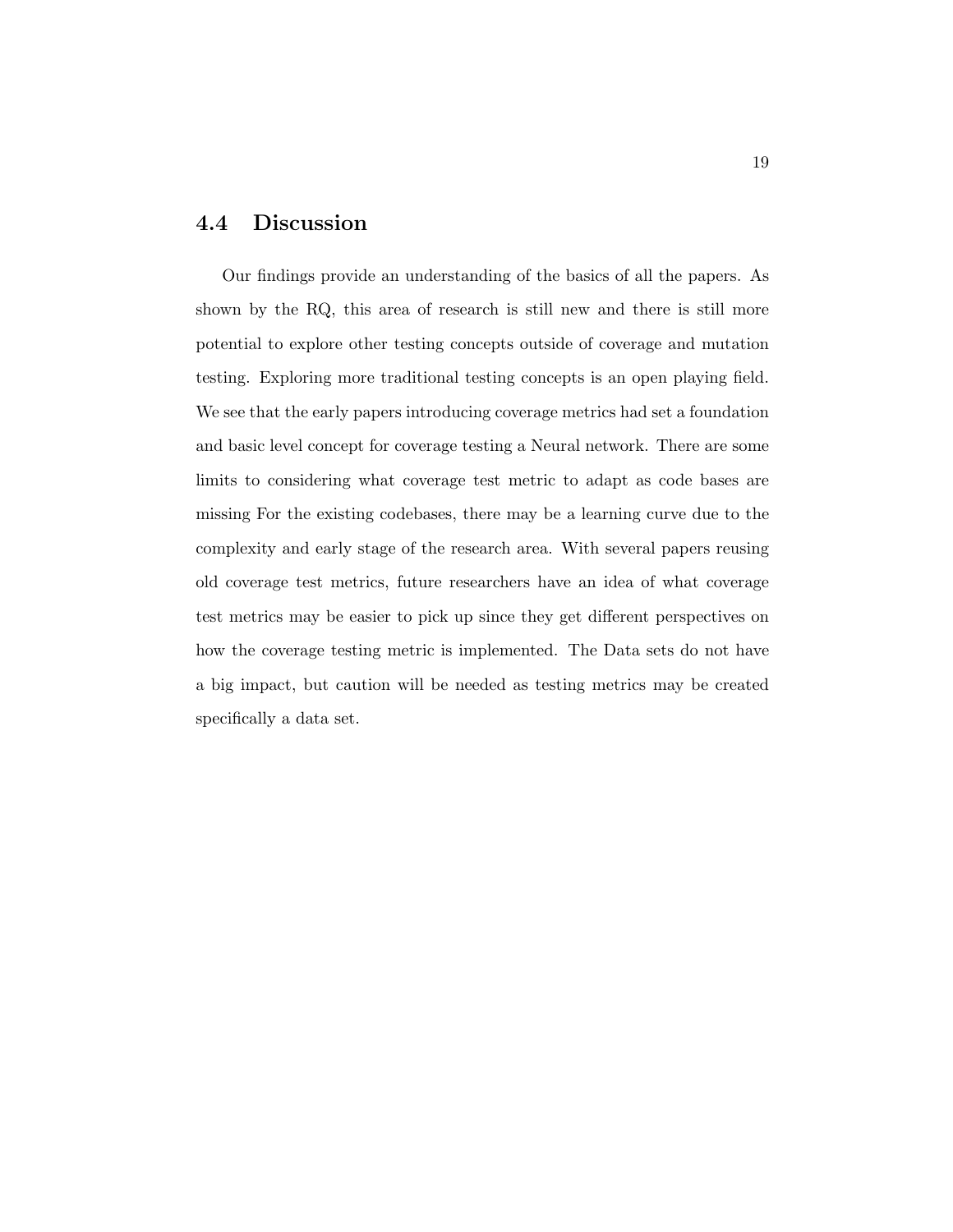### <span id="page-29-0"></span>Case Study

We did an experiment using the testing metric Neuron Coverage on several unoptimized RNN models generated by EXAMM and several optimized RNN models generated using the ANTS Algorithm. The case study will be split into fours part. We will discuss Neuron Coverage, the test metric that we will be implementing, how Neuron Coverage works, and why we chose it over other reviewed test metrics. Next, we will talk about the implementation process(language, testing, code, etc). We will discuss the experiment and, lastly, we will go through the experiment results. Coming into this case study, we assumed that the optimized model will perform better than the unoptimized one as the optimized model is more efficient in using the nodes than the unoptimized model's nodes.

#### <span id="page-29-1"></span>5.1 Neuron Coverage

As mentioned in the literature review, Neuron Coverage was the test metric introduced in the deepXplore [\[91\]](#page-52-1) paper. Neuron Coverage is measured by the ratio of unique nodes that have been activated for an input and the total amount of nodes in the Neural Network shown in figur[e5.3.](#page-32-1) A node is considered activated when its output is greater than a user input threshold. Neuron Coverage was selected as the test metric to adapt to the EXAMM framework

$$
NeuronCoverage = \frac{|ActualNode|}{|TotalNode|}
$$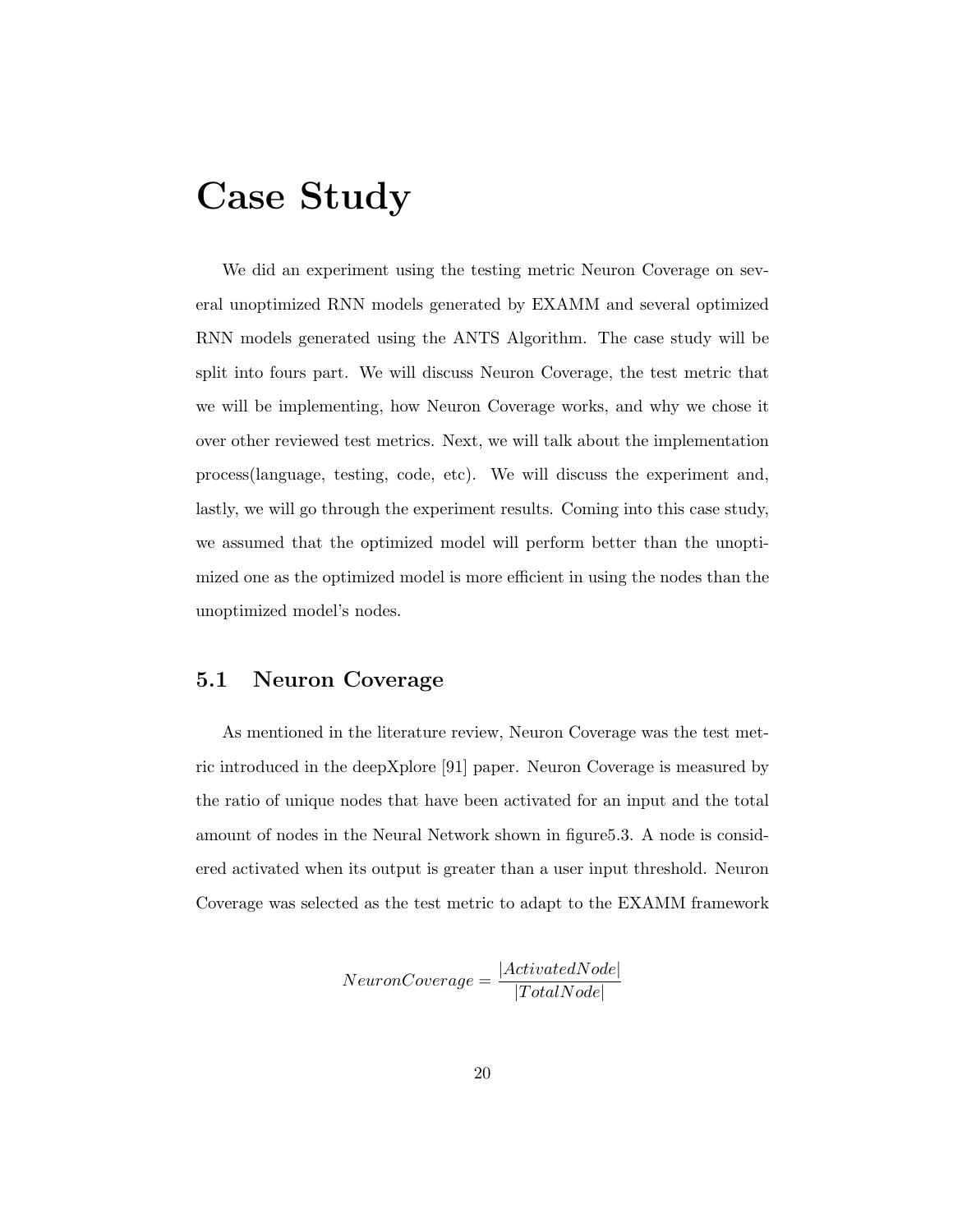because it was the most basic level test metric and coverage check among the test metrics introduced earlier in this paper. This means we wouldn't have to do any significant changes to the EXAMM framework code to access the node outputs in the neural network. Another reason was this test metric was adapted to several other papers showing how adaptable the test metric is. This also means that we had multiple code bases to study if we run into any problems with the original code base. Due to the simplicity of the codebase the adaption from python the language used in the original paper would be an easy conversion to C++ the language used in EXAMM.

#### <span id="page-30-0"></span>5.2 Implementation

Our implementation Neuron Coverage was built using C++ on Linux. Our implementation consist of 27 lines of C++ code. We leverage several classes available in EXAMM that gave us access to parts of the Recurrent Neural Network model that was generated. For the Neuron Coverage implementation, we had to first study EXAMM and understand where the best place would be to put the code. We took advantage of a method in the RNN class called forward pass(). This method loops the time series data and calculates the output for the nodes and edges(connections between nodes). For Neuron Coverage, we needed access to the output value for each node for each time series input and this method has the exact information that we need.

We took the next step of making a dictionary of all the hidden layer nodes. Here the key was a tuple with the hidden layer and innovation number. In EXAMM, each node is assigned a unique innovation number when a model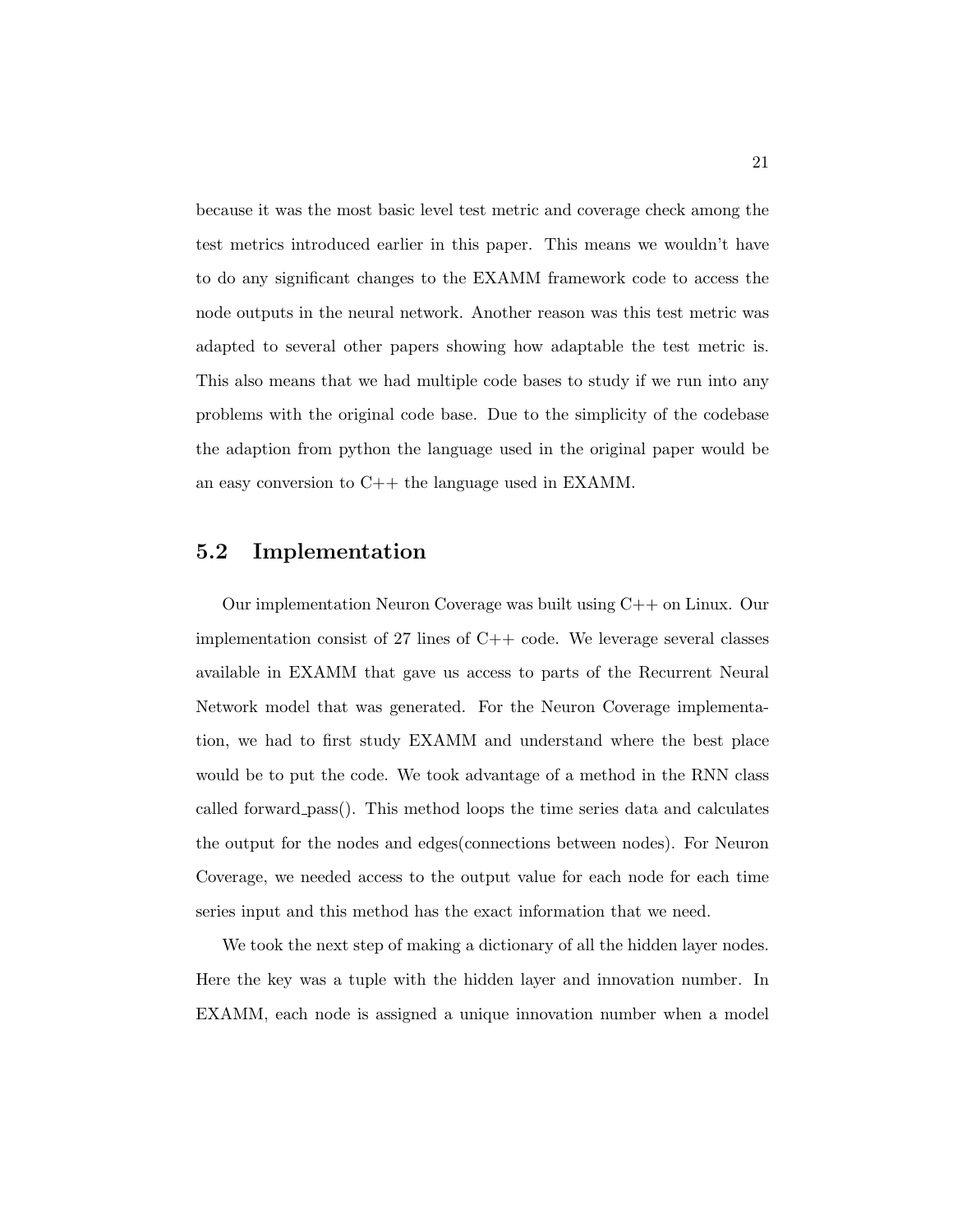is generated. For a neural network, there are three-layer: input layer, hidden layer, and output layer. EXAMM assigns a number to each layer where input layer one is always 0, hidden layer is 1 to the number less than the output layer, and output layer is the max count of layers. An example of a Neural Network with the layers labeled is shown in figure [5.1.](#page-31-0) The value for the tuple key is a type Boolean where it's set as FALSE. We looped through the list of nodes and checked if the node was not in the input and output layers before adding it to the dictionary.

#### $[(layer,innvoNum)] = false;$

We then created a function called update neuron coverage(), where the Neuron Coverage is calculated for each node. This method is called for each time series input that is looped over. In the method, we loop the list of nodes



<span id="page-31-0"></span>Figure 5.1: Example of a RNN model trained by EXAMM with the layers labeled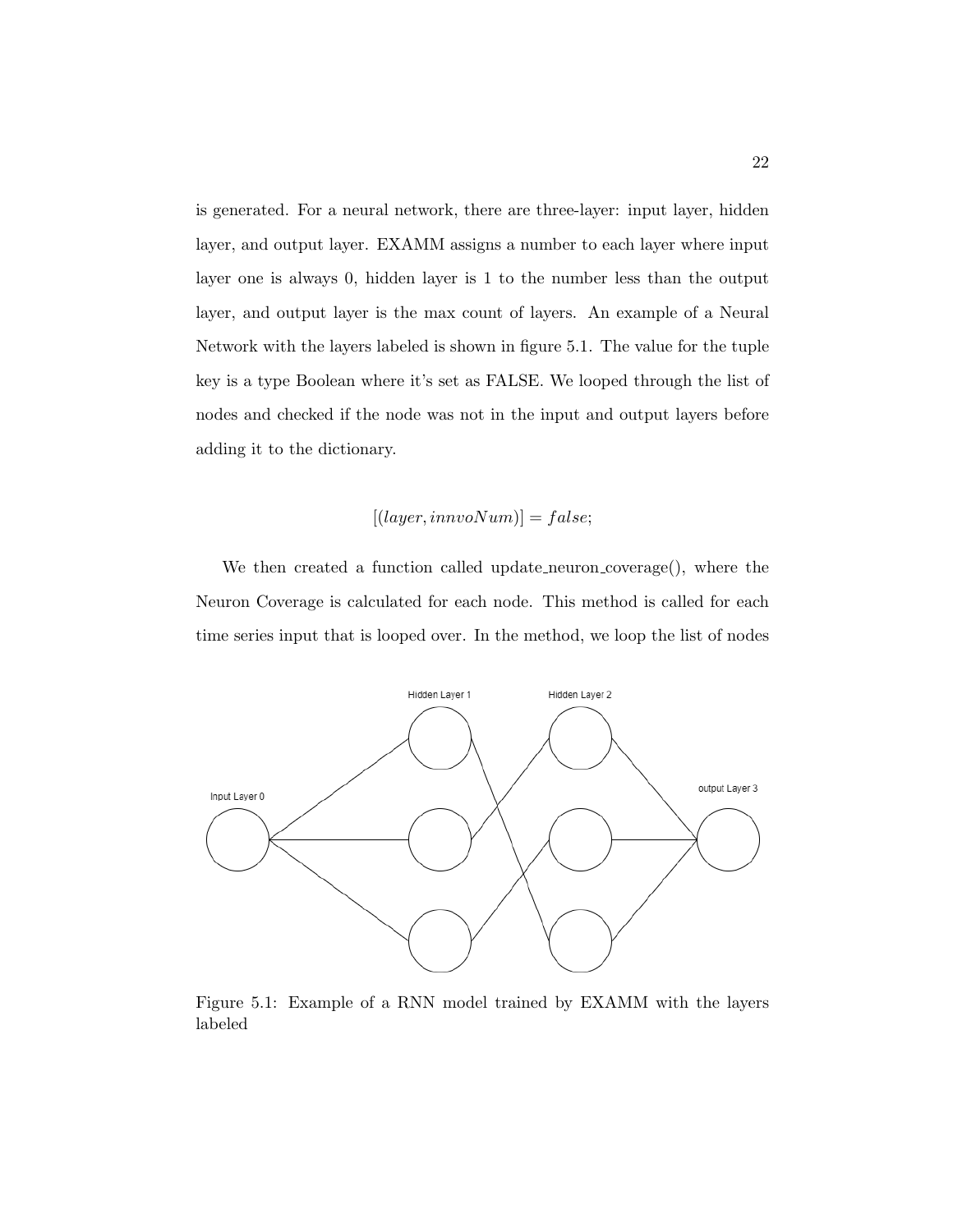to have access to the node object. The node object has the layers, innovation number, and a list of the outputs for that particular node. We create a tuple representing the layer and innovation number from the node object. Here we check if the key exists in the dictionary. If the key exists, we check if the output for the node is greater than the threshold and the value has not been set to true. The output is found in the list based on the time series index in the for loop from the forward pass() method. We then calculate the Neuron Coverage using the formula mentioned earlier. The coverage node amount was found based on how many keys had the TRUE value. The total node count was found by getting the size of the dictionary of nodes.

```
map<std::tuple<double,int32_t>,bool> init_model_dict(vector<RNN_Node_Interface*> &nodes){
       map<std::tuple<double,int32_t>,bool>model_dict;
      double out_depth = nodes[nodes.size()-1]->get_depth();<br>for(uint32_t i = 0; i < nodes.size(); i++){<br>if(nodes.at(i)->get_depth() != 0&&nodes.at(i)->get_depth() != out_depth){<br>if(nodes.at(i)->get_depth() != 0&&nodes.at(i)->ge
                   sta::tuple<double, int32_t>key(nodes.at(i)->get_=ep+n,(),nodes.at(i)->get_innovation_number());<br>model_dict[key] = false;
             J.
      -3
      return model dict:
\overline{\phantom{a}}
```
<span id="page-32-0"></span>

```
void RNN::update_node_coverage(int32_t time, map<std::tuple<double,int32_t>,bool>model_dict, const double &threshhold){
    for(int32_t i = 0; i < nodes.size() ; i++){<br>RNN_Node_Interface* node = nodes.at(i);
         std::tuple<double, int32_t>key(nodes.at(i)->get_depth(),nodes.at(i)->get_innovation_number());
         if (model dict.count(key) == 1)if( abs(node->output_values.at(time)) > threshhold && !model_dict[key]){
                  model_dict[key] = true;
             <sup>1</sup>
         \pmb{\}}int covered_{neurons} = 0;for(auto&& p: model_dict){
         if(p,\text{second}){
             ++covered_neurons;
         <sup>1</sup>
    int total nodes = model dict.size();float neuron_coverage = float(covered_neurons)/float(total_nodes);//number of coverage nodes over total nodes
    print_node_coverage(total_nodes, covered_neurons, neuron_coverage);
\overline{ }
```
<span id="page-32-1"></span>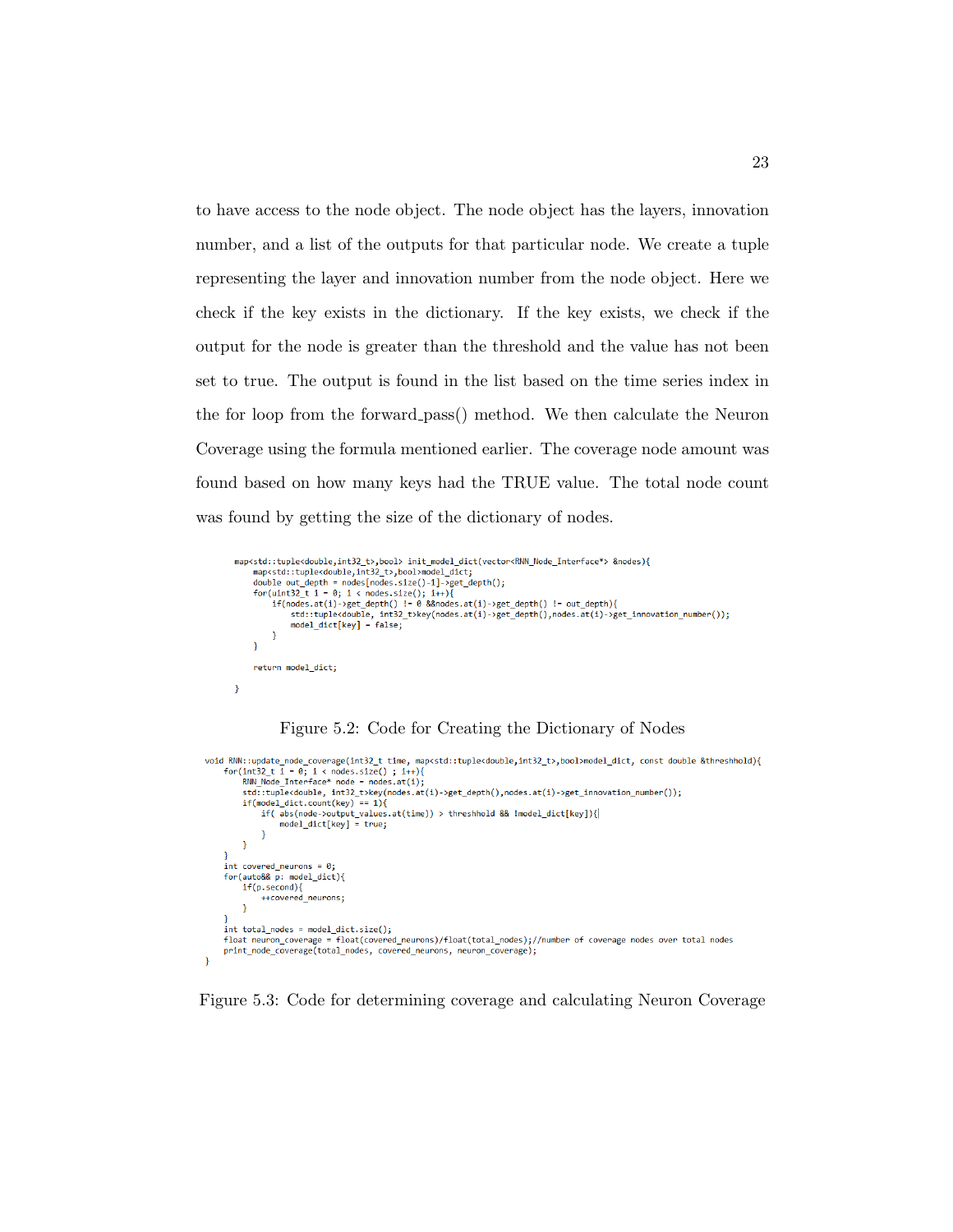#### <span id="page-33-0"></span>5.3 Data Set and Experiment Design

The Data Set we will be using is from a coal-fired power plant which was used in the EXAMM paper [\[87\]](#page-51-3). This data set will be used to train and test the unoptimized and optimized RNN model. We will be generating 10 unoptimized RNN models and 10 optimized RNN models for the experiment. For the threshold to determine the Neuron Coverage we will be using 0.25.

#### <span id="page-33-1"></span>5.4 Results

Here we will discuss the findings based on testing the unoptimized models and optimized models with Neuron Coverage and the learning process of applying Neuron Coverage to the EXAMM framework.

| Unoptimized(Avg %)   Optimized(Avg %) |          |
|---------------------------------------|----------|
| 44 9894                               | 63 48 14 |
| 44 9220                               | 52.9300  |
| 54.3738                               | 28.6258  |
| 49 9823                               | 49 9385  |
| 49.9743                               | 45.8867  |
| 20.0483                               | 45.0803  |
| 15.0178                               | 62.4572  |
| 55.0724                               | 39.5560  |
| 49.9247                               | 39.5560  |
| 44 9067                               | 33 3795  |

<span id="page-33-2"></span>Figure 5.4: Unoptimized and Optimized Neuron Coverage results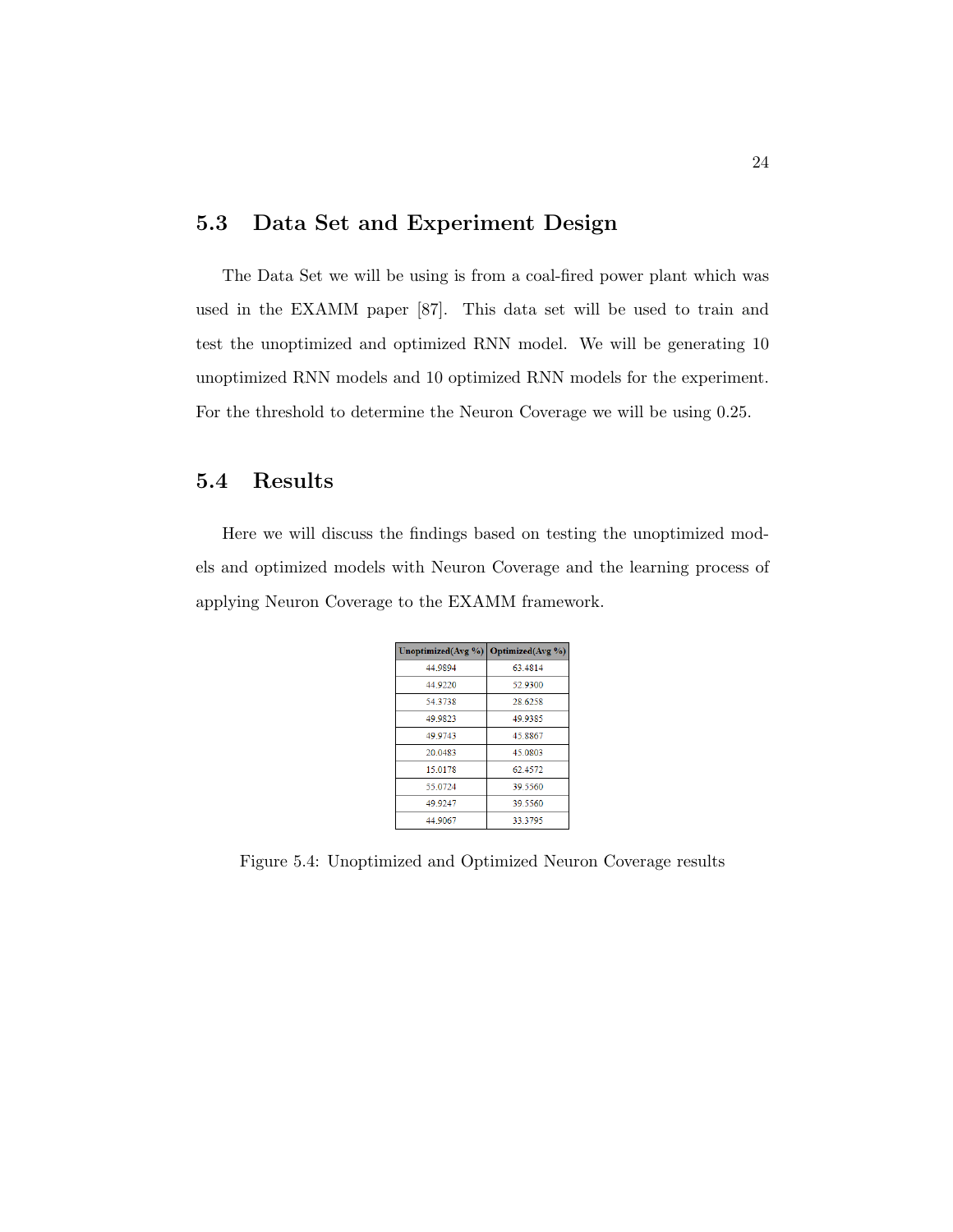### <span id="page-34-0"></span>5.4.1 RQ1: Does the optimized RNNs perform better then the unoptimized RNN?

Coming into this experiment there was a hypothesis set that optimized RNNs will have better Neuron Coverage than the unoptimized RNNs. The results shown in [5.4.](#page-33-2) Looking at the Neuron Coverage for Unoptimized RNNs, There were some noticeable outliers on the low ends like 20.05% and 15.02% Neuron Coverage. This means that those particular models weren't very efficient with their nodes, meaning the output values of the nodes were on the lower end. This typically means that the output values did not affect the neighboring nodes as much compared to higher output values. With the threshold being 0.25 which is low, the output values should be passing the activation test. So it was interesting to see that there were low percentages for the Neural Networks. Some Neuron Coverage measured on the higher end as well: 55.07% and 54.37%. This shows that these particular models were the best performing models. These RNNs have more nodes that output values high than 0.25. In general, the average Neuron Coverage for the Unoptimized RNNs was 42.92% with the majority of the Neuron Coverage percentages hovering in the high 40s. For optimized RNNs, it was more spread out compared to the unoptimized Neuron Coverages, but there were some outliers. On the lower end, there was 28.63%, which is still higher than the unoptimized low-end outliers. So we can see that there is a sign that optimized RNNs are performing better than the unoptimized RNNs. For the upper outliers, we have 63.48% and 62.46%, which are similar to the lower ones and higher than the unoptimized RNN's higher-end outliers. In general, the average Neuron Coverage for the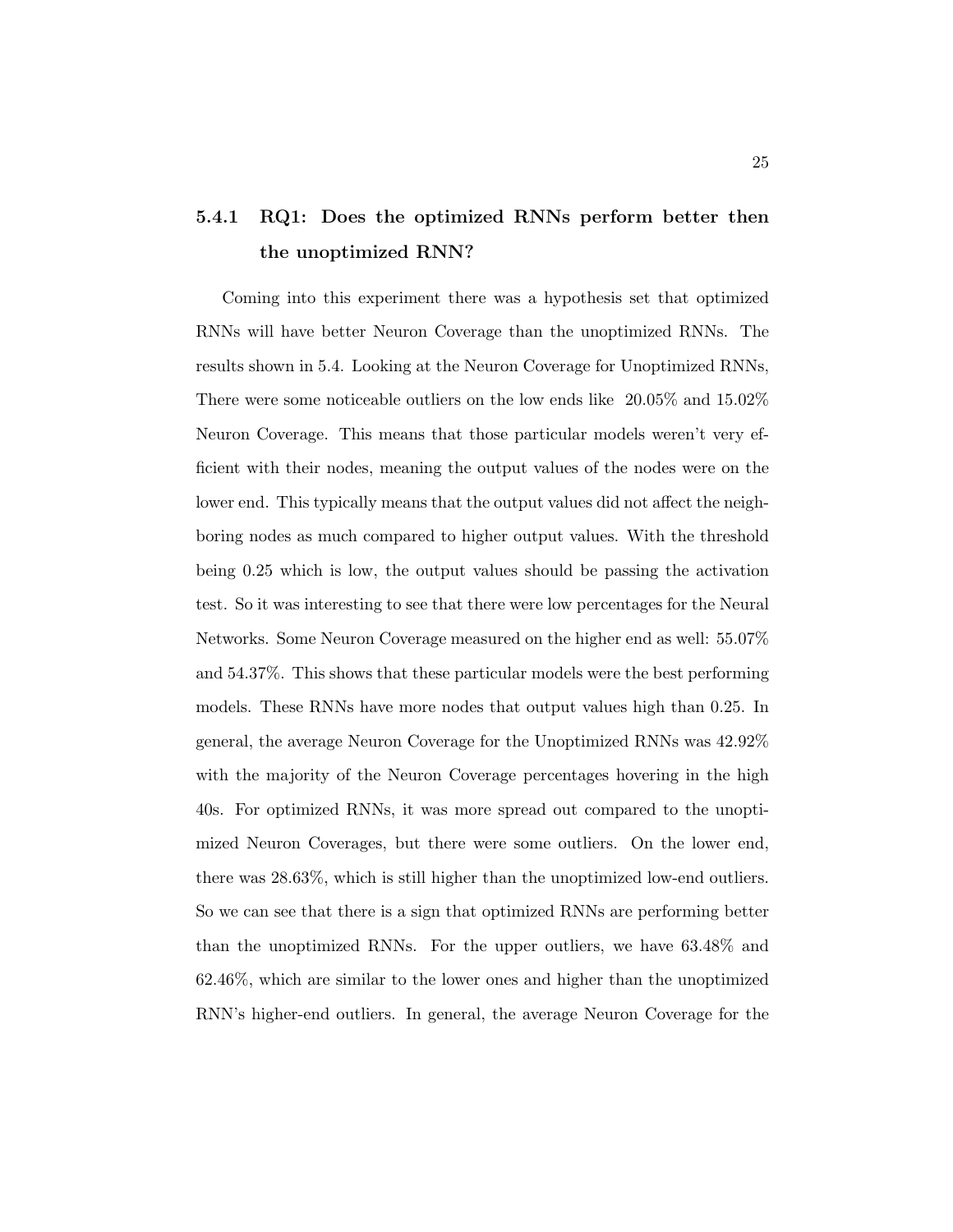optimized RNNs was 46.09% with the Neuron Coverages being more spread out.

With the average Neuron Coverage for the unoptimized RNNs being 42.92% and the average Neuron Coverage for the optimized RNNs being 46.09%. We can see that the optimized RNNs had higher Neuron Coverage for the threshold of 0.25 than the unoptimized RNNs. This shows that optimized was more efficient as the nodes output higher values affect the neighboring nodes. Even though optimized performed better, there wasn't a huge difference with the gap being 3% between the averages.

### <span id="page-35-0"></span>5.4.2 RQ2: Is coverage-based testing appropriated for  $\triangle$ -RNN, GRU, MGU, and UGRNN recurrent neural network architectures? Do we need to design new coverage metrics for the non-LSTM recurrent neural networks?

For our experiment, the unoptimized RNN was generated using LSTM, but the optimized RNN was generated using all architecture types: ∆-RNN, GRU, LSTM, MGU, and UGRNN. Neuron Coverage was able to perform on both models successfully. This shows that Neuron Coverage is a viable option for delta-RNN, GRU, MGU, and UGRNN along with LSTM. This result is expected to some extent because of how generalized Neuron Coverage is. Neuron Coverage just looks at the output value of a node and does not dive deeper into the node. This means there is no need for consideration of the specific working of the architectures.

From here there is a possibility to create testing metrics to cater towards  $\Delta$ -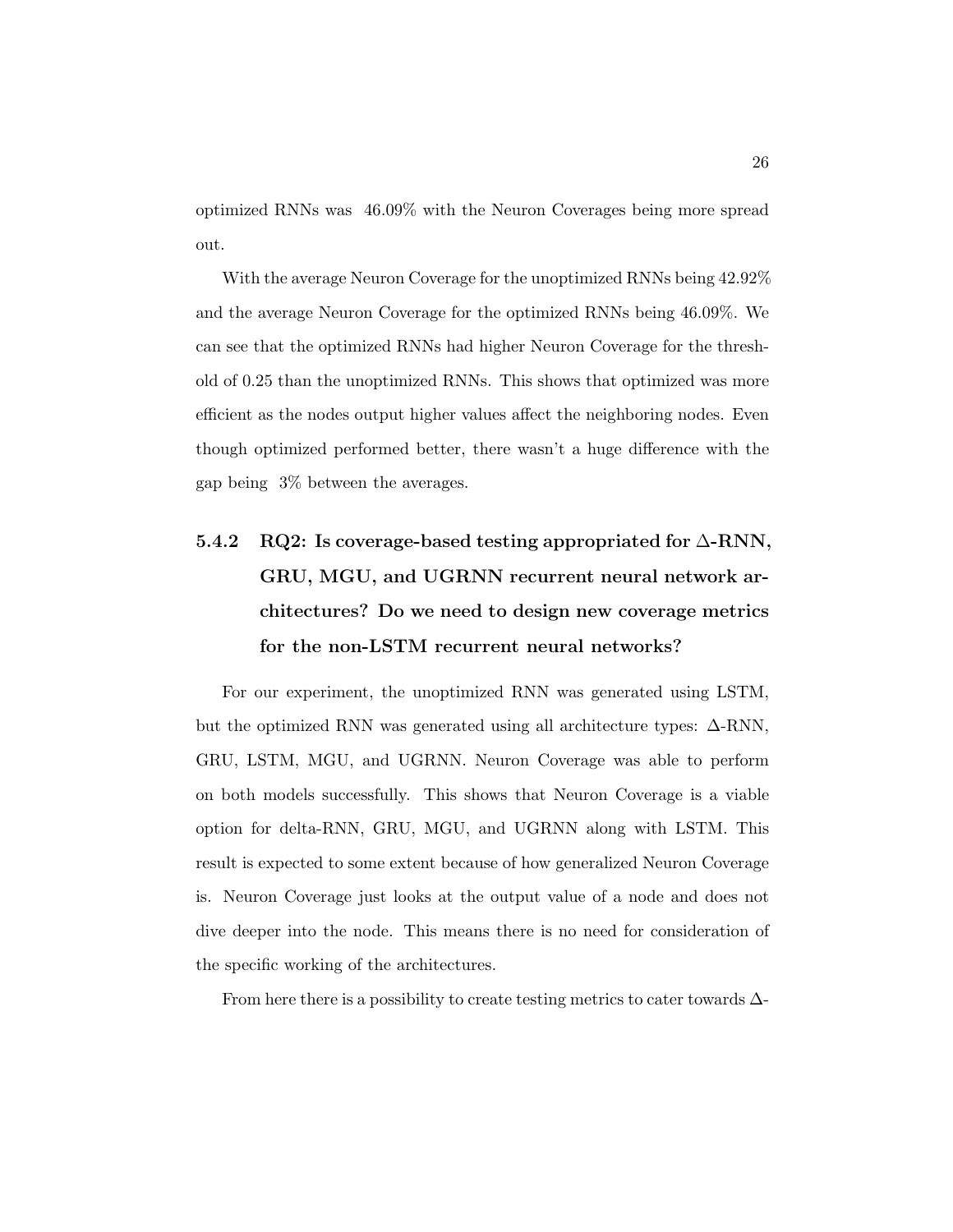RNN, GRU, LSTM, MGU, and UGRNN. During the implementation, there was no scenario where we were required to access anything related to the architecture types. This can be seen as a good and bad thing. If you were hoping to test the specific architecture Neuron Coverage will not give you useful information. This means that if you are interested in testing particular architectures you will need to explore other testing metrics and/or create your own. For this RNNTest [\[103\]](#page-53-6) would be a good example/reference for this as their test metrics were explicitly made for LSTM. This shows that it is possible to create testing metrics for the individual architectures, but a question of if it's worth time as LSTM is the most popular of all architectures for RNNs.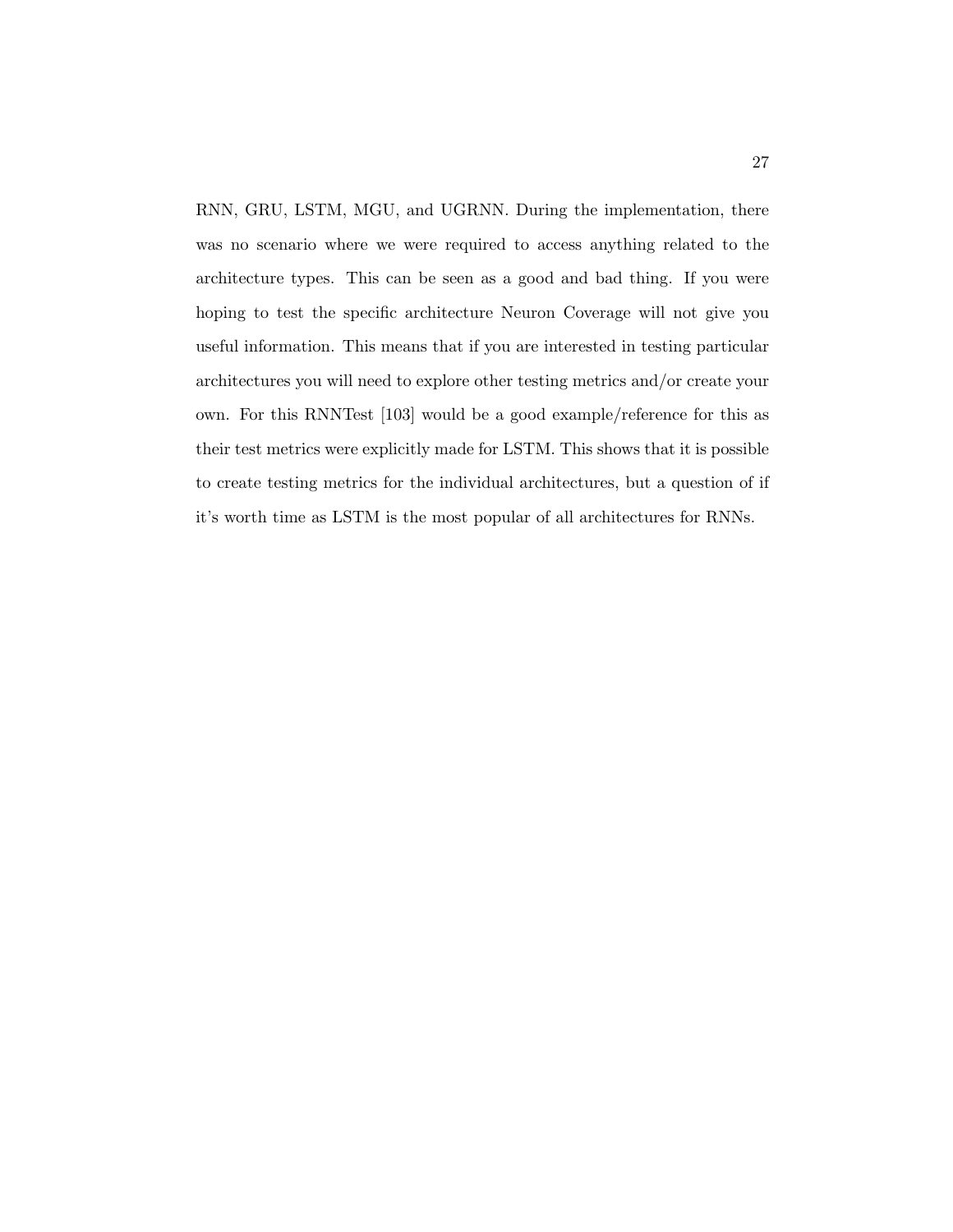## <span id="page-37-0"></span>Threats to Validity

This section goes over factors that may impact the applicability of the observations to the real world. It is split into 3 sections: construct, internal, and external validity.

#### <span id="page-37-1"></span>6.1 Internal Validity

Internal validity pertains to the uncontrolled factors that interfere with the study results. The main threat here is the threshold was a big variable on whether neuron coverage was successful. If the threshold was 0 neuron coverage would 100%, if the threshold was 1, neuron coverage would be almost 0%. Finding a good threshold difficult, but a way to deal with this is to present a range of thresholds. Another threat is the unoptimized and optimized RNN Models are never a perfect match, this means a comparison on performance should be looked at with skepticism. The major difference was the architecture use where unoptimized used LSTM and optimized randomly used -RNN, GRU, LSTM, MGU, and UGRNN to train the model. This can be dealt with by specifying the architectures that the optimized Model is trained with, but this would warrant for a new research area as you would be exploring the specific Architectures.

#### <span id="page-37-2"></span>6.2 External Validity

The main external threat to validity with this study was not all papers had a available code base. This means that papers no code bases were not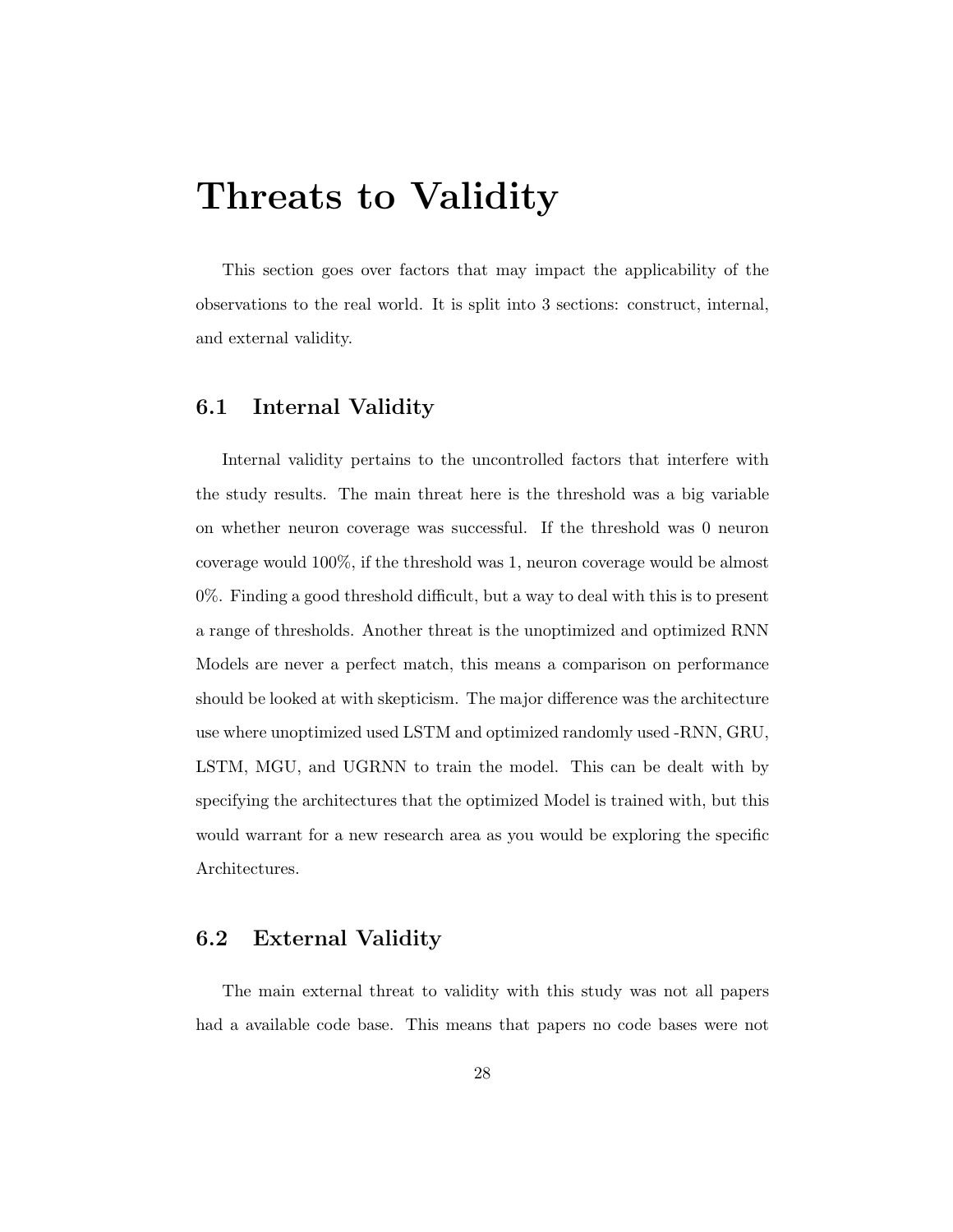considered when a test metric was selected. This can be dealt with by emailing specific authors or attempting to implement the test metric based on the paper. Another threat is that the papers found were manually collected, here using crawlers to search for related papers using keywords could potentially find more papers, but the current papers were the main ones. Another threat was due to the limited time at the end, the sample size for RNNs was not big enough to get a more thorough experiment. Ideally 20 to 30 models for each optimized and unoptimized would give us a more accurate results and be able to tell the significant difference.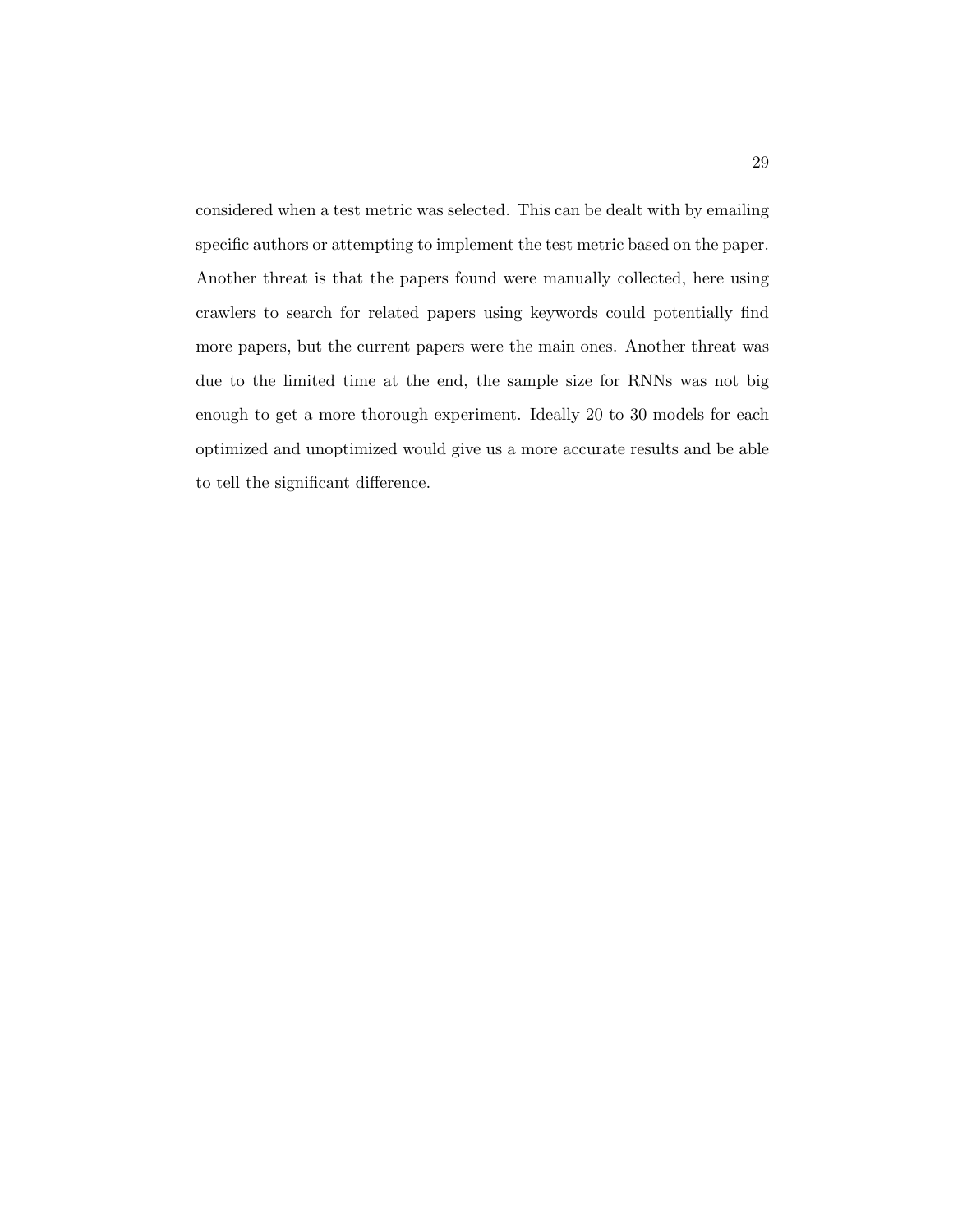### <span id="page-39-0"></span>Conclusion & Future Work

The objectives of this work were to create and analyze the papers that exist for the research of testing Neural Networks and a case study with the Neuron Coverage test metric. To do this we documented different features of the paper such as defining test metrics, looking at the targeted neural network, programming language used for implementation, availablitity of code base, etc. We also implemented neuron coverage in the EXAMM framework and used the EXAMM framework and ANTS to train and test unoptimized and optimized neural networks. Here we assume the optimized RNNs will have a better performance than the unoptimized RNNs. For the literature review results we determined that Testing Neural Network papers are mainly focused on DNNs with a few on RNNs. Most testing metrics were focused on coverage testing where they were mixed between generalize test metrics or catered to specific Neural Networks. The case study results showed that the optimized RNNs had a higher Neuron Coverage than the unoptimized RNNs for the threshold of .25 which confirms our assumption. We also learned that Neuron Coverage is a good testing metric for generalize test for all types of RNNs.

Our paper is the start of exploring the existing testing metrics for Neural Networks. For Neuron Coverage, we need to explore the testing metric more to see if the metric can find erroneous behavior based on the Neuron Coverage results. This includes seeing improvements to the models to improve Neuron Coverage. We can also explore the results with an array of threshold between 0 and 1 to see how Neuron Coverage performs. For future EXAMM work, looking at other testing metrics and adapting them will be important. We are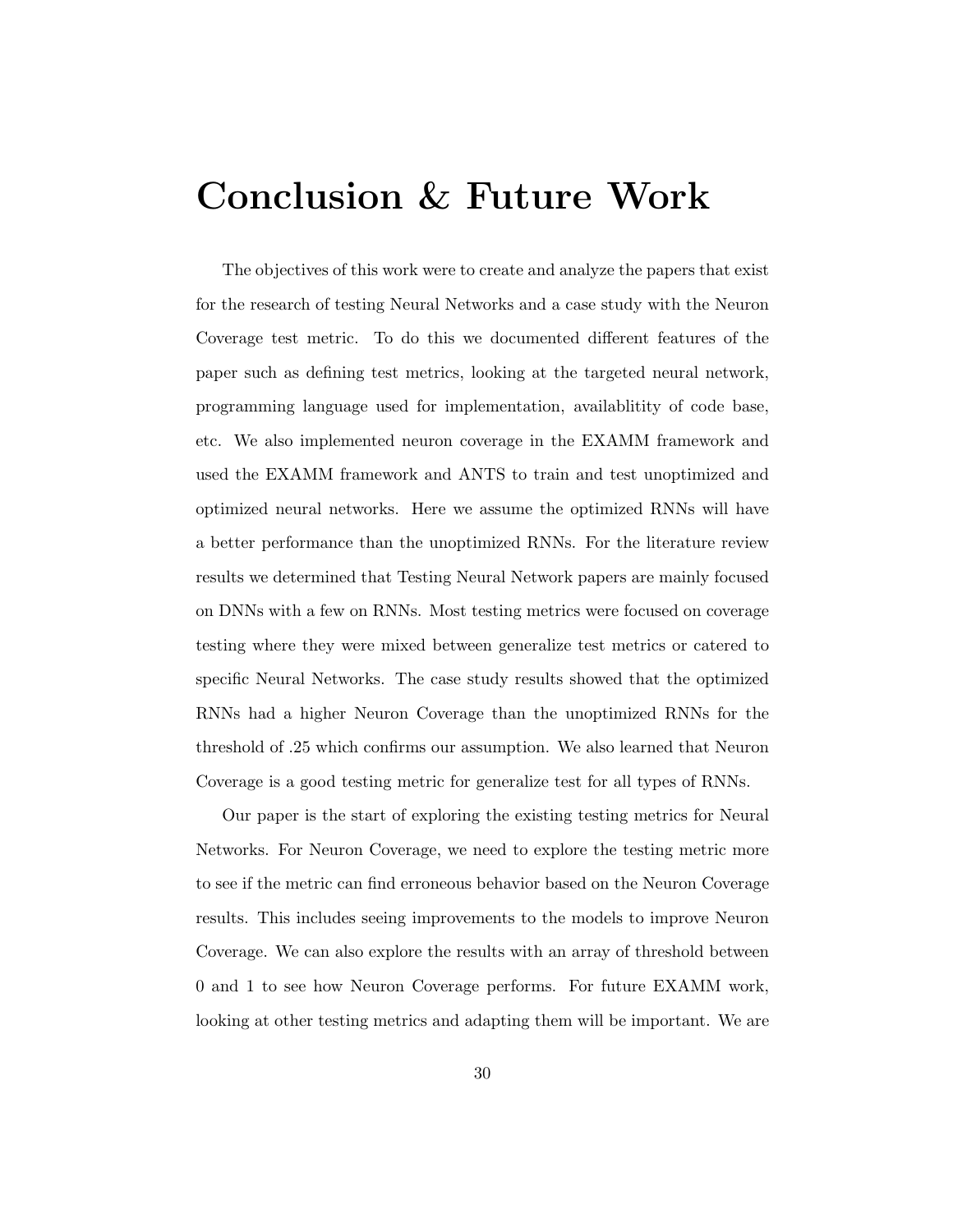still looking to see if all the test metrics are adaptable to EXAMM as we want to if they will give us more useful information to test RNNs generated from EXAMM. This includes considering new testing metrics for the architecture outside of LSTM.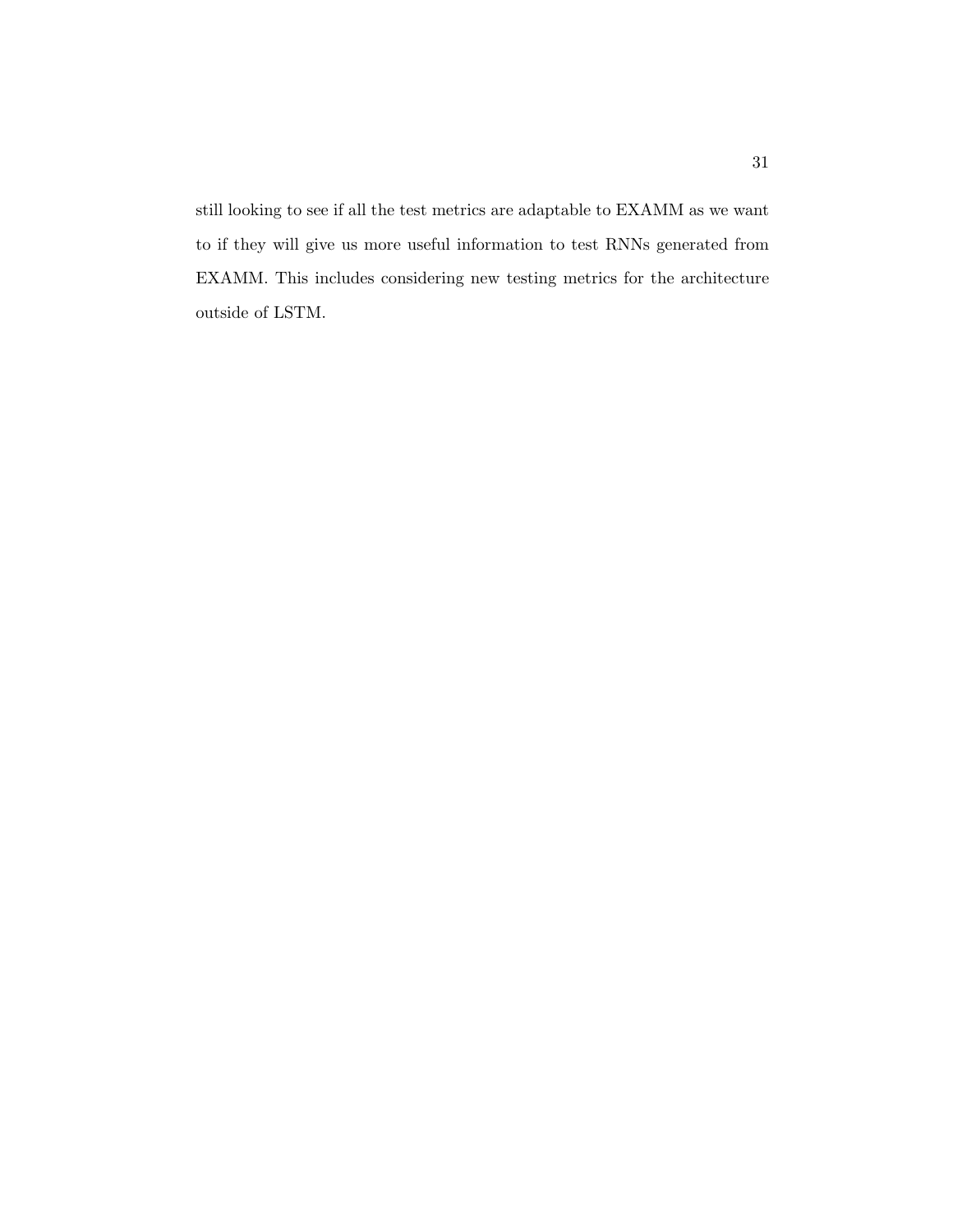## Bibliography

- <span id="page-41-0"></span>[1] Tadashi Onishi, Toshiyuki Motoyoshi, Yuki Suga, Hiroki Mori, and Tsuya Ogata. End-to-end learning method for self-driving cars with trajectory recovery using a path-following function. In 2019 International Joint Conference on Neural Networks (IJCNN), pages 1–8, 2019.
- <span id="page-41-1"></span>[2] Pranav Rajpurkar, Jeremy Irvin, Kaylie Zhu, Brandon Yang, Hershel Mehta, Tony Duan, Daisy Ding, Aarti Bagul, Curtis Langlotz, Katie Shpanskaya, Matthew Lungren, and Andrew Ng. Chexnet: Radiologistlevel pneumonia detection on chest x-rays with deep learning. 11 2017.
- <span id="page-41-2"></span>[3] Alex Krizhevsky, Ilya Sutskever, and Geoffrey E. Hinton. Imagenet classification with deep convolutional neural networks. Commun. ACM, 60(6):84–90, may 2017.
- <span id="page-41-3"></span>[4] Geoffrey Hinton, Li Deng, Dong Yu, George E. Dahl, Abdel-rahman Mohamed, Navdeep Jaitly, Andrew Senior, Vincent Vanhoucke, Patrick Nguyen, Tara N. Sainath, and Brian Kingsbury. Deep neural networks for acoustic modeling in speech recognition: The shared views of four research groups. IEEE Signal Processing Magazine, 29(6):82–97, 2012.
- <span id="page-41-4"></span>[5] Christian D Newman, Michael J Decker, Reem Alsuhaibani, Anthony Peruma, Mohamed Mkaouer, Satyajit Mohapatra, Tejal Vishoi, Marcos Zampieri, Timothy Sheldon, and Emily Hill. An ensemble approach for annotating source code identifiers with part-of-speech tags. IEEE Transactions on Software Engineering, 2021.
- [6] Yaroslav Golubev, Zarina Kurbatova, Eman Abdullah AlOmar, Timofey Bryksin, and Mohamed Wiem Mkaouer. One thousand and one stories: a large-scale survey of software refactoring. In Proceedings of the 29th ACM Joint Meeting on European Software Engineering Conference and Symposium on the Foundations of Software Engineering, pages 1303– 1313, 2021.
- [7] Eman Abdullah AlOmar, Anthony Peruma, Mohamed Wiem Mkaouer, Christian D Newman, and Ali Ouni. Behind the scenes: On the relationship between developer experience and refactoring. Journal of Software: Evolution and Process, page e2395, 2021.
- [8] Eman Abdullah AlOmar, Mohamed Wiem Mkaouer, Christian Newman, and Ali Ouni. On preserving the behavior in software refactoring: A systematic mapping study. Information and Software Technology, 140:106675, 2021.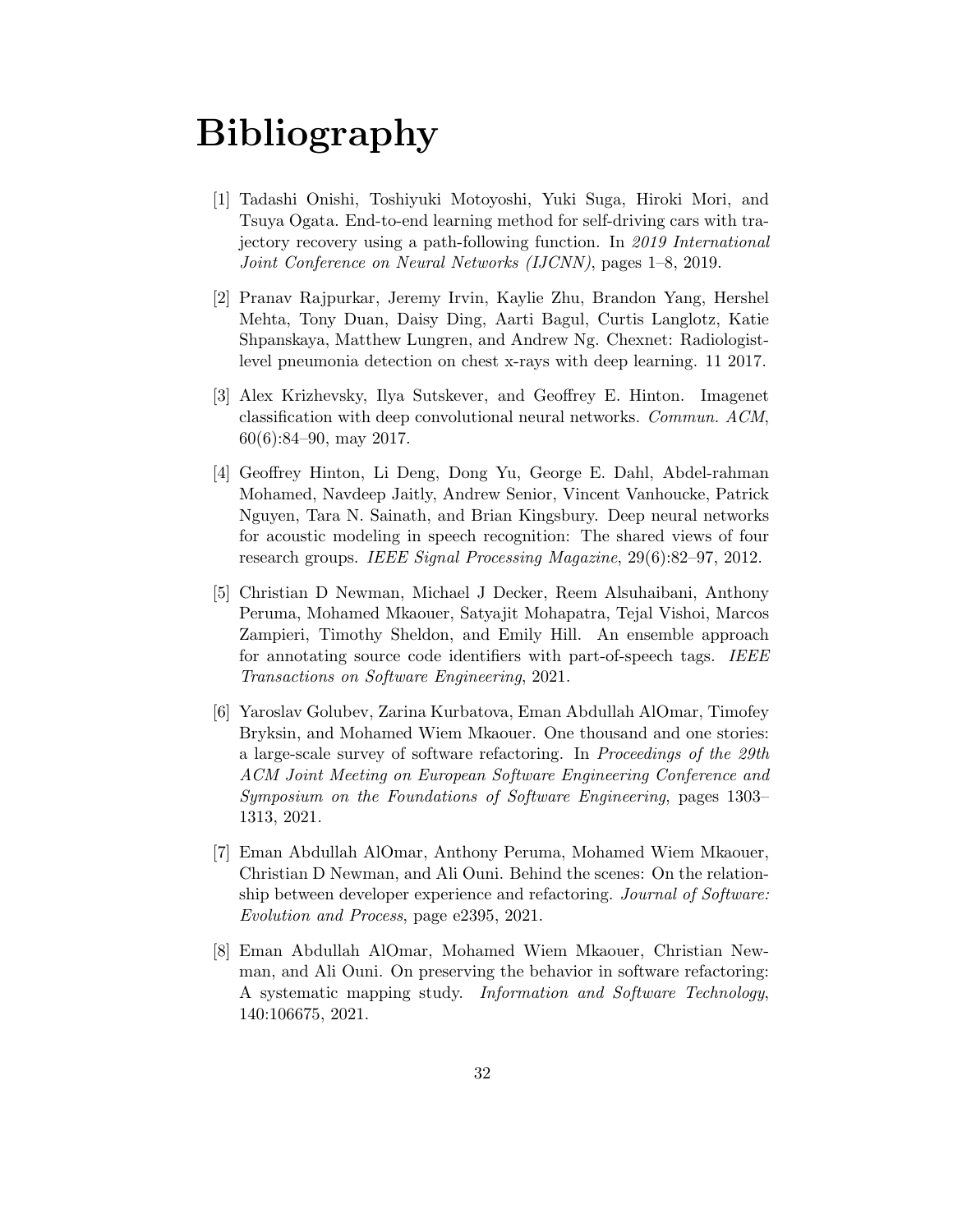- [9] Eman Abdullah AlOmar, Ben Christians, Mihal Busho, Ahmed Hamad AlKhalid, Ali Ouni, Christian Newman, and Mohamed Wiem Mkaouer. Satdbailiff-mining and tracking self-admitted technical debt. Science of Computer Programming, 213:102693, 2022.
- [10] Anthony Peruma, Steven Simmons, Eman Abdullah AlOmar, Christian D Newman, Mohamed Wiem Mkaouer, and Ali Ouni. How do i refactor this? an empirical study on refactoring trends and topics in stack overflow. Empirical Software Engineering, 27(1):1–43, 2022.
- [11] Eman Abdullah AlOmar, Jiaqian Liu, Kenneth Addo, Mohamed Wiem Mkaouer, Christian Newman, Ali Ouni, and Zhe Yu. On the documentation of refactoring types. Automated Software Engineering, 29(1):1–40, 2022.
- [12] Eman Abdullah Alomar, Tianjia Wang, Vaibhavi Raut, Mohamed Wiem Mkaouer, Christian Newman, and Ali Ouni. Refactoring for reuse: an empirical study. Innovations in Systems and Software Engineering, pages 1–31, 2022.
- [13] Anthony Peruma, Emily Hu, Jiajun Chen, Eman Abdullah AlOmar, Mohamed Wiem Mkaouer, and Christian D Newman. Using grammar patterns to interpret test method name evolution. In 2021 IEEE/ACM 29th International Conference on Program Comprehension (ICPC), pages 335–346. IEEE, 2021.
- [14] Eman Abdullah AlOmar, Mohamed Wiem Mkaouer, and Ali Ouni. Mining and managing big data refactoring for design improvement: Are we there yet? Knowledge Management in the Development of Data-Intensive Systems, pages 127–140, 2021.
- [15] Wajdi Aljedaani, Anthony Peruma, Ahmed Aljohani, Mazen Alotaibi, Mohamed Wiem Mkaouer, Ali Ouni, Christian D Newman, Abdullatif Ghallab, and Stephanie Ludi. Test smell detection tools: A systematic mapping study. Evaluation and Assessment in Software Engineering, pages 170–180, 2021.
- [16] Hussein Alrubaye, Mohamed Wiem Mkaouer, and Ali Ouni. On the use of information retrieval to automate the detection of third-party java library migration at the method level. In 2019 IEEE/ACM 27th International Conference on Program Comprehension (ICPC), pages 347–357. IEEE, 2019.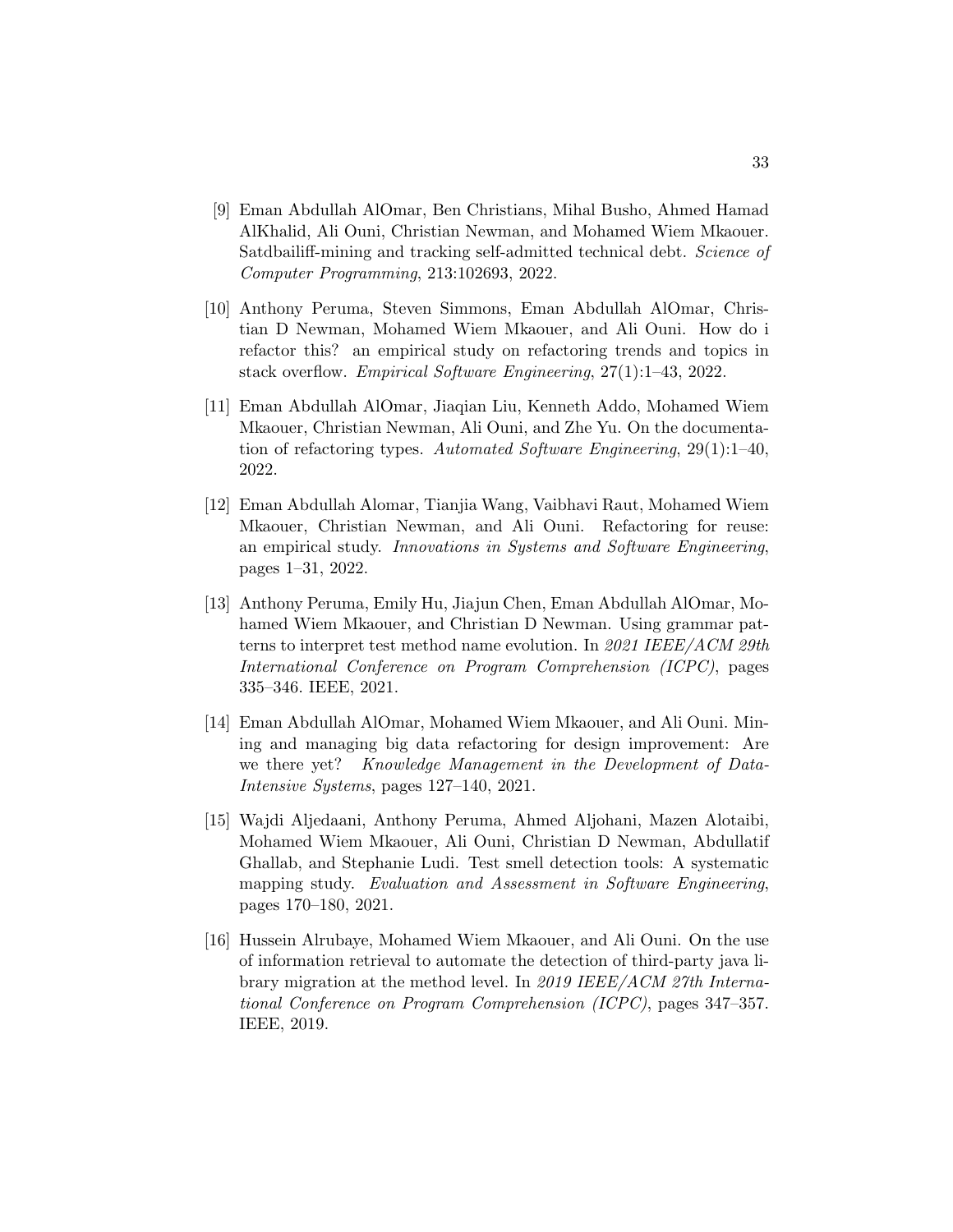- [17] Hussein Alrubaye, Mohamed Wiem Mkaouer, Igor Khokhlov, Leon Reznik, Ali Ouni, and Jason Mcgoff. Learning to recommend third-party library migration opportunities at the api level. Applied Soft Computing, 90:106140, 2020.
- [18] Hussein Alrubaye, Stephanie Ludi, and Mohamed Wiem Mkaouer. Comparison of block-based and hybrid-based environments in transferring programming skills to text-based environments. arXiv preprint arXiv:1906.03060, 2019.
- [19] Anthony Peruma, Mohamed Wiem Mkaouer, Michael John Decker, and Christian Donald Newman. Contextualizing rename decisions using refactorings and commit messages. In 2019 19th International Working Conference on Source Code Analysis and Manipulation (SCAM), pages 74–85. IEEE, 2019.
- [20] Christian D Newman, Mohamed Wiem Mkaouer, Michael L Collard, and Jonathan I Maletic. A study on developer perception of transformation languages for refactoring. In Proceedings of the 2nd International Workshop on Refactoring, pages 34–41, 2018.
- [21] Hussein Alrubaye and Mohamed Wiem Mkaouer. Automating the detection of third-party java library migration at the function level. In CASCON, pages 60–71, 2018.
- [22] Hussein Alrubaye, Mohamed Wiem Mkaouer, and Anthony Peruma. Variability in library evolution: An exploratory study on open-source java libraries. In Software Engineering for Variability Intensive Systems, pages 295–320. Auerbach Publications, 2019.
- [23] Montassar Ben Messaoud, Ilyes Jenhani, Nermine Ben Jemaa, and Mohamed Wiem Mkaouer. A multi-label active learning approach for mobile app user review classification. In International Conference on Knowledge Science, Engineering and Management, pages 805–816. Springer, 2019.
- [24] Hussein Alrubaye, Mohamed Wiem Mkaouer, and Ali Ouni. Migrationminer: An automated detection tool of third-party java library migration at the method level. In 2019 IEEE international conference on software maintenance and evolution (ICSME), pages 414–417. IEEE, 2019.
- [25] Deema Alshoaibi, Kevin Hannigan, Hiten Gupta, and Mohamed Wiem Mkaouer. Price: Detection of performance regression introducing code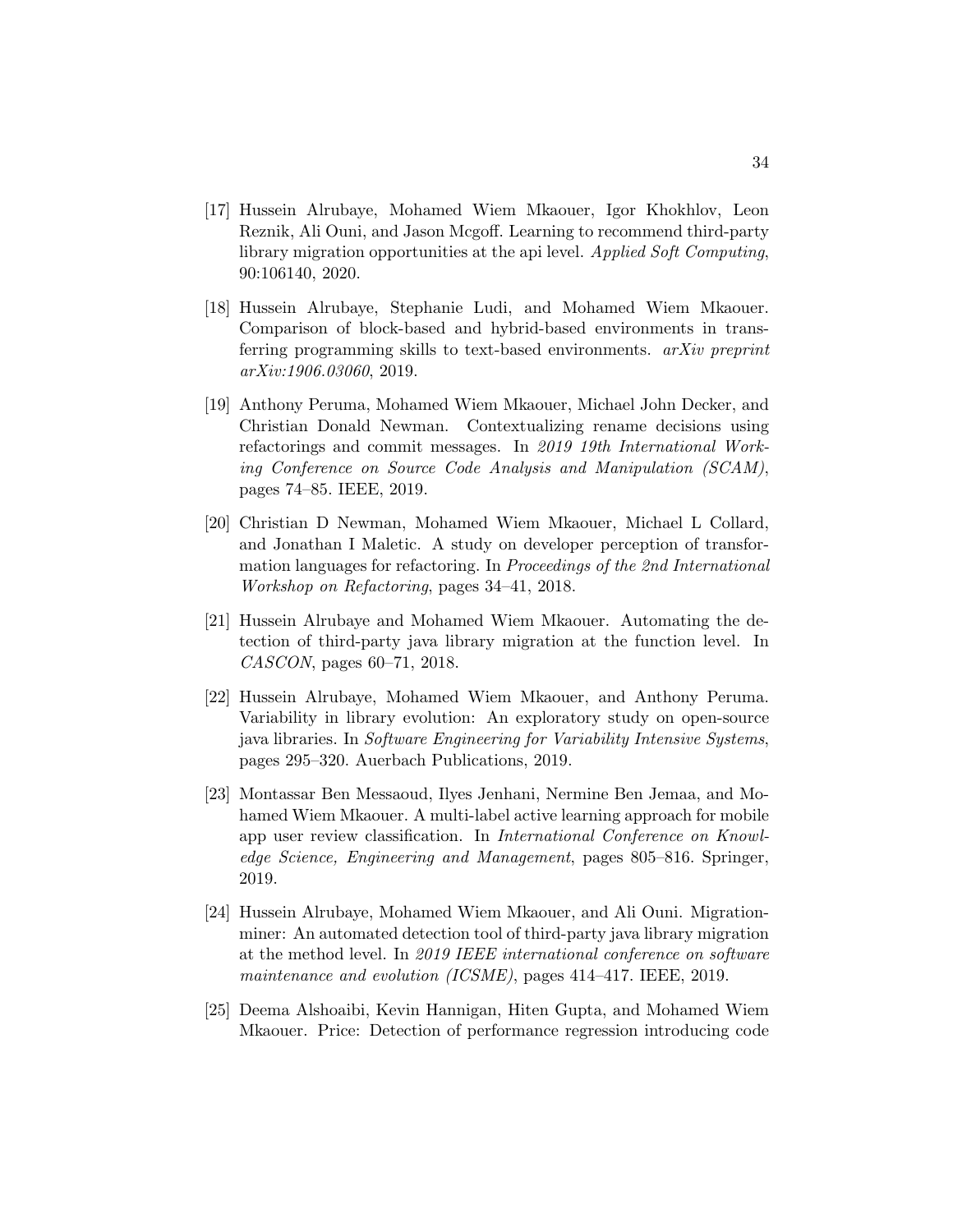changes using static and dynamic metrics. In International Symposium on Search Based Software Engineering, pages 75–88. Springer, 2019.

- [26] Eman Abdullah AlOmar, Mohamed Wiem Mkaouer, Ali Ouni, and Marouane Kessentini. On the impact of refactoring on the relationship between quality attributes and design metrics. In 2019 ACM/IEEE International Symposium on Empirical Software Engineering and Measurement (ESEM), pages 1–11. IEEE, 2019.
- [27] Licelot Marmolejos, Eman Abdullah AlOmar, Mohamed Wiem Mkaouer, Christian Newman, and Ali Ouni. On the use of textual feature extraction techniques to support the automated detection of refactoring documentation. Innovations in Systems and Software Engineering, pages 1–17, 2021.
- [28] Eman AlOmar, Mohamed Wiem Mkaouer, and Ali Ouni. Can refactoring be self-affirmed? an exploratory study on how developers document their refactoring activities in commit messages. In 2019 IEEE/ACM 3rd International Workshop on Refactoring (IWoR), pages 51–58. IEEE, 2019.
- [29] Alex Bogart, Eman Abdullah AlOmar, Mohamed Wiem Mkaouer, and Ali Ouni. Increasing the trust in refactoring through visualization. In 2020 IEEE/ACM 4th International Workshop on Refactoring (IWoR), 2020.
- [30] Eman Abdullah AlOmar, Anthony Peruma, Mohamed Wiem Mkaouer, Christian Newman, Ali Ouni, and Marouane Kessentini. How we refactor and how we document it? on the use of supervised machine learning algorithms to classify refactoring documentation. Expert Systems with Applications, 167:114176, 2021.
- [31] Eman Abdullah AlOmar, Hussein AlRubaye, Mohamed Wiem Mkaouer, Ali Ouni, and Marouane Kessentini. Refactoring practices in the context of modern code review: An industrial case study at xerox. In 2021 IEEE/ACM 43rd International Conference on Software Engineering: Software Engineering in Practice (ICSE-SEIP), pages 348–357. IEEE, 2021.
- [32] Eman Abdullah AlOmar, Anthony Peruma, Christian D Newman, Mohamed Wiem Mkaouer, and Ali Ouni. On the relationship between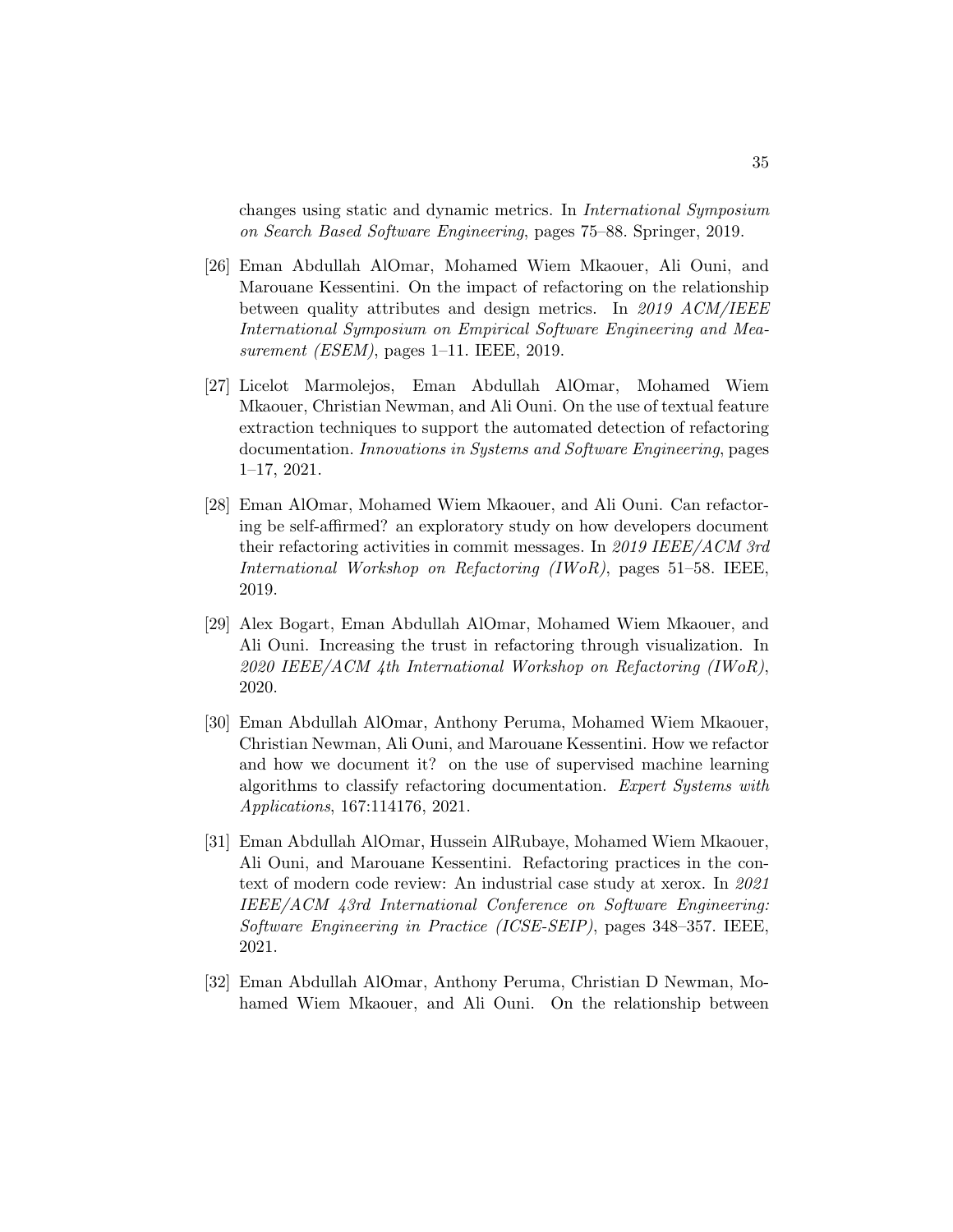developer experience and refactoring: An exploratory study and preliminary results. In Proceedings of the IEEE/ACM 42nd International Conference on Software Engineering Workshops, pages 342–349, 2020.

- [33] Eman Abdullah AlOmar, Philip T Rodriguez, Jordan Bowman, Tianjia Wang, Benjamin Adepoju, Kevin Lopez, Christian Newman, Ali Ouni, and Mohamed Wiem Mkaouer. How do developers refactor code to improve code reusability? In International Conference on Software and Software Reuse, pages 261–276. Springer, 2020.
- [34] Eman Abdullah AlOmar, Tianjia Wang, Raut Vaibhavi, Mohamed Wiem Mkaouer, Christian Newman, and Ali Ouni. Refactoring for reuse: An empirical study. Innovations in Systems and Software Engineering, pages 1–31, 2021.
- [35] Anthony Peruma, Khalid Almalki, Christian D. Newman, Mohamed Wiem Mkaouer, Ali Ouni, and Fabio Palomba. Tsdetect: An open source test smells detection tool. In Proceedings of the 28th ACM Joint Meeting on European Software Engineering Conference and Symposium on the Foundations of Software Engineering, ESEC/FSE 2020, New York, NY, USA, 2020. Association for Computing Machinery.
- [36] Anthony Peruma, Christian D. Newman, Mohamed Wiem Mkaouer, Ali Ouni, and Fabio Palomba. An exploratory study on the refactoring of unit test files in android applications. In Proceedings of the IEEE/ACM 42nd International Conference on Software Engineering Workshops, IC-SEW'20, page 350–357, New York, NY, USA, 2020. Association for Computing Machinery.
- [37] Anthony Peruma, Khalid Almalki, Christian D. Newman, Mohamed Wiem Mkaouer, Ali Ouni, and Fabio Palomba. On the distribution of test smells in open source android applications: An exploratory study. In Proceedings of the 29th Annual International Conference on Computer Science and Software Engineering, CASCON '19, page 193–202, USA, 2019. IBM Corp.
- [38] Sirine Gharbi, Mohamed Wiem Mkaouer, Ilyes Jenhani, and Montassar Ben Messaoud. On the classification of software change messages using multi-label active learning. In Proceedings of the 34th ACM/SIGAPP Symposium on Applied Computing, pages 1760–1767, 2019.
- [39] Wiem Mkaouer, Marouane Kessentini, Adnan Shaout, Patrice Koligheu, Slim Bechikh, Kalyanmoy Deb, and Ali Ouni. Many-objective software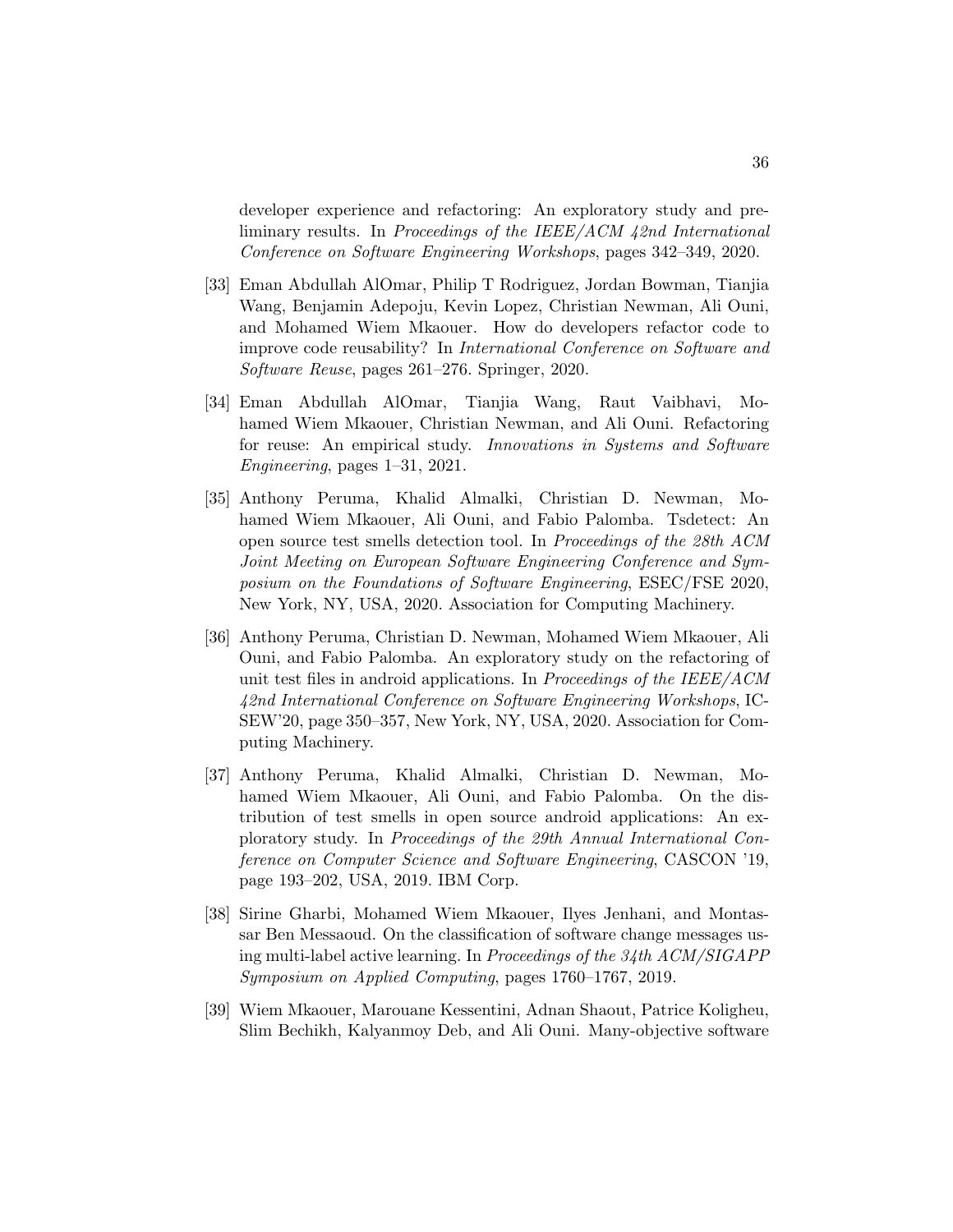remodularization using nsga-iii. ACM Transactions on Software Engineering and Methodology (TOSEM), 24(3):1-45, 2015.

- [40] Mohamed Wiem Mkaouer, Marouane Kessentini, Slim Bechikh, Kalyanmoy Deb, and Mel O Cinnéide. Recommendation system for software refactoring using innovization and interactive dynamic optimization. In Proceedings of the 29th ACM/IEEE international conference on Automated software engineering, pages 331–336, 2014.
- [41] Mohamed Wiem Mkaouer, Marouane Kessentini, Slim Bechikh, Kalyanmoy Deb, and Mel Ó Cinnéide. High dimensional search-based software engineering: finding tradeoffs among 15 objectives for automating software refactoring using nsga-iii. In *Proceedings of the 2014 Annual Con*ference on Genetic and Evolutionary Computation, pages 1263–1270, 2014.
- [42] Mohamed Wiem Mkaouer, Marouane Kessentini, Slim Bechikh, Mel O Cinnéide, and Kalyanmoy Deb. On the use of many quality attributes for software refactoring: a many-objective search-based software engineering approach. Empirical Software Engineering, 21(6):2503–2545, 2016.
- [43] Mohamed Wiem Mkaouer, Marouane Kessentini, Mel Ó Cinnéide, Shinpei Hayashi, and Kalyanmoy Deb. A robust multi-objective approach to balance severity and importance of refactoring opportunities. Empirical Software Engineering, 22(2):894–927, 2017.
- [44] Rafi Almhana, Wiem Mkaouer, Marouane Kessentini, and Ali Ouni. Recommending relevant classes for bug reports using multi-objective search. In 2016 31st IEEE/ACM International Conference on Automated Software Engineering (ASE), pages 286–295. IEEE, 2016.
- [45] Anthony Peruma, Khalid Almalki, Christian D Newman, Mohamed Wiem Mkaouer, Ali Ouni, and Fabio Palomba. On the distribution of test smells in open source android applications: An exploratory study. In Proceedings of the 29th Annual International Conference on Computer Science and Software Engineering, pages 193–202, 2019.
- [46] Islem Saidani, Ali Ouni, and Mohamed Wiem Mkaouer. Improving the prediction of continuous integration build failures using deep learning. Automated Software Engineering, 29(1):1–61, 2022.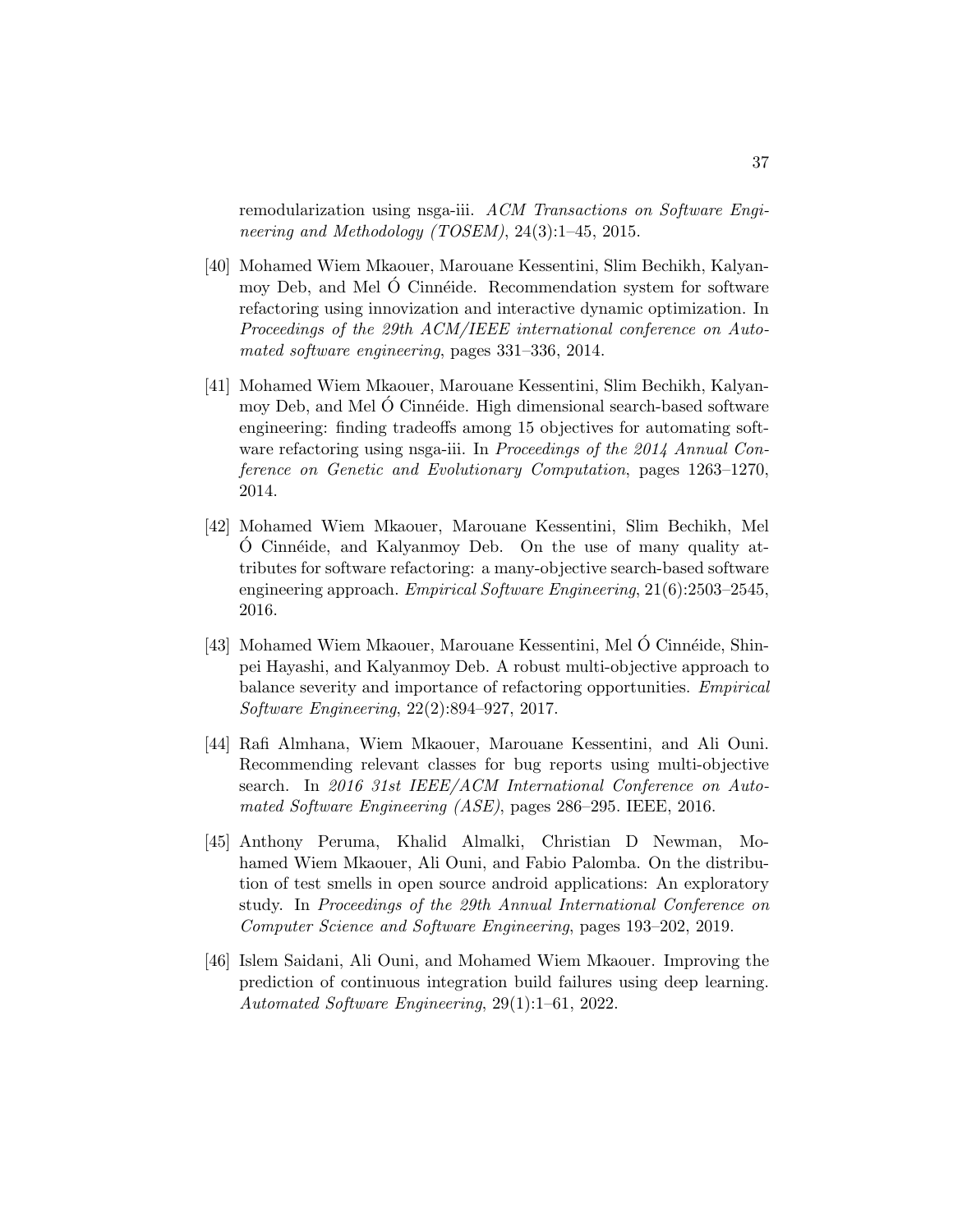- [47] Wajdi Aljedaani, Mona Aljedaani, Eman Abdullah AlOmar, Mohamed Wiem Mkaouer, Stephanie Ludi, and Yousef Bani Khalaf. I cannot see you—the perspectives of deaf students to online learning during covid-19 pandemic: Saudi arabia case study. *Education Sciences*, 11(11):712, 2021.
- [48] Islem Saidani, Ali Ouni, and Wiem Mkaouer. Detecting skipped commits in continuous integration using multi-objective evolutionary search. IEEE Transactions on Software Engineering, 2021.
- [49] Marwa Daaji, Ali Ouni, Mohamed Mohsen Gammoudi, Salah Bouktif, and Mohamed Wiem Mkaouer. Multi-criteria web services selection: Balancing the quality of design and quality of service. ACM Transactions on Internet Technology (TOIT), 22(1):1–31, 2021.
- [50] Nuri Almarimi, Ali Ouni, Moataz Chouchen, and Mohamed Wiem Mkaouer. csdetector: an open source tool for community smells detection. In Proceedings of the 29th ACM Joint Meeting on European Software Engineering Conference and Symposium on the Foundations of Software Engineering, pages 1560–1564, 2021.
- [51] Islem Saidani, Ali Ouni, Moataz Chouchen, and Mohamed Wiem Mkaouer. Bf-detector: an automated tool for ci build failure detection. In Proceedings of the 29th ACM Joint Meeting on European Software Engineering Conference and Symposium on the Foundations of Software Engineering, pages 1530–1534, 2021.
- [52] Oumayma Hamdi, Ali Ouni, Mel Ó Cinnéide, and Mohamed Wiem Mkaouer. A longitudinal study of the impact of refactoring in android applications. Information and Software Technology, 140:106699, 2021.
- [53] Oumayma Hamdi, Ali Ouni, Eman Abdullah AlOmar, Mel O Cinn´eide, ´ and Mohamed Wiem Mkaouer. An empirical study on the impact of refactoring on quality metrics in android applications. In 2021 IEEE/ACM 8th International Conference on Mobile Software Engineering and Systems (MobileSoft), pages 28–39. IEEE, 2021.
- [54] Islem Saidani, Ali Ouni, Mohamed Wiem Mkaouer, and Fabio Palomba. On the impact of continuous integration on refactoring practice: An exploratory study on travistorrent. Information and Software Technology, 138:106618, 2021.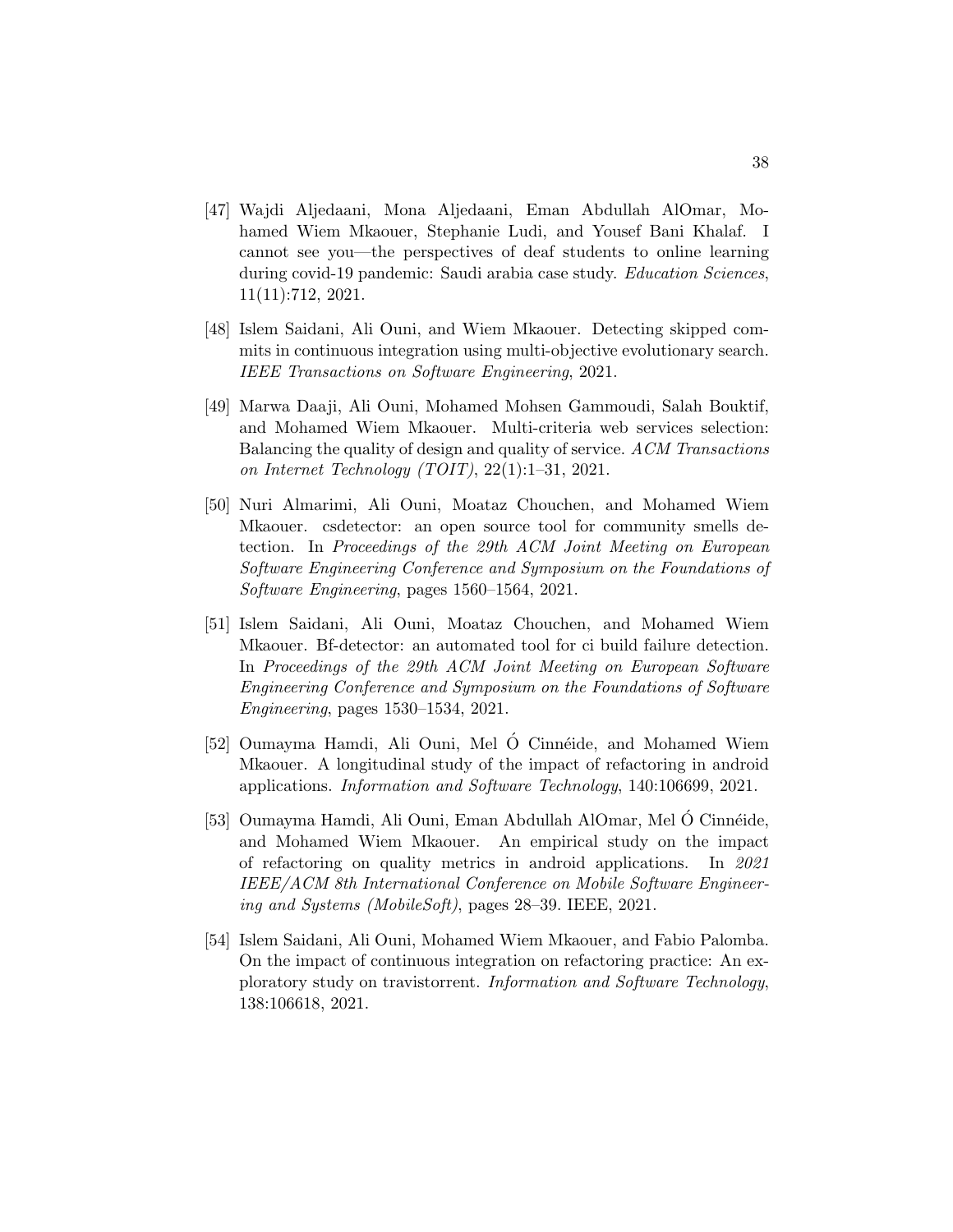- [55] Lobna Ghadhab, Ilyes Jenhani, Mohamed Wiem Mkaouer, and Montassar Ben Messaoud. Augmenting commit classification by using finegrained source code changes and a pre-trained deep neural language model. Information and Software Technology, 135:106566, 2021.
- [56] Fan Fang, John Wu, Yanyan Li, Xin Ye, Wajdi Aljedaani, and Mohamed Wiem Mkaouer. On the classification of bug reports to improve bug localization. Soft Computing, 25(11):7307–7323, 2021.
- [57] Makram Soui, Mabrouka Chouchane, Narjes Bessghaier, Mohamed Wiem Mkaouer, and Marouane Kessentini. On the impact of aesthetic defects on the maintainability of mobile graphical user interfaces: An empirical study. *Information Systems Frontiers*, pages 1–18, 2021.
- [58] Eman Abdullah AlOmar, Hussein AlRubaye, Mohamed Wiem Mkaouer, Ali Ouni, and Marouane Kessentini. Refactoring practices in the context of modern code review: An industrial case study at xerox. In 2021 IEEE/ACM 43rd International Conference on Software Engineering: Software Engineering in Practice (ICSE-SEIP), pages 348–357. IEEE, 2021.
- [59] Moataz Chouchen, Ali Ouni, Raula Gaikovina Kula, Dong Wang, Patanamon Thongtanunam, Mohamed Wiem Mkaouer, and Kenichi Matsumoto. Anti-patterns in modern code review: Symptoms and prevalence. In 2021 IEEE International Conference on Software Analysis, Evolution and Reengineering (SANER), pages 531–535. IEEE, 2021.
- [60] Xin Ye, Yongjie Zheng, Wajdi Aljedaani, and Mohamed Wiem Mkaouer. Recommending pull request reviewers based on code changes. Soft Computing, 25(7):5619–5632, 2021.
- [61] Hussein Alrubaye, Deema Alshoaibi, Eman Alomar, Mohamed Wiem Mkaouer, and Ali Ouni. How does library migration impact software quality and comprehension? an empirical study. In International Conference on Software and Software Reuse, pages 245–260. Springer, 2020.
- [62] Moataz Chouchen, Ali Ouni, Mohamed Wiem Mkaouer, Raula Gaikovina Kula, and Katsuro Inoue. Whoreview: A multi-objective searchbased approach for code reviewers recommendation in modern code review. Applied Soft Computing, 100:106908, 2021.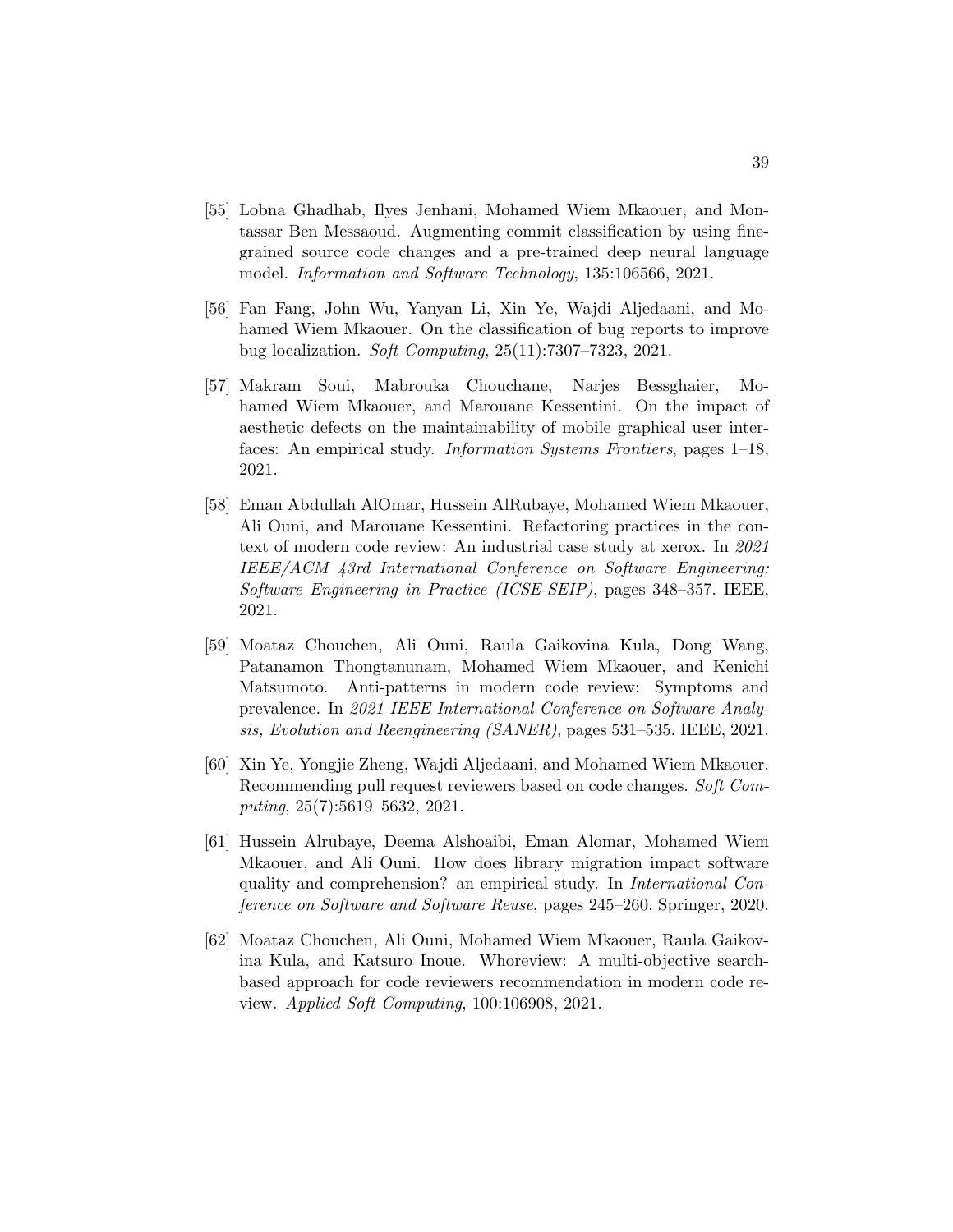- [63] Moataz Chouchen, Ali Ouni, and Mohamed Wiem Mkaouer. Androlib: Third-party software library recommendation for android applications. In International Conference on Software and Software Reuse, pages 208– 225. Springer, 2020.
- [64] Nuri Almarimi, Ali Ouni, Moataz Chouchen, Islem Saidani, and Mohamed Wiem Mkaouer. On the detection of community smells using genetic programming-based ensemble classifier chain. In Proceedings of the 15th International Conference on Global Software Engineering, pages 43–54, 2020.
- [65] Eman Abdullah AlOmar, Mohamed Wiem Mkaouer, and Ali Ouni. Toward the automatic classification of self-affirmed refactoring. *Journal of* Systems and Software, 171:110821, 2021.
- [66] Islem Saidani, Ali Ouni, and Mohamed Wiem Mkaouer. Web service api anti-patterns detection as a multi-label learning problem. In International Conference on Web Services, pages 114–132. Springer, 2020.
- [67] Bader Alkhazi, Andrew DiStasi, Wajdi Aljedaani, Hussein Alrubaye, Xin Ye, and Mohamed Wiem Mkaouer. Learning to rank developers for bug report assignment. Applied Soft Computing, 95:106667, 2020.
- [68] Motaz Chouchen, Ali Ouni, Mohamed Wiem Mkaouer, Raula Gaikovina Kula, and Katsuro Inoue. Recommending peer reviewers in modern code review: a multi-objective search-based approach. In Proceedings of the 2020 Genetic and Evolutionary Computation Conference Companion, pages 307–308, 2020.
- [69] Islem Saidani, Ali Ouni, Moataz Chouchen, and Mohamed Wiem Mkaouer. Predicting continuous integration build failures using evolutionary search. Information and Software Technology, 128:106392, 2020.
- [70] Anthony Peruma, Khalid Almalki, Christian D Newman, Mohamed Wiem Mkaouer, Ali Ouni, and Fabio Palomba. tsdetect: an open source test smells detection tool. In Proceedings of the 28th ACM Joint Meeting on European Software Engineering Conference and Symposium on the Foundations of Software Engineering, pages 1650–1654, 2020.
- [71] Islem Saidani, Ali Ouni, Moataz Chouchen, and Mohamed Wiem Mkaouer. On the prediction of continuous integration build failures using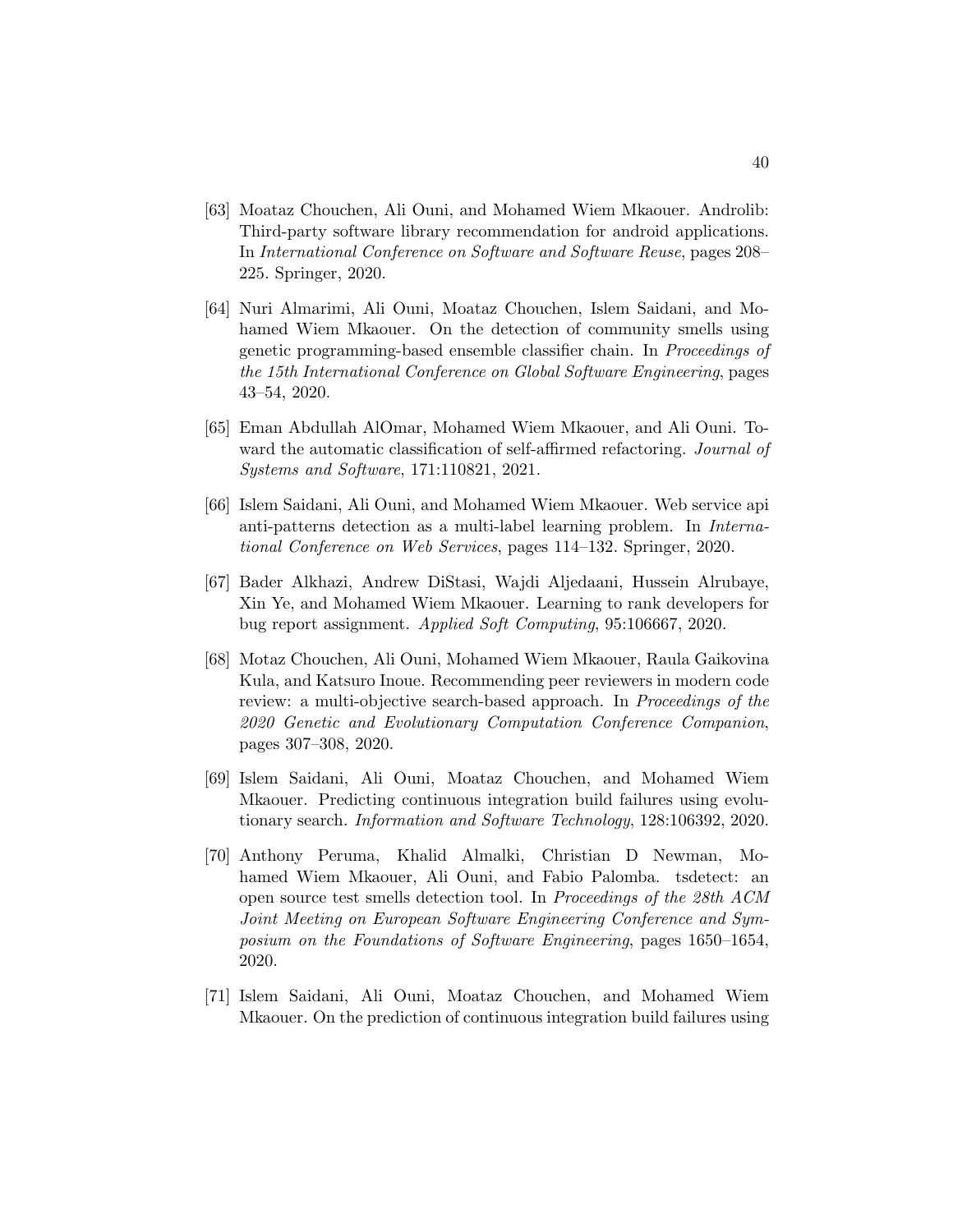search-based software engineering. In Proceedings of the 2020 Genetic and Evolutionary Computation Conference Companion, pages 313–314, 2020.

- [72] Nuri Almarimi, Ali Ouni, and Mohamed Wiem Mkaouer. Learning to detect community smells in open source software projects. Knowledge-Based Systems, 204:106201, 2020.
- [73] Islem Saidani, Ali Ouni, Mohamed Wiem Mkaouer, and Aymen Saied. Towards automated microservices extraction using muti-objective evolutionary search. In International Conference on Service-Oriented Computing, pages 58–63. Springer, Cham, 2019.
- [74] Nuri Almarimi, Ali Ouni, Salah Bouktif, Mohamed Wiem Mkaouer, Raula Gaikovina Kula, and Mohamed Aymen Saied. Web service api recommendation for automated mashup creation using multi-objective evolutionary search. Applied Soft Computing, 85:105830, 2019.
- [75] Makram Soui, Mabrouka Chouchane, Mohamed Wiem Mkaouer, Marouane Kessentini, and Khaled Ghedira. Assessing the quality of mobile graphical user interfaces using multi-objective optimization. Soft Computing, 24(10):7685–7714, 2020.
- [76] Nasir Safdari, Hussein Alrubaye, Wajdi Aljedaani, Bladimir Baez Baez, Andrew DiStasi, and Mohamed Wiem Mkaouer. Learning to rank faulty source files for dependent bug reports. In Big Data: Learning, Analytics, and Applications, volume 10989, page 109890B. International Society for Optics and Photonics, 2019.
- [77] Vahid Alizadeh, Marouane Kessentini, Mohamed Wiem Mkaouer, Mel Ocinneide, Ali Ouni, and Yuanfang Cai. An interactive and dynamic search-based approach to software refactoring recommendations. IEEE Transactions on Software Engineering, 46(9):932–961, 2018.
- [78] Anthony Peruma, Mohamed Wiem Mkaouer, Michael J Decker, and Christian D Newman. An empirical investigation of how and why developers rename identifiers. In Proceedings of the 2nd International Workshop on Refactoring, pages 26–33, 2018.
- [79] Makram Soui, Mabrouka Chouchane, Ines Gasmi, and Mohamed Wiem Mkaouer. Plain: Plugin for predicting the usability of mobile user interface. In VISIGRAPP (1: GRAPP), pages 127–136, 2017.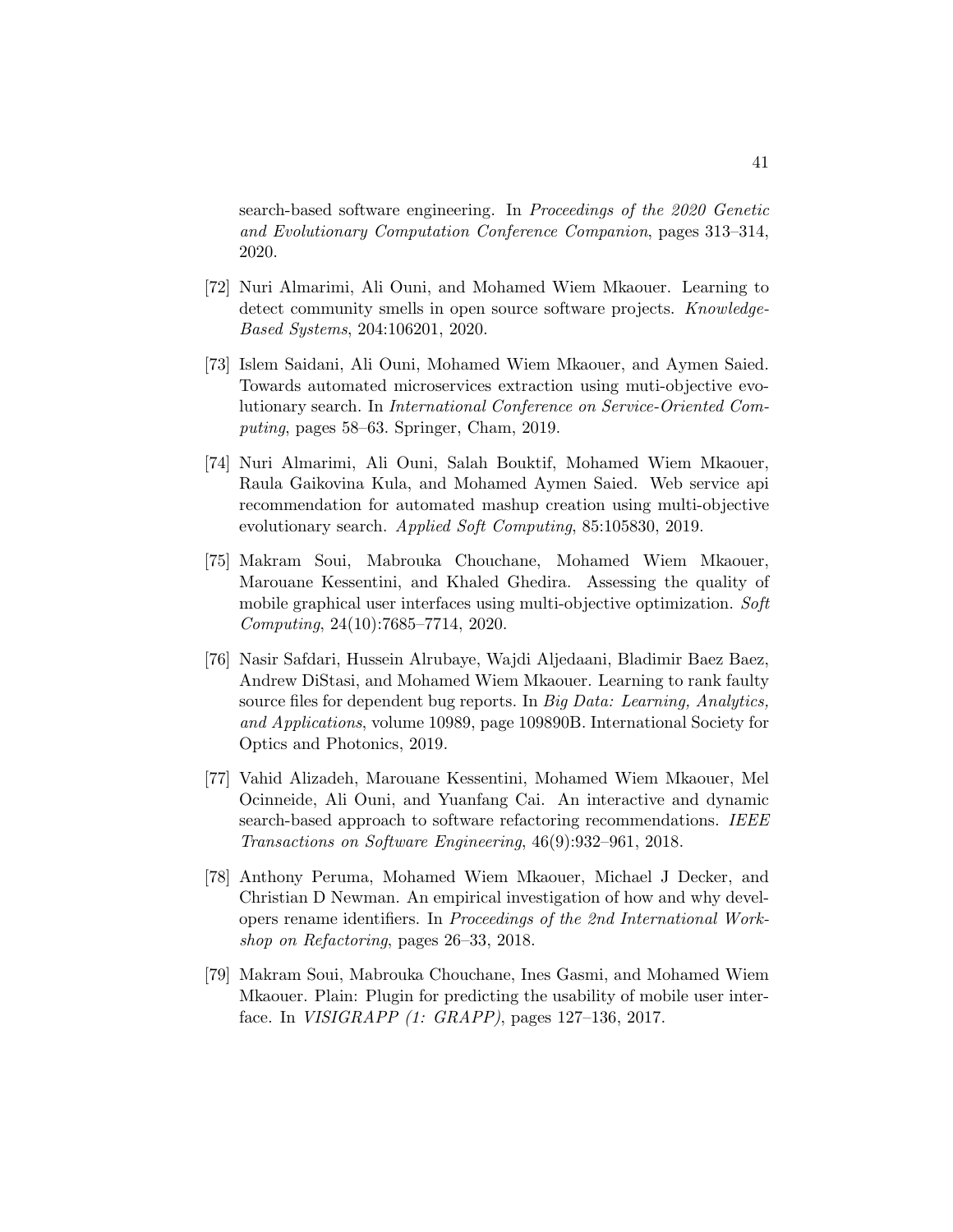- [80] Ian Shoenberger, Mohamed Wiem Mkaouer, and Marouane Kessentini. On the use of smelly examples to detect code smells in javascript. In European Conference on the Applications of Evolutionary Computation, pages 20–34. Springer, Cham, 2017.
- [81] Mohamed Wiem Mkaouer. Interactive code smells detection: An initial investigation. In International Symposium on Search Based Software Engineering, pages 281–287. Springer, Cham, 2016.
- [82] Mohamed Wiem Mkaouer, Marouane Kessentini, Slim Bechikh, and Mel O Cinnéide. A robust multi-objective approach for software refactoring under uncertainty. In International Symposium on Search Based Software Engineering, pages 168–183. Springer, Cham, 2014.
- [83] Mohamed Wiem Mkaouer and Marouane Kessentini. Model transformation using multiobjective optimization. In Advances in Computers, volume 92, pages 161–202. Elsevier, 2014.
- <span id="page-51-0"></span>[84] Mohamed W Mkaouer, Marouane Kessentini, Slim Bechikh, and Daniel R Tauritz. Preference-based multi-objective software modelling. In 2013 1st International Workshop on Combining Modelling and Search-Based Software Engineering (CMSBSE), pages 61–66. IEEE, 2013.
- <span id="page-51-1"></span>[85] Sepp Hochreiter and Jürgen Schmidhuber. Long short-term memory. Neural Comput., 9(8):1735–1780, nov 1997.
- <span id="page-51-2"></span>[86] Junyoung Chung, Çaglar Gülçehre, KyungHyun Cho, and Yoshua Bengio. Empirical evaluation of gated recurrent neural networks on sequence modeling. CoRR, abs/1412.3555, 2014.
- <span id="page-51-3"></span>[87] Alexander Ororbia, AbdElRahman ElSaid, and Travis Desell. Investigating recurrent neural network memory structures using neuro-evolution. GECCO '19, page 446–455, New York, NY, USA, 2019. Association for Computing Machinery.
- <span id="page-51-4"></span>[88] Yuchi Tian, Kexin Pei, Suman Jana, and Baishakhi Ray. Deeptest: Automated testing of deep-neural-network-driven autonomous cars. In 2018 IEEE/ACM 40th International Conference on Software Engineering (ICSE), pages 303–314, 2018.
- <span id="page-51-5"></span>[89] AbdElRahman ElSaid, Fatima El Jamiy, James Higgins, Brandon Wild, and Travis Desell. Optimizing long short-term memory recurrent neural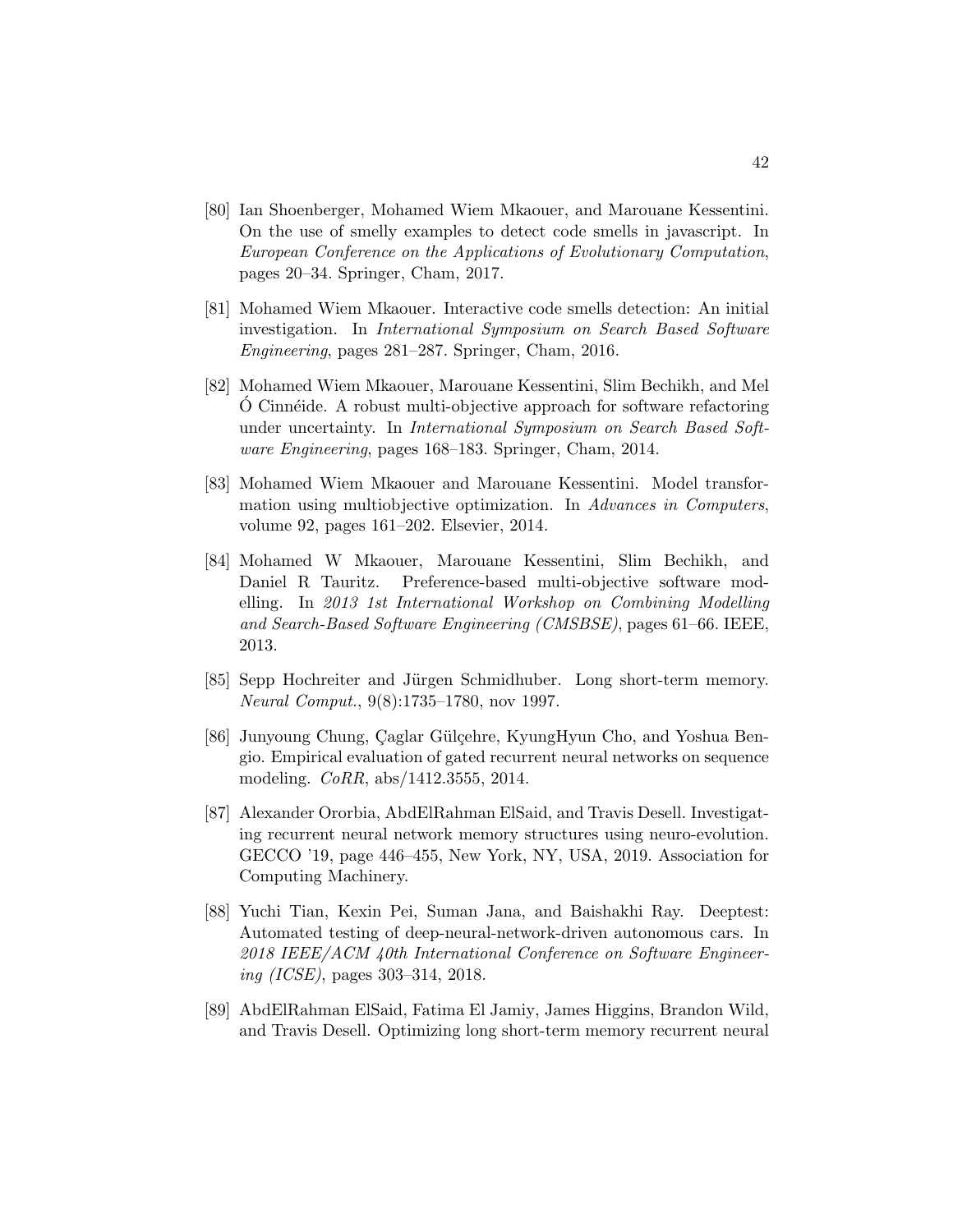networks using ant colony optimization to predict turbine engine vibration. Applied Soft Computing, 73:969–991, 2018.

- <span id="page-52-0"></span>[90] AbdElRahman ElSaid, Alexander G. Ororbia, and Travis J. Desell. Ant-based neural topology search (ants) for optimizing recurrent networks. In Pedro A. Castillo, Juan Luis Jiménez Laredo, and Francisco Fernández de Vega, editors, Applications of Evolutionary Computation, pages 626–641, Cham, 2020. Springer International Publishing.
- <span id="page-52-1"></span>[91] Kexin Pei, Yinzhi Cao, Junfeng Yang, and Suman Jana. Deepxplore: Automated whitebox testing of deep learning systems. In Proceedings of the 26th Symposium on Operating Systems Principles, SOSP '17, page 1–18, New York, NY, USA, 2017. Association for Computing Machinery.
- <span id="page-52-2"></span>[92] Lei Ma, Felix Juefei-Xu, Fuyuan Zhang, Jiyuan Sun, Minhui Xue, Bo Li, Chunyang Chen, Ting Su, Li Li, Yang Liu, Jianjun Zhao, and Yadong Wang. DeepGauge: Multi-Granularity Testing Criteria for Deep Learning Systems, page 120–131. Association for Computing Machinery, New York, NY, USA, 2018.
- <span id="page-52-3"></span>[93] Youcheng Sun, Xiaowei Huang, Daniel Kroening, James Sharp, Matthew Hill, and Rob Ashmore. Testing Deep Neural Networks. arXiv e-prints, page arXiv:1803.04792, March 2018.
- <span id="page-52-4"></span>[94] Xiaofei Xie, Lei Ma, Felix Juefei-Xu, Minhui Xue, Hongxu Chen, Yang Liu, Jianjun Zhao, Bo Li, Jianxiong Yin, and Simon See. DeepHunter: A Coverage-Guided Fuzz Testing Framework for Deep Neural Networks, page 146–157. Association for Computing Machinery, New York, NY, USA, 2019.
- <span id="page-52-5"></span>[95] Seokhyun Lee, Sooyoung Cha, Dain Lee, and Hakjoo Oh. Effective white-box testing of deep neural networks with adaptive neuron-selection strategy. In Proceedings of the 29th ACM SIGSOFT International Symposium on Software Testing and Analysis, ISSTA 2020, page 165–176, New York, NY, USA, 2020. Association for Computing Machinery.
- <span id="page-52-6"></span>[96] Lei Ma, Fuyuan Zhang, Jiyuan Sun, Minhui Xue, Bo Li, Felix Juefei-Xu, Chao Xie, Li Li, Yang Liu, Jianjun Zhao, and Yadong Wang. Deepmutation: Mutation testing of deep learning systems. In 2018 IEEE 29th International Symposium on Software Reliability Engineering (ISSRE), pages 100–111, 2018.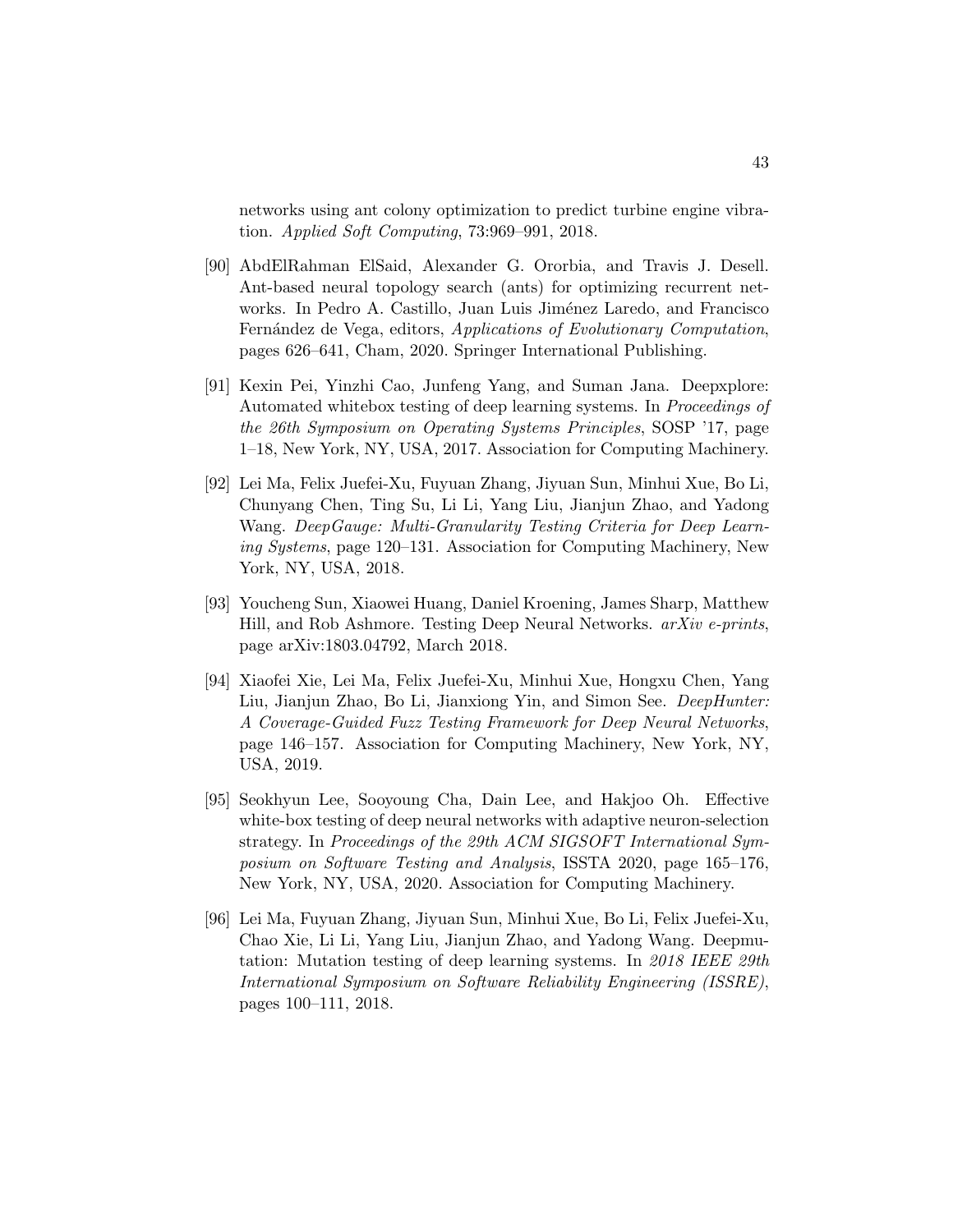- <span id="page-53-0"></span>[97] Youcheng Sun, Min Wu, Wenjie Ruan, Xiaowei Huang, Marta Kwiatkowska, and Daniel Kroening. Concolic Testing for Deep Neural Networks, page 109–119. Association for Computing Machinery, New York, NY, USA, 2018.
- <span id="page-53-1"></span>[98] Jianmin Guo, Yu Jiang, Yue Zhao, Quan Chen, and Jiaguang Sun. Dlfuzz: Differential fuzzing testing of deep learning systems. In *Proceedings* of the 2018 26th ACM Joint Meeting on European Software Engineering Conference and Symposium on the Foundations of Software Engineering, ESEC/FSE 2018, page 739–743, New York, NY, USA, 2018. Association for Computing Machinery.
- <span id="page-53-2"></span>[99] Xiang Gao, Ripon K. Saha, Mukul R. Prasad, and Abhik Roychoudhury. Fuzz testing based data augmentation to improve robustness of deep neural networks. In Proceedings of the ACM/IEEE 42nd International Conference on Software Engineering, ICSE '20, page 1147–1158, New York, NY, USA, 2020. Association for Computing Machinery.
- <span id="page-53-3"></span>[100] Augustus Odena, Catherine Olsson, David Andersen, and Ian Goodfellow. TensorFuzz: Debugging neural networks with coverage-guided fuzzing. In Kamalika Chaudhuri and Ruslan Salakhutdinov, editors, Proceedings of the 36th International Conference on Machine Learning, volume 97 of Proceedings of Machine Learning Research, pages 4901– 4911. PMLR, 09–15 Jun 2019.
- <span id="page-53-4"></span>[101] Wei Huang, Youcheng Sun, Xingyu Zhao, James Sharp, Wenjie Ruan, Jie Meng, and Xiaowei Huang. Coverage-guided testing for recurrent neural networks. IEEE Transactions on Reliability, pages 1–16, 2021.
- <span id="page-53-5"></span>[102] Xiaoning Du, Xiaofei Xie, Yi Li, Lei Ma, Yang Liu, and Jianjun Zhao. Deepstellar: Model-based quantitative analysis of stateful deep learning systems. In Proceedings of the 2019 27th ACM Joint Meeting on European Software Engineering Conference and Symposium on the Foundations of Software Engineering, ESEC/FSE 2019, page 477–487, New York, NY, USA, 2019. Association for Computing Machinery.
- <span id="page-53-6"></span>[103] Jianmin Guo, Quan Zhang, Yue Zhao, Heyuan Shi, Yu Jiang, and Jiaguang Sun. Rnn-test: Towards adversarial testing for recurrent neural network systems. IEEE Transactions on Software Engineering, pages 1–1, 2021.